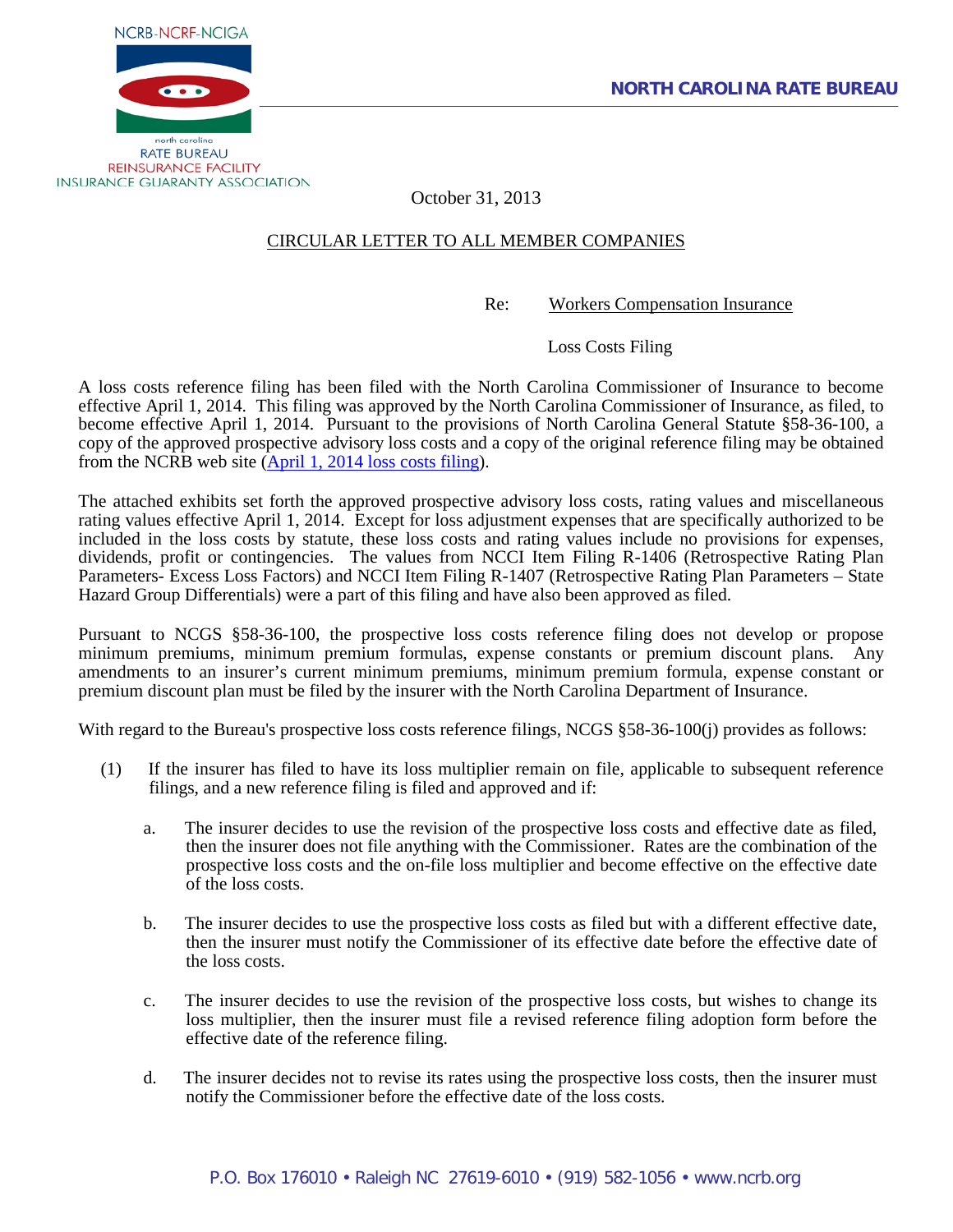- (2) If an insurer has not elected to have its loss multiplier remain on file, applicable to future prospective loss costs reference filings, and a new reference filing is filed and approved, and if:
	- a. The insurer decides to use the prospective loss costs to revise its rates, then the insurer must file a reference filing adoption form, including its effective date.
	- b. The insurer decides not to use the revisions, then the insurer does not file anything with the Commissioner.
	- c. The insurer decides to change its multiplier, then the insurer must file a reference filing adoption form referencing the current approved prospective loss costs, including its effective date and, if applicable, its loss costs modification factor and supporting documentation. The insurer shall not make a change to its loss cost multiplier based on any reference filing other than the current approved reference filing.

Included in the attached exhibits are approved advisory Miscellaneous Values and Retrospective Rating Plan State Special Rating Values. Pursuant to NCGS §58-36-100(1), as a result of the Commissioner's approval of the miscellaneous and Retrospective Rating Plan values, (i) a carrier may elect to implement the values, in which event the carrier need not file anything with the Commissioner; (ii) a carrier may elect to implement the values with a different effective date, in which event the carrier must notify the Commissioner of its effective date before the effective date of the Bureau filing; (iii) a carrier may elect not to implement the values, in which event the carrier must notify the Commissioner before the effective date of the Bureau filing; or (iv) a carrier may elect to implement the values with modifications, in which event the carrier must file the modifications with the Commissioner, must specify the basis for the modifications and must specify the carrier's proposed effective date, if different from the effective date of the Bureau filing.

With regard to the Loss Elimination Ratios shown with the advisory Miscellaneous Values, a carrier should file with the Commissioner its factor(s) to be applied to the approved Loss Elimination Ratios or its own table of deductible percentages. Similarly, with regard to the Retrospective Rating Plan, each carrier should file its factor(s) to be applied to the Excess Loss Pure Premium Factors and Excess Loss and Allocated Expense Pure Premium Factors or file its own tables. It is the Rate Bureau's interpretation of the statute that, if the carrier's factors for these tables have previously been filed and approved, or, if filed on or after September 1, 1997 and not disapproved, and, if the carrier's factors will not be revised, they may be applied to the April 1, 2014 tables without a new filing with the Commissioner.

Note: The obligations of carriers with respect to use of the prospective loss costs and use of the advisory Miscellaneous Values and Retrospective Rating Plan State Special Rating Values are different. The statutory provisions with regard to use of the approved prospective loss costs and an insurer's loss multiplier are set forth in NCGS §58-36-100, portions of which have been quoted above. With respect to the advisory Miscellaneous Values and Retrospective Rating Plan State Special Rating Values, a carrier is required to implement those values to become effective April 1, 2014 unless it makes a filing with the Commissioner indicating that it elects to do otherwise, as described above.

As previously stated, except for loss adjustment expenses, the approved prospective loss costs include no provisions for expenses. For your information, the premium tax is currently 2.5% of premium and the insurance regulatory charge is 6.0% of the premium tax for the 2014 calendar year.

The North Carolina Department of Insurance (a) Reference Filing Adoption Form, (b) Summary of Supporting Information Form - Calculation of Company Loss Costs Multiplier and (c) Summary of Supporting Information Form - Expense Provisions Exhibit, which have been developed for insurers to file their loss costs multipliers and/or amend minimum premium formulas, expense constants or premium discount schedules, may be found under ["Loss Costs and Assigned Risk Rates"](http://www.ncrb.org/ncrb/WorkersCompensation/Carrier/LossCostsandAssignedRiskRates/tabid/124/Default.aspx) in the Carrier section of Workers Compensation on the Rate Bureau's web site.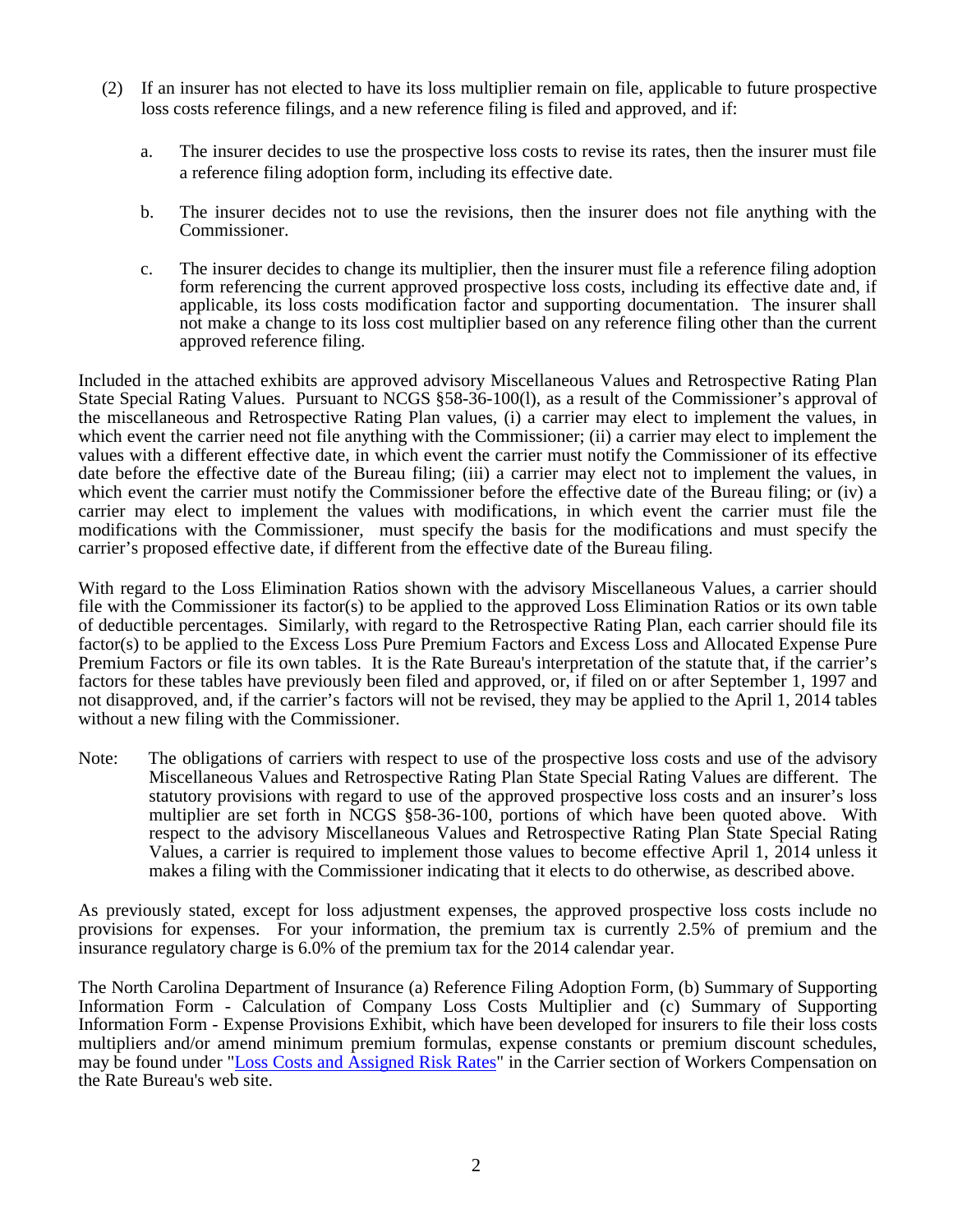Note: The Reference Filing Adoption Form should be completed to show NCDOI File Number: NCRI-129185758, NCRB Reference Filing Number: August 30, 2013 and NCRB Effective Date: April 1, 2014. Item 7, "Provision for loss based assessments" of the Summary of Supporting Information Form - Calculation of Company Loss Costs Multiplier should be completed to show .000 .

Duplicate copies of the reference filing adoption forms (with a postage-paid, self-addressed envelope) are to be submitted to:

Mr. Bob Mack, Deputy Commissioner Property and Casualty Division North Carolina Department of Insurance 1201 Mail Service Center, 430 North Salisbury Street Raleigh, North Carolina 27699-1201

Pursuant to NCGS §58-36-100, a copy of each insurer's filing must also be sent to the North Carolina Rate Bureau.

The April 1, 2014 advisory loss costs, rating values and miscellaneous values are posted on our web site at [www.ncrb.org.](http://www.ncrb.org/) The filing proposed an average loss cost increase of +0.3% from loss costs effective April 1, 2013. For the federal classifications, the approved overall advisory loss costs change is a decrease of -6.8% relative to the overall advisory loss costs level currently in effect.

To assist carriers in the mechanics of generating individual class code rates, a file identified as "April 2014 Loss Costs by Industry Group" may be found under ["Loss Costs and Assigned Risk Rates"](http://www.ncrb.org/ncrb/WorkersCompensation/Carrier/LossCostsandAssignedRiskRates/tabid/124/Default.aspx) in the Carrier section of Workers Compensation on the Rate Bureau's web site. This file has each class code assigned to one of the following industry groups:

- 1. Manufacturing Classifications 7. Per Capita Classifications<br>
2. Contracting Classifications 8. "a" Rated Classifications
- 
- 2. Contracting Classifications 8. "a" Rated Classifications<br>3. Office and Clerical Classifications 9. Chemical Classifications
- 3. Office and Clerical Classifications 9.<br>Goods and Services Classifications 10.
- 
- 6. "F" Classifications
- 
- 
- 
- 4. Goods and Services Classifications 10. Maritime and Federal Classifications
- 5. Miscellaneous Classifications 11. Miscellaneous Disease Classifications

If you would like to have the loss costs and residual market rates on a diskette or CD, please send an e-mail to Debbie Spence (dms@ncrb.org) and we will promptly forward it to you.

Sincerely,

Sue M. Taylor

Director of Insurance Operations

SMT:dms

**Attachments** 

C-13-14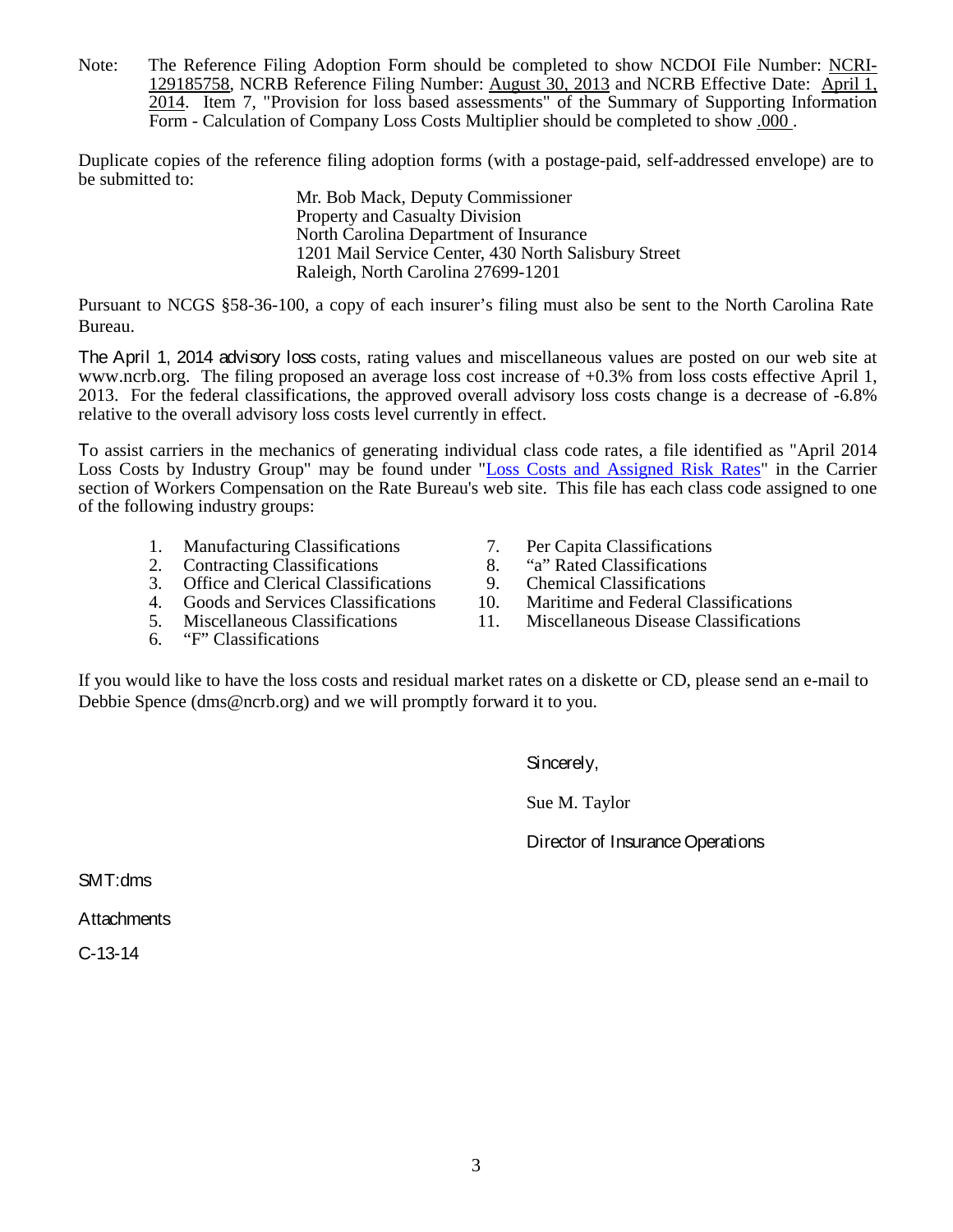## **NORTH CAROLINA - LOSS COSTS**

### **SUMMARY**

|      | <b>Proposed Effective Date</b>                                                                                                                         |                       | April 1, 2014                                                  |
|------|--------------------------------------------------------------------------------------------------------------------------------------------------------|-----------------------|----------------------------------------------------------------|
| Ι.   | <b>Industrial Classifications</b><br><b>Overall Proposed Change in Pure Premium Level</b><br><b>New and Renewal Policies</b>                           |                       | $+0.3%$                                                        |
|      | <b>By Industry Group</b><br>Manufacturing<br>Contracting<br><b>Office and Clerical</b><br><b>Goods and Services</b><br><b>Miscellaneous</b><br>Overall |                       | $+0.2%$<br>$-2.0%$<br>$-0.9%$<br>$+1.4%$<br>$+1.6%$<br>$+0.3%$ |
| II.  | <b>Federal Classifications</b><br><b>Overall Proposed Change in Pure Premium Level</b><br><b>New and Renewal Policies</b>                              |                       | $-6.8%$                                                        |
| III. | <b>Summary of Miscellaneous Changes</b><br>A. USL&HW %                                                                                                 | <b>Current</b><br>90% | Proposed<br>92%                                                |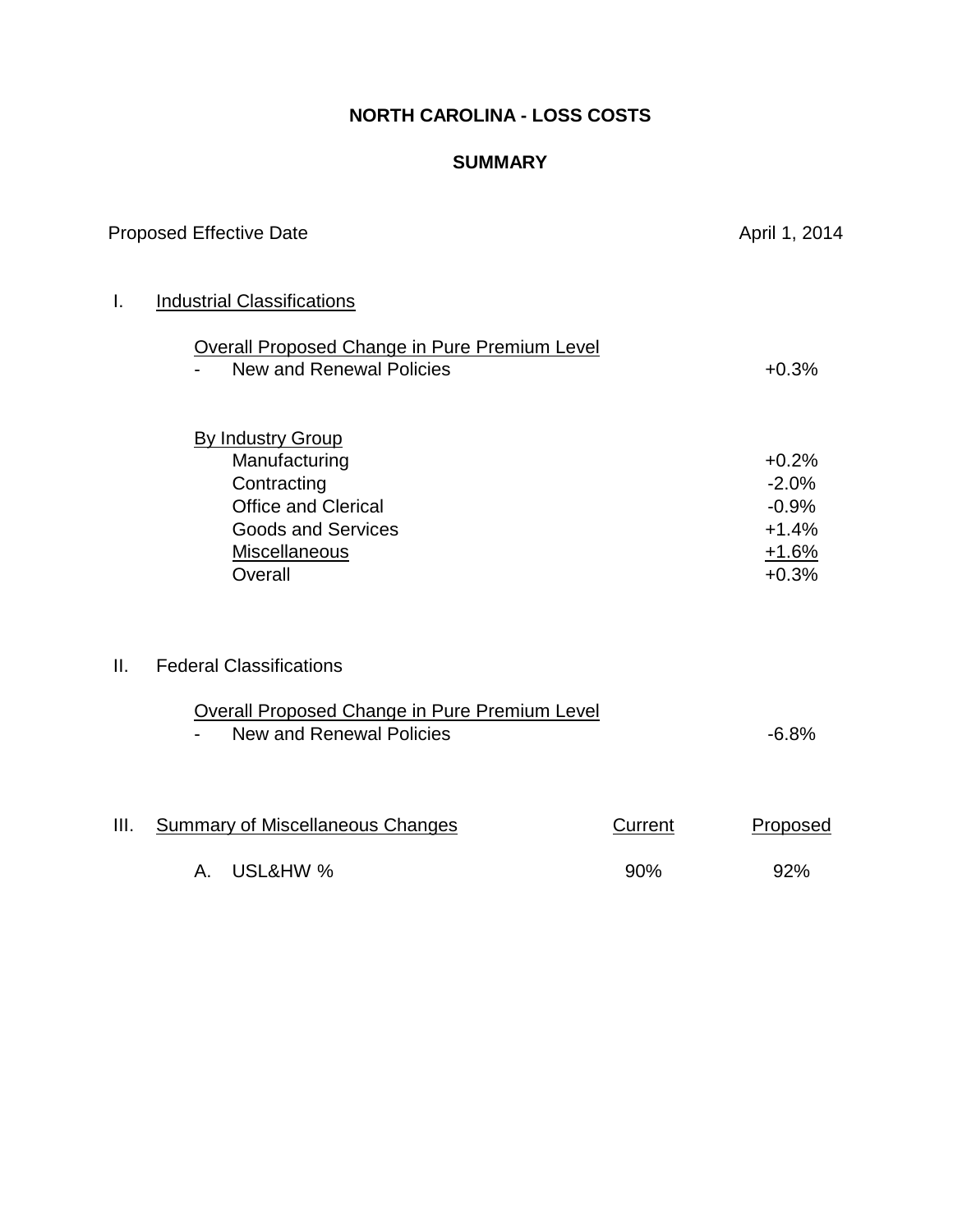**Advisory loss costs exclude all expense provisions except loss adjustment expense.**

#### **Exhibit III Page S1**

|                             |                     |                          |                          |                             | Effective April 1, 2014 |            |                   |                             |                   |            |                   |
|-----------------------------|---------------------|--------------------------|--------------------------|-----------------------------|-------------------------|------------|-------------------|-----------------------------|-------------------|------------|-------------------|
| <b>CLASS</b><br><b>CODE</b> | LOSS<br><b>COST</b> | <b>ELR</b>               | D<br><b>RATIO</b>        | <b>CLASS</b><br><b>CODE</b> | LOSS<br><b>COST</b>     | <b>ELR</b> | D<br><b>RATIO</b> | <b>CLASS</b><br><b>CODE</b> | LOSS<br>COST      | <b>ELR</b> | D<br><b>RATIO</b> |
| 0005                        | 2.64                | 1.51                     | 0.26                     | 2002                        | 2.50                    | 1.49       | 0.29              | 2702                        | 19.43             | 7.98       | 0.18              |
| 0008                        | 2.29                | 1.27                     | 0.24                     | 2003                        | 2.92                    | 1.66       | 0.26              | 2705X*                      | 49.79             | 25.59      | 0.21              |
| 0016                        | 9.00                | 4.72                     | 0.21                     | 2014                        | 4.78                    | 2.49       | 0.21              | 2709                        | 10.74             | 5.53       | 0.21              |
| 0034                        | 3.96                | 2.27                     | 0.26                     | 2016                        | 1.76                    | 1.04       | 0.29              | 2710                        | 8.71              | 4.11       | 0.19              |
| 0035                        | 2.66                | 1.59                     | 0.29                     | 2021                        | 2.25                    | 1.24       | 0.24              | 2714                        | 4.55              | 2.73       | 0.29              |
|                             |                     |                          |                          |                             |                         |            |                   |                             |                   |            |                   |
| 0036                        | 3.71                | 2.12                     | 0.26                     | 2039                        | 2.37                    | 1.40       | 0.29              | 2727X                       | 7.74              | 3.97       | 0.21              |
| 0037                        | 3.91                | 2.16                     | 0.24                     | 2041                        | 3.16                    | 1.88       | 0.29              | 2731                        | 3.56              | 1.85       | 0.21              |
| 0042                        | 4.44                | 2.45                     | 0.24                     | 2065                        | 3.74                    | 2.13       | 0.26              | 2735                        | 4.23              | 2.52       | 0.29              |
| 0050                        | 7.07                | 4.04                     | 0.26                     | 2070                        | 5.55                    | 3.16       | 0.26              | 2759                        | 4.79              | 2.85       | 0.29              |
| 0059D                       | 0.39                | 0.08                     | 0.18                     | 2081                        | 2.78                    | 1.60       | 0.26              | 2790                        | 1.75              | 1.05       | 0.29              |
| 0065D                       | 0.09                | 0.03                     | 0.21                     | 2089                        | 2.90                    | 1.66       | 0.26              | 2791X                       | 1.60              | 1.00       | 0.32              |
| 0066D                       | 0.09                | 0.03                     | 0.21                     | 2095                        | 4.25                    | 2.43       | 0.26              | 2797                        | 6.20              | 3.55       | 0.26              |
| 0067D                       | 0.09                | 0.03                     | 0.21                     | 2105                        | 2.67                    | 1.59       | 0.29              | 2799                        | 2.69              | 1.48       | 0.23              |
| 0079                        | 3.64                | 1.90                     | 0.21                     | 2110                        | 1.83                    | 1.09       | 0.29              | 2802                        | 4.06              | 2.24       | 0.24              |
| 0083                        | 3.46                | 1.98                     | 0.26                     | 2111                        | 4.56                    | 2.75       | 0.29              | 2812                        | $\qquad \qquad -$ | 1.97       | 0.26              |
|                             |                     |                          |                          |                             |                         |            |                   |                             |                   |            |                   |
| 0106                        | 23.08               | 10.87                    | 0.19                     | 2112                        | 2.55                    | 1.52       | 0.29              | 2835                        | 2.58              | 1.60       | 0.32              |
| 0113                        | 5.12                | 2.94                     | 0.26                     | 2114                        | 1.36                    | 0.81       | 0.29              | 2836                        | 2.17              | 1.36       | 0.32              |
| 0170                        | 3.61                | 2.07                     | 0.26                     | 2121                        | 1.62                    | 0.92       | 0.26              | 2841                        | 3.85              | 2.29       | 0.29              |
| 0251                        | 4.62                | 2.64                     | 0.26                     | 2130                        | 2.13                    | 1.22       | 0.26              | 2881                        | 2.67              | 1.67       | 0.32              |
| 0400                        | 7.22                | 3.96                     | 0.23                     | 2131                        | 2.38                    | 1.36       | 0.26              | 2883                        | 3.45              | 1.97       | 0.26              |
| 0401                        | 8.74                | 4.14                     | 0.19                     | 2143                        | 2.55                    | 1.53       | 0.29              | 2913                        | 2.65              | 1.66       | 0.32              |
| 0763FN                      | 1.87                | $\overline{\phantom{0}}$ | $\overline{\phantom{0}}$ | 2157                        | 4.86                    | 2.76       | 0.26              | 2915                        | 2.38              | 1.30       | 0.23              |
| 0771N                       | 0.40                | $\qquad \qquad -$        | $\overline{\phantom{0}}$ | 2172                        | 1.98                    | 1.08       | 0.23              | 2916                        | 2.85              | 1.33       | 0.19              |
| 0908P                       | 148.00              | 84.38                    | 0.26                     | 2174                        | 3.41                    | 2.02       | 0.29              | 2923                        | 1.90              | 1.13       | 0.29              |
| 0913P                       | 432.00              | 245.56                   | 0.26                     | 2211                        | 7.97                    | 4.19       | 0.21              | 2942                        | 1.92              | 1.19       | 0.32              |
| 0917                        | 4.70                | 2.80                     | 0.29                     | 2220                        | 2.61                    | 1.49       | 0.26              | 2960                        | 3.61              | 2.05       | 0.26              |
| 1005*                       | 10.26               | 2.81                     | 0.19                     | 2286                        | 1.57                    | 0.94       | 0.29              | 3004                        | 1.48              | 0.76       | 0.21              |
| 1164                        | 7.65                | 3.12                     | 0.18                     | 2288                        | 3.50                    | 2.07       | 0.29              | 3018                        | 2.73              | 1.41       | 0.21              |
| 1165XD                      | 5.03                | 2.32                     | 0.19                     | 2300                        | 2.54                    | 1.58       | 0.32              | 3022                        | 6.23              | 3.70       | 0.29              |
| 1320                        | 2.85                | 1.34                     | 0.19                     | 2302                        | 1.78                    | 1.01       | 0.26              | 3027                        | 2.19              | 1.13       | 0.21              |
|                             |                     |                          |                          |                             |                         |            |                   |                             |                   |            |                   |
| 1322                        | 10.36               | 4.83                     | 0.19                     | 2305                        | 2.71                    | 1.48       | 0.23              | 3028                        | 3.49              | 2.00       | 0.26              |
| 1430                        | 6.83                | 3.56                     | 0.21                     | 2361                        | 2.14                    | 1.22       | 0.26              | 3030                        | 5.44              | 2.82       | 0.21              |
| 1438                        | 4.12                | 1.93                     | 0.19                     | 2362                        | 1.51                    | 0.86       | 0.26              | 3040                        | 6.02              | 3.13       | 0.21              |
| 1452                        | 2.56                | 1.33                     | 0.21                     | 2380                        | 2.18                    | 1.25       | 0.26              | 3041                        | 4.79              | 2.72       | 0.26              |
| 1463                        | 9.02                | 4.25                     | 0.19                     | 2386                        | 1.29                    | 0.77       | 0.29              | 3042                        | 4.06              | 2.23       | 0.23              |
| 1470X                       | 3.86                | 1.97                     | 0.21                     | 2388                        | 2.14                    | 1.27       | 0.29              | 3064                        | 4.88              | 2.80       | 0.26              |
| 1473X                       | 1.96                | 1.01                     | 0.21                     | 2402                        | 1.96                    | 1.02       | 0.21              | 3069                        | 3.54              | 1.84       | 0.21              |
| 1474X                       | 2.36                | 1.21                     | 0.21                     | 2413                        | 2.33                    | 1.34       | 0.26              | 3076                        | 3.29              | 1.96       | 0.29              |
| 1624D                       | 3.31                | 1.54                     | 0.19                     | 2416                        | 2.00                    | 1.15       | 0.26              | 3081D                       | 3.86              | 1.97       | 0.21              |
| 1642                        | 3.07                | 1.58                     | 0.21                     | 2417                        | 1.81                    | 1.03       | 0.26              | 3082D                       | 4.42              | 2.26       | 0.21              |
|                             |                     |                          |                          |                             |                         |            |                   |                             |                   |            |                   |
| 1654                        | 17.89               | 9.23                     | 0.21                     | 2501                        | 2.16                    | 1.23       | 0.26              | 3085D                       | 4.70              | 2.39       | 0.21              |
| 1655                        | 4.39                | 2.27                     | 0.21                     | 2503                        | 1.48                    | 0.88       | 0.29              | 3110                        | 4.90              | 2.80       | 0.26              |
| 1699                        | 4.46                | 2.31                     | 0.21                     | 2534                        | 1.98                    | 1.19       | 0.29              | 3111                        | 2.86              | 1.63       | 0.26              |
| 1701                        | 5.56                | 2.87                     | 0.21                     | 2570                        | 4.60                    | 2.72       | 0.29              | 3113                        | 2.05              | 1.17       | 0.26              |
| 1710                        | 5.46                | 2.84                     | 0.21                     | 2585                        | 4.02                    | 2.40       | 0.29              | 3114                        | 3.11              | 1.78       | 0.26              |
| 1741D                       | 2.91                | 1.03                     | 0.18                     | 2586                        | 2.85                    | 1.63       | 0.26              | 3118                        | 2.07              | 1.24       | 0.29              |
| 1747                        | 1.90                | 0.98                     | 0.21                     | 2587                        | 3.95                    | 2.34       | 0.29              | 3119                        | 0.80              | 0.50       | 0.32              |
| 1748                        | 3.17                | 1.65                     | 0.21                     | 2589                        | 1.82                    | 1.04       | 0.26              | 3122                        | 2.01              | 1.20       | 0.29              |
| 1803D                       | 8.45                | 3.63                     | 0.19                     | 2600                        | 2.18                    | 1.28       | 0.29              | 3126                        | 2.77              | 1.58       | 0.26              |
| 1852D                       | 2.36                | 0.95                     | 0.18                     | 2623                        | 5.01                    | 2.75       | 0.24              | 3131                        | 1.23              | 0.70       | 0.26              |
| 1853                        | 1.27                | 0.69                     | 0.23                     | 2651                        | 2.30                    | 1.37       | 0.29              | 3132                        | 2.67              | 1.53       | 0.26              |
| 1860                        | 1.80                | 1.07                     | 0.29                     | 2660                        | 2.43                    | 1.45       | 0.29              | 3145                        | 2.16              | 1.23       | 0.26              |
| 1924                        | 2.71                | 1.62                     | 0.29                     | 2670                        | 1.39                    | 0.87       | 0.32              | 3146                        | 2.18              | 1.25       | 0.26              |
| 1925                        | 3.04                | 1.68                     | 0.24                     | 2683                        | 1.37                    | 0.82       | 0.29              | 3169                        | 3.55              | 2.03       | 0.26              |
| 2001                        | $\qquad \qquad -$   | 1.66                     | 0.26                     | 2688                        | 3.18                    | 1.89       | 0.29              | 3175                        | 3.83              | 2.19       | 0.26              |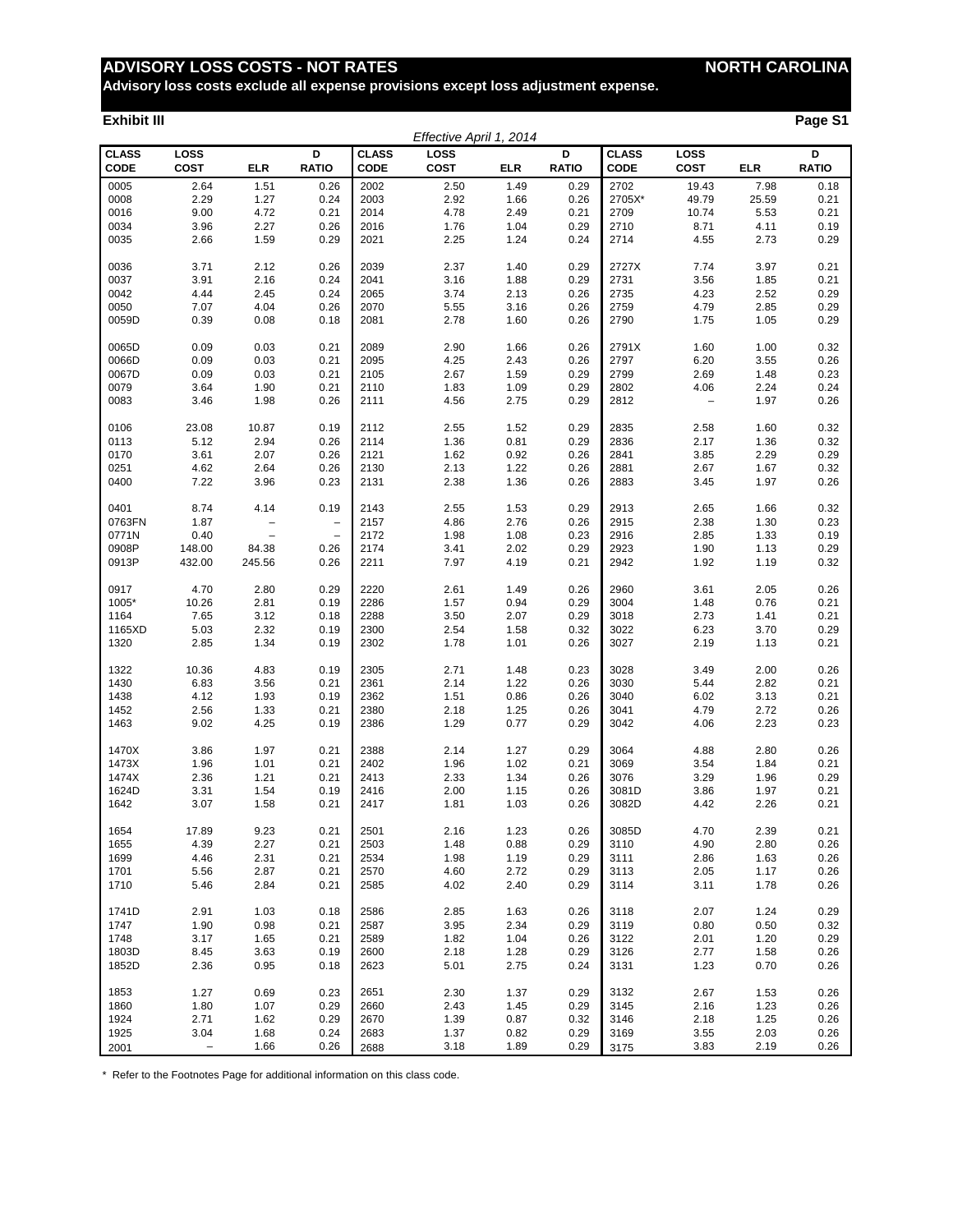**Advisory loss costs exclude all expense provisions except loss adjustment expense.**

#### **Exhibit III Page S2**

|                             |              |            |                   |                             | Effective April 1, 2014  |            |                   |                      |                     |            |                   |
|-----------------------------|--------------|------------|-------------------|-----------------------------|--------------------------|------------|-------------------|----------------------|---------------------|------------|-------------------|
| <b>CLASS</b><br><b>CODE</b> | LOSS<br>COST | <b>ELR</b> | D<br><b>RATIO</b> | <b>CLASS</b><br><b>CODE</b> | LOSS<br>COST             | <b>ELR</b> | D<br><b>RATIO</b> | <b>CLASS</b><br>CODE | LOSS<br><b>COST</b> | <b>ELR</b> | D<br><b>RATIO</b> |
| 3179                        | 1.42         | 0.84       | 0.29              | 3830                        | 1.23                     | 0.68       | 0.23              | 4470                 | 2.07                | 1.18       | 0.26              |
| 3180                        | 1.74         | 1.04       | 0.29              | 3851                        | 4.46                     | 2.66       | 0.29              | 4484                 | 2.54                | 1.45       | 0.26              |
| 3188                        | 1.51         | 0.90       | 0.29              | 3865                        | 1.80                     | 1.13       | 0.32              | 4493                 | 2.82                | 1.60       | 0.26              |
| 3220                        | 2.37         | 1.34       | 0.26              | 3881                        | 3.77                     | 2.15       | 0.26              | 4511                 | 0.45                | 0.25       | 0.23              |
| 3223                        | 2.27         | 1.42       | 0.32              | 4000                        | 4.98                     | 2.34       | 0.19              | 4557                 | 2.36                | 1.40       | 0.29              |
|                             |              |            |                   |                             |                          |            |                   |                      |                     |            |                   |
| 3224                        | 2.70         | 1.60       | 0.29              | 4021                        | 4.45                     | 2.30       | 0.21              | 4558                 | 1.46                | 0.83       | 0.26              |
| 3227                        | 2.89         | 1.70       | 0.29              | 4024D                       | 3.47                     | 1.78       | 0.21              | 4561                 | $\qquad \qquad -$   | 1.04       | 0.23              |
| 3240                        | 2.36         | 1.41       | 0.29              | 4034                        | 5.32                     | 2.76       | 0.21              | 4568                 | 2.52                | 1.30       | 0.21              |
| 3241                        | 2.90         | 1.66       | 0.26              | 4036                        | 2.32                     | 1.20       | 0.21              | 4581                 | 1.03                | 0.49       | 0.19              |
| 3255                        | 2.12         | 1.32       | 0.32              | 4038                        | 2.63                     | 1.64       | 0.32              | 4583                 | 6.44                | 3.04       | 0.19              |
|                             |              |            |                   |                             |                          |            |                   |                      |                     |            |                   |
| 3257                        | 2.72         | 1.56       | 0.26              | 4053                        | 2.63                     | 1.51       | 0.26              | 4611                 | 0.61                | 0.36       | 0.29              |
| 3270                        | 2.75         | 1.57       | 0.26              | 4061                        | 3.53                     | 2.08       | 0.29              | 4635                 | 2.77                | 1.14       | 0.18              |
|                             |              |            |                   | 4062                        |                          |            |                   |                      |                     |            |                   |
| 3300                        | 3.68         | 2.11       | 0.26              |                             | 1.84                     | 1.05       | 0.26              | 4653                 | 2.10                | 1.25       | 0.29              |
| 3303                        | 2.38         | 1.41       | 0.29              | 4101                        | 2.63                     | 1.45       | 0.23              | 4665                 | 8.13                | 4.21       | 0.21              |
| 3307                        | 3.26         | 1.86       | 0.26              | 4109                        | 0.60                     | 0.36       | 0.29              | 4670                 | 4.65                | 2.42       | 0.21              |
| 3315                        | 4.15         | 2.47       | 0.29              | 4110                        | 1.34                     | 0.76       | 0.26              | 4683                 | 2.64                | 1.51       | 0.26              |
| 3334                        | 4.49         | 2.54       | 0.26              | 4111                        | 1.65                     | 0.97       | 0.29              | 4686                 | 2.02                | 1.04       | 0.21              |
| 3336                        | 2.84         |            |                   | 4112                        |                          | 0.76       |                   |                      | 0.53                | 0.31       | 0.29              |
|                             |              | 1.47       | 0.21              |                             | $\overline{\phantom{a}}$ |            | 0.26              | 4692                 |                     |            |                   |
| 3365                        | 7.80         | 4.04       | 0.21              | 4113                        | 1.80                     | 1.02       | 0.26              | 4693                 | 0.79                | 0.45       | 0.26              |
| 3372                        | 3.88         | 2.14       | 0.24              | 4114                        | 5.80                     | 3.28       | 0.26              | 4703                 | 1.94                | 1.11       | 0.26              |
| 3373                        | 4.73         | 2.70       | 0.26              | 4130                        | 3.70                     | 2.12       | 0.26              | 4717                 | 1.99                | 1.24       | 0.32              |
| 3383                        | 1.04         | 0.62       | 0.29              | 4131                        | 4.27                     | 2.54       | 0.29              | 4720                 | 1.64                | 0.94       | 0.26              |
| 3385                        | 0.89         | 0.53       | 0.29              | 4133                        | 2.71                     | 1.63       | 0.29              | 4740                 | 1.90                | 0.99       | 0.21              |
|                             |              |            |                   |                             |                          |            |                   |                      |                     |            |                   |
| 3400                        | 2.86         | 1.58       | 0.24              | 4149                        | 0.55                     | 0.34       | 0.32              | 4741                 | 1.62                | 0.92       | 0.26              |
| 3507                        | 2.37         | 1.35       | 0.26              | 4150                        | $\overline{\phantom{a}}$ | 0.34       | 0.32              | 4751                 | 3.22                | 1.70       | 0.21              |
| 3515                        | 1.76         | 1.01       | 0.26              | 4206                        | 2.78                     | 1.59       | 0.26              | 4771N                | 2.27                | 0.94       | 0.18              |
| 3516X                       | 1.14         | 0.67       | 0.29              | 4207                        | 1.18                     | 0.61       | 0.21              | 4777                 | 7.55                | 3.13       | 0.18              |
|                             |              |            |                   |                             |                          |            |                   |                      |                     |            |                   |
| 3548                        | 1.64         | 0.94       | 0.26              | 4239                        | 2.78                     | 1.44       | 0.21              | 4825                 | 0.99                | 0.51       | 0.21              |
| 3559                        | 1.97         | 1.13       | 0.26              | 4240                        | 2.50                     | 1.48       | 0.29              | 4828                 | 1.80                | 0.98       | 0.23              |
| 3574                        | 0.75         | 0.44       | 0.29              | 4243                        | 1.74                     | 0.99       | 0.26              | 4829                 | 1.97                | 0.93       | 0.19              |
| 3581                        | 1.71         | 1.01       | 0.29              | 4244                        | 1.92                     | 1.09       | 0.26              | 4902                 | 3.18                | 1.89       | 0.29              |
| 3612                        | 2.06         | 1.13       | 0.23              | 4250                        | 1.47                     | 0.84       | 0.26              | 4923                 | 1.12                | 0.64       | 0.26              |
| 3620                        | 5.72         | 2.96       |                   |                             | 1.91                     | 1.09       |                   | 5020                 | 7.64                | 3.95       | 0.21              |
|                             |              |            | 0.21              | 4251                        |                          |            | 0.26              |                      |                     |            |                   |
| 3629                        | 1.52         | 0.90       | 0.29              | 4263                        | 3.59                     | 2.08       | 0.27              | 5022                 | 6.32                | 2.97       | 0.19              |
| 3632                        | 2.79         | 1.54       | 0.23              | 4273                        | 2.39                     | 1.37       | 0.26              | 5037                 | 28.29               | 11.58      | 0.18              |
| 3634                        | 1.57         | 0.93       | 0.29              | 4279                        | 2.15                     | 1.23       | 0.26              | 5040                 | 15.05               | 6.15       | 0.18              |
| 3635                        | 2.04         | 1.17       | 0.26              | 4282                        | 2.72                     | 1.59       | 0.28              | 5057                 | 9.83                | 4.04       | 0.18              |
| 3638                        | 1.35         | 0.80       | 0.29              | 4283                        | 3.01                     | 1.73       | 0.26              | 5059                 | 26.88               | 11.16      | 0.18              |
| 3642                        | 1.11         | 0.63       | 0.26              | 4299                        | 1.99                     | 1.18       | 0.29              | 5069                 | 29.10               | 11.79      | 0.19              |
| 3643                        | 1.87         | 1.07       | 0.26              | 4301X                       | 1.15                     | 0.67       | 0.28              | 5102                 | 6.66                | 3.12       | 0.19              |
|                             |              |            |                   |                             |                          |            |                   |                      |                     |            |                   |
| 3647                        | 2.12         | 1.16       | 0.24              | 4304                        | 3.97                     | 2.19       | 0.24              | 5146                 | 6.59                | 3.40       | 0.21              |
| 3648                        | 1.29         | 0.77       | 0.29              | 4307                        | 1.50                     | 0.94       | 0.32              | 5160                 | 3.76                | 1.76       | 0.19              |
| 3681                        | 0.99         | 0.59       | 0.29              | 4351                        | 1.16                     | 0.66       | 0.26              | 5183                 | 4.67                | 2.41       | 0.21              |
| 3685                        | 1.06         | 0.63       | 0.29              | 4352                        | 1.22                     | 0.73       | 0.29              | 5188                 | 5.18                | 2.68       | 0.21              |
| 3719                        | 1.45         | 0.59       | 0.18              | 4360                        | 1.60                     | 0.94       | 0.29              | 5190                 | 4.52                | 2.34       | 0.21              |
|                             |              |            |                   |                             |                          |            |                   |                      |                     |            |                   |
| 3724                        | 4.20         | 1.97       | 0.19              | 4361                        | 1.24                     | 0.74       | 0.29              | 5191                 | 0.77                | 0.44       | 0.26              |
| 3726                        | 7.16         | 2.93       | 0.18              | 4362                        | $\overline{\phantom{a}}$ | 0.94       | 0.29              | 5192                 | 4.05                | 2.31       | 0.26              |
| 3803                        | 2.26         | 1.29       | 0.26              | 4410                        | 3.34                     | 1.91       | 0.26              | 5213                 | 7.02                | 3.31       | 0.19              |
| 3807                        | 1.80         | 1.07       | 0.29              | 4417X                       | 2.35                     | 1.38       | 0.29              | 5215                 | 3.87                | 2.12       | 0.23              |
| 3808                        | 2.63         | 1.44       | 0.23              | 4420                        | 7.76                     | 3.62       | 0.19              | 5221                 | 4.11                | 2.13       | 0.21              |
|                             |              |            |                   |                             |                          |            |                   |                      |                     |            |                   |
| 3821                        | 5.64         | 3.10       | 0.24              | 4431                        | 1.32                     | 0.82       | 0.32              | 5222                 | 10.55               | 4.97       | 0.19              |
| 3822X                       | 4.86         | 2.65       | 0.23              | 4432                        | 1.23                     | 0.76       | 0.32              | 5223                 | 4.71                | 2.45       | 0.21              |
| 3824X                       | 3.85         | 2.11       | 0.23              | 4439                        | 1.90                     | 1.04       | 0.23              | 5348                 | 4.61                | 2.38       | 0.21              |
| 3826                        | 0.94         | 0.53       | 0.26              | 4452                        | 3.24                     | 1.86       | 0.26              | 5402                 | 4.16                | 2.48       | 0.29              |
| 3827                        | 1.68         | 0.92       | 0.24              | 4459                        | 2.50                     | 1.43       | 0.26              | 5403                 | 6.54                | 3.07       | 0.19              |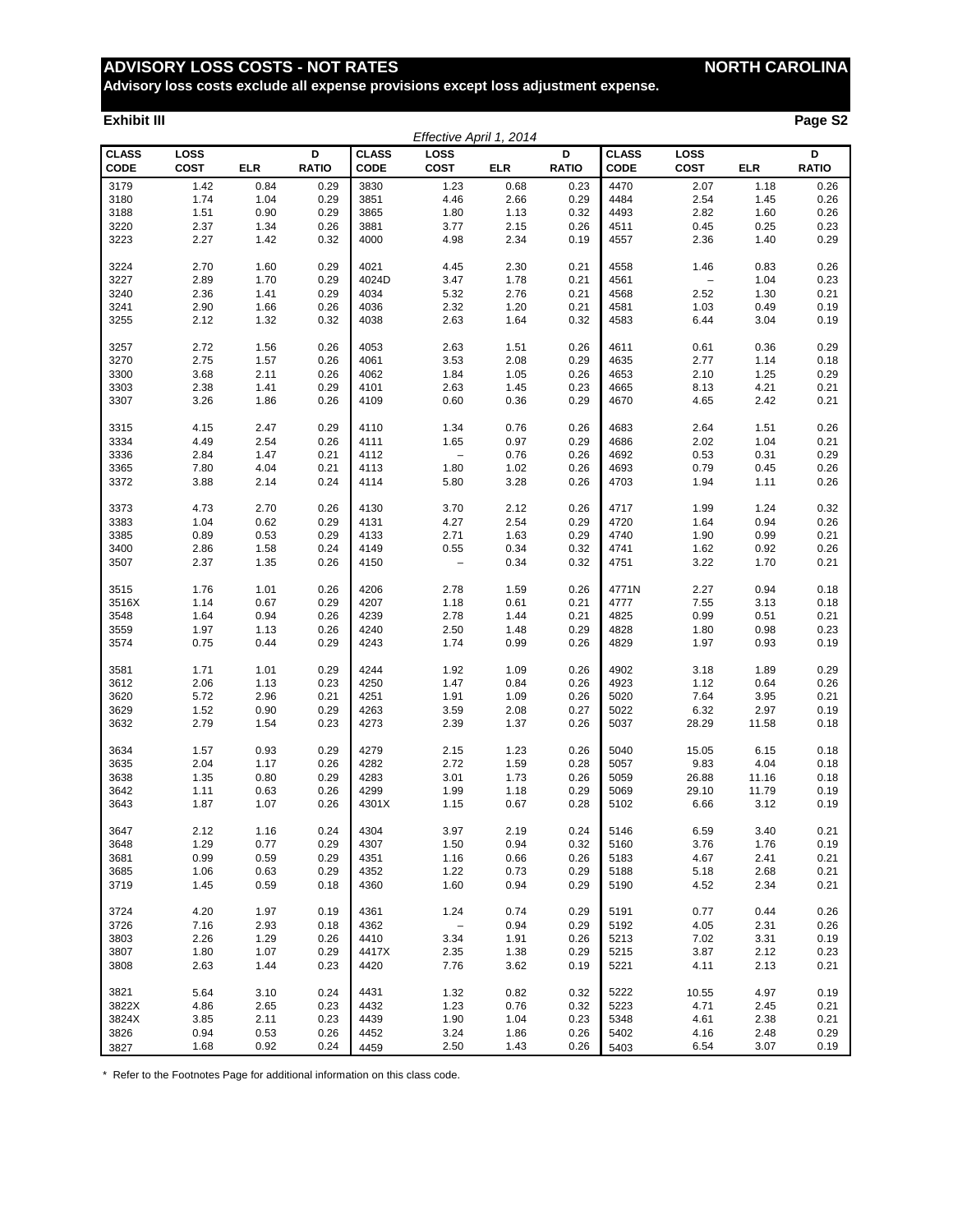**Advisory loss costs exclude all expense provisions except loss adjustment expense.**

#### **Exhibit III Page S3**

|                             |                     |            |                   |                             |                     | Effective April 1, 2014 |                          |                             |                          |                          |                          |
|-----------------------------|---------------------|------------|-------------------|-----------------------------|---------------------|-------------------------|--------------------------|-----------------------------|--------------------------|--------------------------|--------------------------|
| <b>CLASS</b><br><b>CODE</b> | LOSS<br><b>COST</b> | <b>ELR</b> | D<br><b>RATIO</b> | <b>CLASS</b><br><b>CODE</b> | LOSS<br><b>COST</b> | <b>ELR</b>              | D<br><b>RATIO</b>        | <b>CLASS</b><br><b>CODE</b> | LOSS<br><b>COST</b>      | <b>ELR</b>               | D<br><b>RATIO</b>        |
| 5437                        | 5.96                | 3.09       | 0.21              | 6826F                       | 3.98                | 1.75                    | 0.20                     | 7453N                       | 0.76                     | $\overline{\phantom{0}}$ | $\overline{\phantom{0}}$ |
| 5443                        | 3.84                | 2.19       | 0.26              | 6834                        | 2.75                | 1.51                    | 0.23                     | 7502                        | 3.25                     | 1.68                     | 0.21                     |
| 5445                        | 8.18                | 3.84       | 0.19              | 6836                        | 5.48                | 2.85                    | 0.21                     | 7515                        | 1.67                     | 0.69                     | 0.18                     |
| 5462                        | 6.58                | 3.40       | 0.21              | 6843F                       | 11.99               | 4.38                    | 0.16                     | 7520                        | 3.65                     | 2.08                     | 0.26                     |
| 5472                        | 4.84                | 1.98       | 0.18              | 6845F                       | 10.20               | 3.75                    | 0.16                     | 7529X                       | 12.56                    | 5.16                     | 0.18                     |
|                             |                     |            |                   |                             |                     |                         |                          |                             |                          |                          |                          |
| 5473                        | 9.82                | 4.04       | 0.18              | 6854                        | 5.39                | 2.21                    | 0.18                     | 7538                        | 12.39                    | 5.09                     | 0.18                     |
| 5474                        | 6.50                | 3.06       | 0.19              | 6872F                       | 12.24               | 4.42                    | 0.16                     | 7539                        | 2.85                     | 1.33                     | 0.19                     |
| 5478                        | 3.92                | 2.01       | 0.21              | 6874F                       | 18.93               | 6.92                    | 0.16                     | 7540                        | 6.06                     | 2.50                     | 0.18                     |
| 5479                        | 6.75                | 3.71       | 0.23              | 6882                        | 4.74                | 1.93                    | 0.18                     | 7580                        | 3.29                     | 1.71                     | 0.21                     |
| 5480                        | 5.63                | 2.63       | 0.19              | 6884                        | 7.56                | 3.05                    | 0.19                     | 7590                        | 5.43                     | 2.98                     | 0.23                     |
|                             |                     |            |                   |                             |                     |                         |                          |                             |                          |                          |                          |
| 5491                        | 3.29                | 1.54       | 0.19              | 7016M                       | 3.60                | 1.45                    | 0.19                     | 7600                        | 5.77                     | 2.99                     | 0.21                     |
| 5506                        | 6.80                | 2.80       | 0.18              | 7024M                       | 4.00                | 1.61                    | 0.19                     | 7601                        | $\qquad \qquad -$        | 2.99                     | 0.21                     |
| 5507                        | 4.55                | 2.13       | 0.19              | 7038M                       | 5.37                | 2.22                    | 0.18                     | 7605                        | 2.74                     | 1.42                     | 0.21                     |
| 5508                        | 12.74               | 6.54       | 0.21              | 7046M                       | 6.73                | 2.76                    | 0.18                     | 7610                        | 0.55                     | 0.30                     | 0.23                     |
| 5535                        | 7.16                | 3.73       | 0.21              | 7047M                       | 7.41                | 2.77                    | 0.19                     | 7611                        | $\overline{\phantom{0}}$ | 2.99                     | 0.21                     |
|                             |                     |            |                   |                             |                     |                         |                          |                             |                          |                          |                          |
| 5537                        | 5.54                | 2.87       | 0.21              | 7050M                       | 11.06               | 4.26                    | 0.18                     | 7612                        | -                        | 2.99                     | 0.21                     |
| 5551                        | 17.05               | 7.06       | 0.18              | 7090M                       | 5.97                | 2.47                    | 0.18                     | 7613                        | $\bar{ }$                | 2.99                     | 0.21                     |
| 5606                        | 1.87                | 0.88       | 0.19              | 7098M                       | 7.48                | 3.06                    | 0.18                     | 7705                        | 8.27                     | 4.55                     | 0.24                     |
| 5610                        | 6.76                | 3.87       | 0.26              | 7099M                       | 13.86               | 5.27                    | 0.18                     | 7710                        | 5.03                     | 2.38                     | 0.19                     |
| 5645                        | 14.10               | 6.64       | 0.19              | 7133                        | 5.85                | 2.74                    | 0.19                     | 7711                        | 5.03                     | 2.38                     | 0.19                     |
|                             |                     |            |                   |                             |                     |                         |                          |                             |                          |                          |                          |
| 5651                        | $\qquad \qquad -$   | 6.64       | 0.19              | 7151M                       | 7.11                | 3.33                    | 0.19                     | 7720X                       | 2.52                     | 1.31                     | 0.21                     |
| 5703                        | 18.21               | 9.38       | 0.21              | 7152M                       | 14.63               | 6.37                    | 0.19                     | 7723X                       | 3.25                     | 1.34                     | 0.18                     |
| 5705                        | 14.25               | 7.50       | 0.21              | 7153M                       | 7.90                | 3.70                    | 0.19                     | 7855                        | 5.17                     | 2.66                     | 0.21                     |
|                             |                     |            |                   | 7222                        |                     |                         |                          |                             |                          |                          |                          |
| 5951                        | 0.34                | 0.20       | 0.29              |                             | 8.17                | 4.20                    | 0.21                     | 8001                        | 2.92                     | 1.74                     | 0.29                     |
| 6003                        | 7.06                | 3.63       | 0.21              | 7228                        | 8.16                | 4.20                    | 0.21                     | 8002                        | 2.09                     | 1.20                     | 0.27                     |
| 6005                        | 6.23                | 3.16       | 0.21              | 7229                        | 11.34               | 5.28                    | 0.19                     | 8006                        | 3.06                     | 1.74                     | 0.26                     |
| 6017                        | 6.08                | 3.11       | 0.21              | 7230                        | 8.03                | 4.41                    | 0.23                     | 8008                        | 1.54                     | 0.92                     | 0.29                     |
|                             |                     |            |                   |                             |                     |                         |                          |                             |                          |                          |                          |
| 6018                        | 3.76                | 1.92       | 0.21              | 7231                        | 8.54                | 4.67                    | 0.23                     | 8010                        | 1.43                     | 0.85                     | 0.29                     |
| 6045                        | 3.39                | 1.74       | 0.21              | 7232                        | 10.56               | 4.91                    | 0.19                     | 8013                        | 0.49                     | 0.28                     | 0.26                     |
| 6204                        | 11.31               | 5.32       | 0.19              | 7309F                       | 14.52               | 5.33                    | 0.16                     | 8015                        | 0.83                     | 0.47                     | 0.26                     |
| 6206                        | 4.36                | 1.79       | 0.18              | 7313F                       | 3.40                | 1.24                    | 0.16                     | 8017                        | 1.74                     | 1.04                     | 0.29                     |
| 6213                        | 2.78                | 1.30       |                   | 7317F                       | 8.21                | 2.97                    | 0.16                     |                             | 2.47                     | 1.46                     | 0.29                     |
|                             |                     |            | 0.19              |                             |                     |                         |                          | 8018<br>8021                |                          |                          |                          |
| 6214                        | 3.17                | 1.30       | 0.18              | 7323FNX                     | 4.37                | 1.51                    | 0.17                     |                             | 2.22                     | 1.28                     | 0.26                     |
| 6216                        | 7.63                | 3.11       | 0.18              | 7327F                       | 13.81               | 5.11                    | 0.16                     | 8031                        | 3.59                     | 2.07                     | 0.27                     |
| 6217                        | 6.96                | 3.27       | 0.19              | 7333M                       | 5.30                | 2.14                    | 0.19                     | 8032                        | 2.23                     | 1.33                     | 0.29                     |
|                             | 4.37                |            |                   |                             | 5.89                | 2.37                    |                          |                             |                          |                          |                          |
| 6229                        |                     | 2.05       | 0.19              | 7335M<br>7337M              |                     |                         | 0.19                     | 8033                        | 2.16                     | 1.24                     | 0.26                     |
| 6233                        | 4.21                | 1.96       | 0.19              | 7350F                       | 10.91               | 4.08                    | 0.19                     | 8037                        | 1.74                     | 1.04                     | 0.29                     |
| 6235                        | 8.16                | 3.33       | 0.18              |                             | 10.16               | 4.13                    | 0.17                     | 8039                        | 2.54                     | 1.52                     | 0.29                     |
| 6236                        | 11.61               | 5.98       | 0.21              | 7360                        | 4.00                | 2.07                    | 0.21                     | 8044                        | 3.81                     | 2.09                     | 0.23                     |
| 6237                        | 1.95                | 1.01       | 0.21              | 7370                        | 6.39                | 3.65                    | 0.26                     | 8045                        | 0.58                     | 0.35                     | 0.29                     |
| 6251D                       |                     | 5.61       | 0.19              | 7380                        | 4.98                |                         | 0.23                     | 8046                        | 3.00                     | 1.72                     | 0.26                     |
|                             | 12.00               |            |                   |                             |                     | 2.72                    |                          |                             |                          |                          |                          |
| 6252D                       | 6.15                | 2.48       | 0.18              | 7382                        | 5.36                | 3.06                    | 0.26                     | 8047                        | 0.95                     | 0.56                     | 0.29                     |
| 6260                        | 5.51                | 2.22       | 0.19              | 7390                        | 5.04                | 2.87                    | 0.26                     | 8058                        | 3.35                     | 1.92                     | 0.26                     |
| 6306                        | 6.18                | 2.90       | 0.19              | 7394M                       | 6.26                | 2.52                    | 0.19                     | 8072                        | 0.72                     | 0.43                     | 0.29                     |
| 6319                        | 6.28                | 2.96       | 0.19              | 7395M                       | 6.96                | 2.80                    | 0.19                     | 8102                        | 1.51                     | 0.90                     | 0.29                     |
|                             |                     |            |                   |                             |                     |                         |                          |                             |                          |                          |                          |
| 6325                        | 5.76                | 2.70       | 0.19              | 7398M                       | 12.90               | 4.82                    | 0.19                     | 8103                        | 3.00                     | 1.65                     | 0.24                     |
| 6400                        | 5.76                | 3.16       | 0.23              | 7402                        | 0.17                | 0.10                    | 0.26                     | 8105                        | 2.53                     | 1.51                     | 0.29                     |
| 6503                        | 2.50                | 1.49       | 0.29              | 7403                        | 4.38                | 2.28                    | 0.21                     | 8106                        | 4.71                     | 2.44                     | 0.21                     |
| 6504                        | 2.50                | 1.49       | 0.29              | 7405N                       | 1.95                | 1.01                    | 0.21                     | 8107                        | 4.06                     | 2.10                     | 0.21                     |
| 6702M*                      | 6.28                | 3.23       | 0.21              | 7420                        | 17.97               | 7.20                    | 0.19                     | 8111                        | 2.09                     | 1.19                     | 0.26                     |
|                             |                     |            |                   |                             |                     |                         |                          |                             |                          |                          |                          |
| 6703M*                      | 12.93               | 6.19       | 0.21              | 7421                        | 1.66                | 0.77                    | 0.19                     | 8116                        | 3.24                     | 1.85                     | 0.26                     |
| 6704M*                      | 6.98                | 3.60       | 0.21              | 7422                        | 2.26                | 0.92                    | 0.18                     | 8203                        | 5.98                     | 3.43                     | 0.26                     |
| 6801F                       | 3.02                | 1.32       | 0.20              | 7425                        | 4.13                | 1.67                    | 0.19                     | 8204                        | 3.16                     | 1.64                     | 0.21                     |
| 6811                        | 6.47                | 3.33       | 0.21              | 7431N                       | 2.27                | 0.91                    | 0.19                     | 8209                        | 3.28                     | 1.87                     | 0.26                     |
| 6824F                       | 8.33                | 3.40       | 0.17              | 7445N                       | 0.65                | $\qquad \qquad -$       | $\overline{\phantom{a}}$ | 8215                        | 3.63                     | 1.88                     | 0.21                     |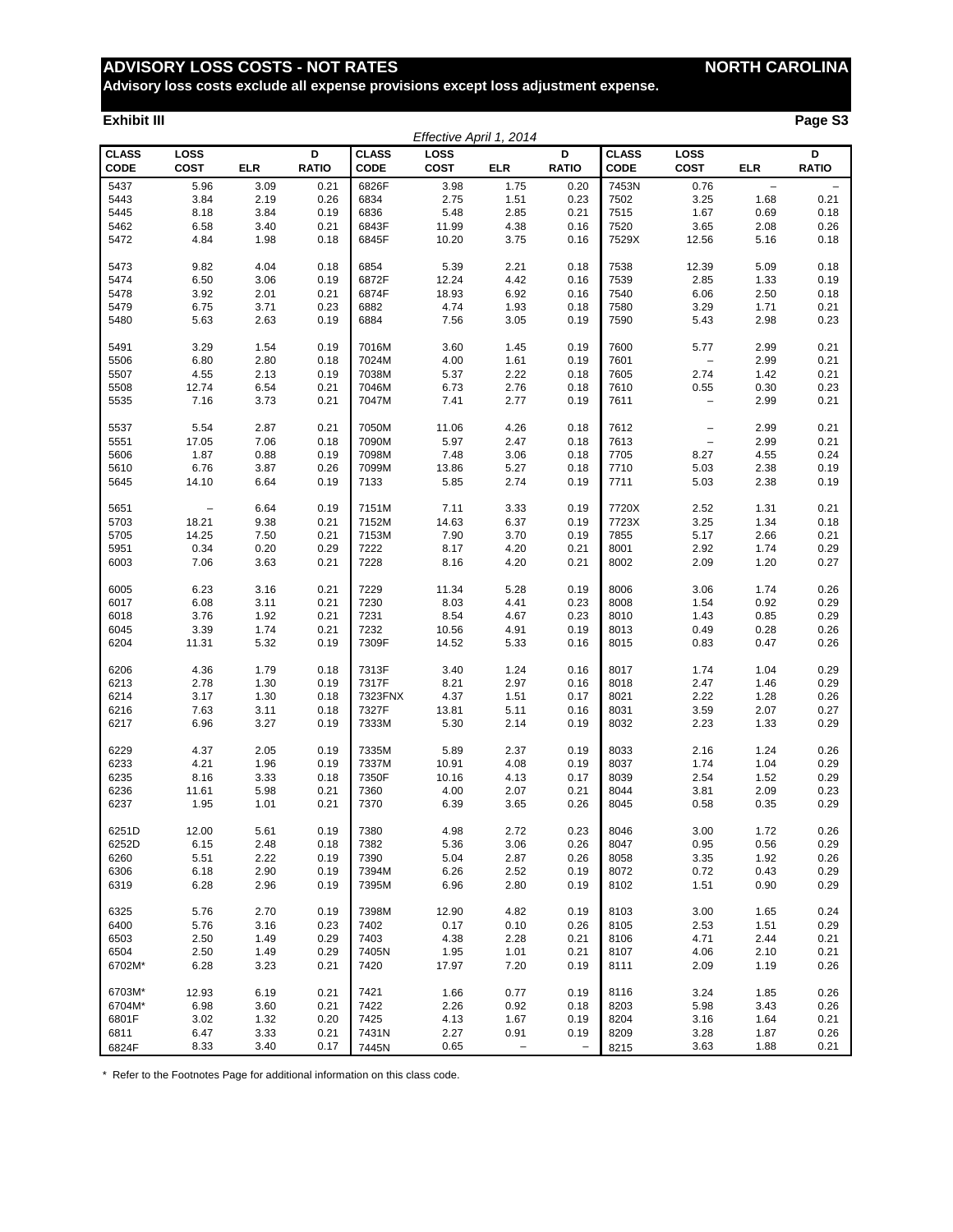**Advisory loss costs exclude all expense provisions except loss adjustment expense.**

#### **Exhibit III Page S4**

| D<br><b>CLASS</b><br><b>CLASS</b><br>D<br><b>CLASS</b><br>LOSS<br><b>LOSS</b><br>D<br>LOSS<br><b>COST</b><br><b>RATIO</b><br><b>CODE</b><br><b>COST</b><br><b>RATIO</b><br><b>CODE</b><br><b>RATIO</b><br><b>CODE</b><br><b>COST</b><br>ELR<br><b>ELR</b><br><b>ELR</b><br>8227<br>2.16<br>0.18<br>8837<br>$\overline{\phantom{a}}$<br>0.92<br>2.12<br>1.25<br>0.29<br>5.27<br>0.26<br>9600<br>8232<br>4.19<br>8842X<br>2.23<br>1.28<br>0.99<br>0.55<br>0.24<br>2.17<br>0.21<br>0.26<br>9620<br>1.70<br>8848X<br>2.77<br>1.58<br>0.26<br>8233<br>3.32<br>0.21<br>2.97<br>1.87<br>0.26<br>8235<br>5.18<br>0.26<br>8849X<br>3.28<br>8236X<br>6.15<br>3.17<br>0.21<br>8855<br>0.17<br>0.10<br>0.26<br>0.10<br>8263<br>6.38<br>3.51<br>0.24<br>8856<br>0.17<br>0.26<br>2.82<br>0.92<br>8264<br>5.45<br>0.21<br>8864X<br>1.61<br>0.26<br>8265<br>7.06<br>3.34<br>0.19<br>8868<br>0.48<br>0.29<br>0.29<br>8279<br>6.27<br>2.96<br>0.19<br>1.25<br>0.75<br>0.29<br>8869<br>0.09<br>8288<br>9.28<br>4.85<br>0.21<br>8871<br>0.16<br>0.29<br>8291<br>4.59<br>2.54<br>0.24<br>8901<br>0.22<br>0.12<br>0.23<br>8292<br>3.79<br>2.16<br>0.26<br>9012<br>1.34<br>0.74<br>0.23<br>2.82<br>0.26<br>8293<br>11.91<br>6.15<br>0.21<br>9014<br>1.61<br>8304<br>4.76<br>2.47<br>0.21<br>9015<br>3.54<br>2.02<br>0.26<br>8350<br>9.32<br>4.38<br>0.19<br>9016<br>3.02<br>1.74<br>0.26<br>9019<br>1.29<br>0.21<br>8380<br>2.69<br>1.48<br>0.23<br>2.49<br>2.74<br>1.52<br>1.07<br>8381<br>0.24<br>9033<br>1.87<br>0.26<br>8385<br>3.04<br>1.58<br>0.21<br>9040<br>2.87<br>1.71<br>0.29<br>1.01<br>0.29<br>8392<br>2.73<br>1.57<br>0.26<br>9044<br>1.69<br>8393<br>1.83<br>1.04<br>0.26<br>9052<br>2.06<br>1.23<br>0.29<br>8500<br>6.29<br>3.27<br>0.21<br>9058<br>1.48<br>0.93<br>0.32<br>0.68<br>0.37<br>0.23<br>9059<br>0.75<br>0.29<br>8601<br>$\overline{\phantom{m}}$<br>0.80<br>8602<br>0.74<br>0.41<br>0.23<br>1.35<br>0.29<br>9060<br>0.15<br>0.08<br>0.78<br>0.32<br>8603<br>0.26<br>9061<br>1.24<br>8606<br>3.35<br>1.57<br>0.19<br>9062<br>1.42<br>0.89<br>0.32<br>9063<br>0.64<br>0.29<br>8709F<br>4.36<br>1.61<br>0.16<br>1.06<br>8710X<br>2.40<br>1.23<br>0.21<br>9077F<br>1.79<br>0.83<br>0.25<br>8719<br>3.40<br>1.40<br>0.18<br>9082<br>1.31<br>0.83<br>0.32<br>8720<br>1.96<br>1.01<br>0.21<br>9083<br>1.44<br>0.90<br>0.32<br>0.32<br>0.17<br>1.27<br>0.73<br>0.26<br>8721<br>0.21<br>9084<br>9089<br>0.64<br>8723<br>0.17<br>0.10<br>0.26<br>1.07<br>0.29<br>2.21<br>1.15<br>1.33<br>0.80<br>0.29<br>8725<br>0.21<br>9093<br>8726F<br>2.72<br>1.20<br>0.20<br>9101<br>3.25<br>1.94<br>0.29<br>0.28<br>0.21<br>2.78<br>1.60<br>0.26<br>8734M<br>0.54<br>9102<br>8737M<br>0.49<br>0.25<br>0.21<br>9154<br>2.01<br>1.15<br>0.26<br>8738M<br>1.00<br>0.49<br>0.21<br>9156<br>2.87<br>1.58<br>0.23<br>1.72<br>8742<br>0.40<br>0.21<br>0.21<br>9170<br>4.15<br>0.18<br>4.22<br>8745<br>5.15<br>2.86<br>0.24<br>9178<br>6.68<br>0.32<br>8748<br>0.69<br>0.38<br>0.23<br>9179<br>16.16<br>9.71<br>0.29<br>0.44<br>0.23<br>0.21<br>9180<br>4.61<br>2.41<br>0.21<br>8755<br>8799<br>0.33<br>0.26<br>9182<br>2.06<br>0.27<br>0.58<br>1.19<br>9186<br>0.19<br>8800<br>1.10<br>0.68<br>0.32<br>23.13<br>11.00<br>8803<br>0.09<br>0.05<br>0.21<br>9220<br>4.63<br>2.54<br>0.23<br>3.26<br>8805M<br>0.23<br>0.13<br>0.26<br>9402<br>6.31<br>0.21<br>8810<br>0.17<br>0.10<br>0.26<br>9403<br>3.90<br>8.31<br>0.19<br>0.26<br>2.98<br>8814M<br>0.21<br>0.12<br>9410<br>1.70<br>0.26<br>8815M<br>0.43<br>0.23<br>0.26<br>2.71<br>1.49<br>0.24<br>9501<br>0.08<br>2.73<br>8820<br>0.15<br>0.24<br>9505<br>1.50<br>0.23<br>3.48<br>2.08<br>0.29<br>4.69<br>2.43<br>0.21<br>8824<br>9516<br>8825<br>1.76<br>1.10<br>0.32<br>9519<br>4.08<br>2.11<br>0.21<br>1.81<br>0.26<br>3.85<br>1.99<br>0.21<br>8826<br>3.17<br>9521<br>8831<br>1.35<br>0.78<br>0.27<br>9522<br>1.82<br>1.04<br>0.26<br>8832<br>0.38<br>0.22<br>0.26<br>9534<br>9.47<br>4.43<br>0.19<br>8833<br>1.58<br>0.90<br>0.26<br>9554<br>13.19<br>6.21<br>0.19<br>2.53<br>0.26<br>0.38<br>0.32<br>1.44<br>0.61<br>8835<br>9586 |  |  | Effective April 1, 2014 |  |  |  |
|---------------------------------------------------------------------------------------------------------------------------------------------------------------------------------------------------------------------------------------------------------------------------------------------------------------------------------------------------------------------------------------------------------------------------------------------------------------------------------------------------------------------------------------------------------------------------------------------------------------------------------------------------------------------------------------------------------------------------------------------------------------------------------------------------------------------------------------------------------------------------------------------------------------------------------------------------------------------------------------------------------------------------------------------------------------------------------------------------------------------------------------------------------------------------------------------------------------------------------------------------------------------------------------------------------------------------------------------------------------------------------------------------------------------------------------------------------------------------------------------------------------------------------------------------------------------------------------------------------------------------------------------------------------------------------------------------------------------------------------------------------------------------------------------------------------------------------------------------------------------------------------------------------------------------------------------------------------------------------------------------------------------------------------------------------------------------------------------------------------------------------------------------------------------------------------------------------------------------------------------------------------------------------------------------------------------------------------------------------------------------------------------------------------------------------------------------------------------------------------------------------------------------------------------------------------------------------------------------------------------------------------------------------------------------------------------------------------------------------------------------------------------------------------------------------------------------------------------------------------------------------------------------------------------------------------------------------------------------------------------------------------------------------------------------------------------------------------------------------------------------------------------------------------------------------------------------------------------------------------------------------------------------------------------------------------------------------------------------------------------------------------------------------------------------------------------------------------------------------------------------------------------------------------------------------------------------------------------------------------------------------------------------------------------------------------------------------------------------------------------------------------------------------------------------------------------------------------------------------------------------------------------------------------------------------------------------------------------------------------------------------------------------------------------------------------------|--|--|-------------------------|--|--|--|
|                                                                                                                                                                                                                                                                                                                                                                                                                                                                                                                                                                                                                                                                                                                                                                                                                                                                                                                                                                                                                                                                                                                                                                                                                                                                                                                                                                                                                                                                                                                                                                                                                                                                                                                                                                                                                                                                                                                                                                                                                                                                                                                                                                                                                                                                                                                                                                                                                                                                                                                                                                                                                                                                                                                                                                                                                                                                                                                                                                                                                                                                                                                                                                                                                                                                                                                                                                                                                                                                                                                                                                                                                                                                                                                                                                                                                                                                                                                                                                                                                                                                     |  |  |                         |  |  |  |
|                                                                                                                                                                                                                                                                                                                                                                                                                                                                                                                                                                                                                                                                                                                                                                                                                                                                                                                                                                                                                                                                                                                                                                                                                                                                                                                                                                                                                                                                                                                                                                                                                                                                                                                                                                                                                                                                                                                                                                                                                                                                                                                                                                                                                                                                                                                                                                                                                                                                                                                                                                                                                                                                                                                                                                                                                                                                                                                                                                                                                                                                                                                                                                                                                                                                                                                                                                                                                                                                                                                                                                                                                                                                                                                                                                                                                                                                                                                                                                                                                                                                     |  |  |                         |  |  |  |
|                                                                                                                                                                                                                                                                                                                                                                                                                                                                                                                                                                                                                                                                                                                                                                                                                                                                                                                                                                                                                                                                                                                                                                                                                                                                                                                                                                                                                                                                                                                                                                                                                                                                                                                                                                                                                                                                                                                                                                                                                                                                                                                                                                                                                                                                                                                                                                                                                                                                                                                                                                                                                                                                                                                                                                                                                                                                                                                                                                                                                                                                                                                                                                                                                                                                                                                                                                                                                                                                                                                                                                                                                                                                                                                                                                                                                                                                                                                                                                                                                                                                     |  |  |                         |  |  |  |
|                                                                                                                                                                                                                                                                                                                                                                                                                                                                                                                                                                                                                                                                                                                                                                                                                                                                                                                                                                                                                                                                                                                                                                                                                                                                                                                                                                                                                                                                                                                                                                                                                                                                                                                                                                                                                                                                                                                                                                                                                                                                                                                                                                                                                                                                                                                                                                                                                                                                                                                                                                                                                                                                                                                                                                                                                                                                                                                                                                                                                                                                                                                                                                                                                                                                                                                                                                                                                                                                                                                                                                                                                                                                                                                                                                                                                                                                                                                                                                                                                                                                     |  |  |                         |  |  |  |
|                                                                                                                                                                                                                                                                                                                                                                                                                                                                                                                                                                                                                                                                                                                                                                                                                                                                                                                                                                                                                                                                                                                                                                                                                                                                                                                                                                                                                                                                                                                                                                                                                                                                                                                                                                                                                                                                                                                                                                                                                                                                                                                                                                                                                                                                                                                                                                                                                                                                                                                                                                                                                                                                                                                                                                                                                                                                                                                                                                                                                                                                                                                                                                                                                                                                                                                                                                                                                                                                                                                                                                                                                                                                                                                                                                                                                                                                                                                                                                                                                                                                     |  |  |                         |  |  |  |
|                                                                                                                                                                                                                                                                                                                                                                                                                                                                                                                                                                                                                                                                                                                                                                                                                                                                                                                                                                                                                                                                                                                                                                                                                                                                                                                                                                                                                                                                                                                                                                                                                                                                                                                                                                                                                                                                                                                                                                                                                                                                                                                                                                                                                                                                                                                                                                                                                                                                                                                                                                                                                                                                                                                                                                                                                                                                                                                                                                                                                                                                                                                                                                                                                                                                                                                                                                                                                                                                                                                                                                                                                                                                                                                                                                                                                                                                                                                                                                                                                                                                     |  |  |                         |  |  |  |
|                                                                                                                                                                                                                                                                                                                                                                                                                                                                                                                                                                                                                                                                                                                                                                                                                                                                                                                                                                                                                                                                                                                                                                                                                                                                                                                                                                                                                                                                                                                                                                                                                                                                                                                                                                                                                                                                                                                                                                                                                                                                                                                                                                                                                                                                                                                                                                                                                                                                                                                                                                                                                                                                                                                                                                                                                                                                                                                                                                                                                                                                                                                                                                                                                                                                                                                                                                                                                                                                                                                                                                                                                                                                                                                                                                                                                                                                                                                                                                                                                                                                     |  |  |                         |  |  |  |
|                                                                                                                                                                                                                                                                                                                                                                                                                                                                                                                                                                                                                                                                                                                                                                                                                                                                                                                                                                                                                                                                                                                                                                                                                                                                                                                                                                                                                                                                                                                                                                                                                                                                                                                                                                                                                                                                                                                                                                                                                                                                                                                                                                                                                                                                                                                                                                                                                                                                                                                                                                                                                                                                                                                                                                                                                                                                                                                                                                                                                                                                                                                                                                                                                                                                                                                                                                                                                                                                                                                                                                                                                                                                                                                                                                                                                                                                                                                                                                                                                                                                     |  |  |                         |  |  |  |
|                                                                                                                                                                                                                                                                                                                                                                                                                                                                                                                                                                                                                                                                                                                                                                                                                                                                                                                                                                                                                                                                                                                                                                                                                                                                                                                                                                                                                                                                                                                                                                                                                                                                                                                                                                                                                                                                                                                                                                                                                                                                                                                                                                                                                                                                                                                                                                                                                                                                                                                                                                                                                                                                                                                                                                                                                                                                                                                                                                                                                                                                                                                                                                                                                                                                                                                                                                                                                                                                                                                                                                                                                                                                                                                                                                                                                                                                                                                                                                                                                                                                     |  |  |                         |  |  |  |
|                                                                                                                                                                                                                                                                                                                                                                                                                                                                                                                                                                                                                                                                                                                                                                                                                                                                                                                                                                                                                                                                                                                                                                                                                                                                                                                                                                                                                                                                                                                                                                                                                                                                                                                                                                                                                                                                                                                                                                                                                                                                                                                                                                                                                                                                                                                                                                                                                                                                                                                                                                                                                                                                                                                                                                                                                                                                                                                                                                                                                                                                                                                                                                                                                                                                                                                                                                                                                                                                                                                                                                                                                                                                                                                                                                                                                                                                                                                                                                                                                                                                     |  |  |                         |  |  |  |
|                                                                                                                                                                                                                                                                                                                                                                                                                                                                                                                                                                                                                                                                                                                                                                                                                                                                                                                                                                                                                                                                                                                                                                                                                                                                                                                                                                                                                                                                                                                                                                                                                                                                                                                                                                                                                                                                                                                                                                                                                                                                                                                                                                                                                                                                                                                                                                                                                                                                                                                                                                                                                                                                                                                                                                                                                                                                                                                                                                                                                                                                                                                                                                                                                                                                                                                                                                                                                                                                                                                                                                                                                                                                                                                                                                                                                                                                                                                                                                                                                                                                     |  |  |                         |  |  |  |
|                                                                                                                                                                                                                                                                                                                                                                                                                                                                                                                                                                                                                                                                                                                                                                                                                                                                                                                                                                                                                                                                                                                                                                                                                                                                                                                                                                                                                                                                                                                                                                                                                                                                                                                                                                                                                                                                                                                                                                                                                                                                                                                                                                                                                                                                                                                                                                                                                                                                                                                                                                                                                                                                                                                                                                                                                                                                                                                                                                                                                                                                                                                                                                                                                                                                                                                                                                                                                                                                                                                                                                                                                                                                                                                                                                                                                                                                                                                                                                                                                                                                     |  |  |                         |  |  |  |
|                                                                                                                                                                                                                                                                                                                                                                                                                                                                                                                                                                                                                                                                                                                                                                                                                                                                                                                                                                                                                                                                                                                                                                                                                                                                                                                                                                                                                                                                                                                                                                                                                                                                                                                                                                                                                                                                                                                                                                                                                                                                                                                                                                                                                                                                                                                                                                                                                                                                                                                                                                                                                                                                                                                                                                                                                                                                                                                                                                                                                                                                                                                                                                                                                                                                                                                                                                                                                                                                                                                                                                                                                                                                                                                                                                                                                                                                                                                                                                                                                                                                     |  |  |                         |  |  |  |
|                                                                                                                                                                                                                                                                                                                                                                                                                                                                                                                                                                                                                                                                                                                                                                                                                                                                                                                                                                                                                                                                                                                                                                                                                                                                                                                                                                                                                                                                                                                                                                                                                                                                                                                                                                                                                                                                                                                                                                                                                                                                                                                                                                                                                                                                                                                                                                                                                                                                                                                                                                                                                                                                                                                                                                                                                                                                                                                                                                                                                                                                                                                                                                                                                                                                                                                                                                                                                                                                                                                                                                                                                                                                                                                                                                                                                                                                                                                                                                                                                                                                     |  |  |                         |  |  |  |
|                                                                                                                                                                                                                                                                                                                                                                                                                                                                                                                                                                                                                                                                                                                                                                                                                                                                                                                                                                                                                                                                                                                                                                                                                                                                                                                                                                                                                                                                                                                                                                                                                                                                                                                                                                                                                                                                                                                                                                                                                                                                                                                                                                                                                                                                                                                                                                                                                                                                                                                                                                                                                                                                                                                                                                                                                                                                                                                                                                                                                                                                                                                                                                                                                                                                                                                                                                                                                                                                                                                                                                                                                                                                                                                                                                                                                                                                                                                                                                                                                                                                     |  |  |                         |  |  |  |
|                                                                                                                                                                                                                                                                                                                                                                                                                                                                                                                                                                                                                                                                                                                                                                                                                                                                                                                                                                                                                                                                                                                                                                                                                                                                                                                                                                                                                                                                                                                                                                                                                                                                                                                                                                                                                                                                                                                                                                                                                                                                                                                                                                                                                                                                                                                                                                                                                                                                                                                                                                                                                                                                                                                                                                                                                                                                                                                                                                                                                                                                                                                                                                                                                                                                                                                                                                                                                                                                                                                                                                                                                                                                                                                                                                                                                                                                                                                                                                                                                                                                     |  |  |                         |  |  |  |
|                                                                                                                                                                                                                                                                                                                                                                                                                                                                                                                                                                                                                                                                                                                                                                                                                                                                                                                                                                                                                                                                                                                                                                                                                                                                                                                                                                                                                                                                                                                                                                                                                                                                                                                                                                                                                                                                                                                                                                                                                                                                                                                                                                                                                                                                                                                                                                                                                                                                                                                                                                                                                                                                                                                                                                                                                                                                                                                                                                                                                                                                                                                                                                                                                                                                                                                                                                                                                                                                                                                                                                                                                                                                                                                                                                                                                                                                                                                                                                                                                                                                     |  |  |                         |  |  |  |
|                                                                                                                                                                                                                                                                                                                                                                                                                                                                                                                                                                                                                                                                                                                                                                                                                                                                                                                                                                                                                                                                                                                                                                                                                                                                                                                                                                                                                                                                                                                                                                                                                                                                                                                                                                                                                                                                                                                                                                                                                                                                                                                                                                                                                                                                                                                                                                                                                                                                                                                                                                                                                                                                                                                                                                                                                                                                                                                                                                                                                                                                                                                                                                                                                                                                                                                                                                                                                                                                                                                                                                                                                                                                                                                                                                                                                                                                                                                                                                                                                                                                     |  |  |                         |  |  |  |
|                                                                                                                                                                                                                                                                                                                                                                                                                                                                                                                                                                                                                                                                                                                                                                                                                                                                                                                                                                                                                                                                                                                                                                                                                                                                                                                                                                                                                                                                                                                                                                                                                                                                                                                                                                                                                                                                                                                                                                                                                                                                                                                                                                                                                                                                                                                                                                                                                                                                                                                                                                                                                                                                                                                                                                                                                                                                                                                                                                                                                                                                                                                                                                                                                                                                                                                                                                                                                                                                                                                                                                                                                                                                                                                                                                                                                                                                                                                                                                                                                                                                     |  |  |                         |  |  |  |
|                                                                                                                                                                                                                                                                                                                                                                                                                                                                                                                                                                                                                                                                                                                                                                                                                                                                                                                                                                                                                                                                                                                                                                                                                                                                                                                                                                                                                                                                                                                                                                                                                                                                                                                                                                                                                                                                                                                                                                                                                                                                                                                                                                                                                                                                                                                                                                                                                                                                                                                                                                                                                                                                                                                                                                                                                                                                                                                                                                                                                                                                                                                                                                                                                                                                                                                                                                                                                                                                                                                                                                                                                                                                                                                                                                                                                                                                                                                                                                                                                                                                     |  |  |                         |  |  |  |
|                                                                                                                                                                                                                                                                                                                                                                                                                                                                                                                                                                                                                                                                                                                                                                                                                                                                                                                                                                                                                                                                                                                                                                                                                                                                                                                                                                                                                                                                                                                                                                                                                                                                                                                                                                                                                                                                                                                                                                                                                                                                                                                                                                                                                                                                                                                                                                                                                                                                                                                                                                                                                                                                                                                                                                                                                                                                                                                                                                                                                                                                                                                                                                                                                                                                                                                                                                                                                                                                                                                                                                                                                                                                                                                                                                                                                                                                                                                                                                                                                                                                     |  |  |                         |  |  |  |
|                                                                                                                                                                                                                                                                                                                                                                                                                                                                                                                                                                                                                                                                                                                                                                                                                                                                                                                                                                                                                                                                                                                                                                                                                                                                                                                                                                                                                                                                                                                                                                                                                                                                                                                                                                                                                                                                                                                                                                                                                                                                                                                                                                                                                                                                                                                                                                                                                                                                                                                                                                                                                                                                                                                                                                                                                                                                                                                                                                                                                                                                                                                                                                                                                                                                                                                                                                                                                                                                                                                                                                                                                                                                                                                                                                                                                                                                                                                                                                                                                                                                     |  |  |                         |  |  |  |
|                                                                                                                                                                                                                                                                                                                                                                                                                                                                                                                                                                                                                                                                                                                                                                                                                                                                                                                                                                                                                                                                                                                                                                                                                                                                                                                                                                                                                                                                                                                                                                                                                                                                                                                                                                                                                                                                                                                                                                                                                                                                                                                                                                                                                                                                                                                                                                                                                                                                                                                                                                                                                                                                                                                                                                                                                                                                                                                                                                                                                                                                                                                                                                                                                                                                                                                                                                                                                                                                                                                                                                                                                                                                                                                                                                                                                                                                                                                                                                                                                                                                     |  |  |                         |  |  |  |
|                                                                                                                                                                                                                                                                                                                                                                                                                                                                                                                                                                                                                                                                                                                                                                                                                                                                                                                                                                                                                                                                                                                                                                                                                                                                                                                                                                                                                                                                                                                                                                                                                                                                                                                                                                                                                                                                                                                                                                                                                                                                                                                                                                                                                                                                                                                                                                                                                                                                                                                                                                                                                                                                                                                                                                                                                                                                                                                                                                                                                                                                                                                                                                                                                                                                                                                                                                                                                                                                                                                                                                                                                                                                                                                                                                                                                                                                                                                                                                                                                                                                     |  |  |                         |  |  |  |
|                                                                                                                                                                                                                                                                                                                                                                                                                                                                                                                                                                                                                                                                                                                                                                                                                                                                                                                                                                                                                                                                                                                                                                                                                                                                                                                                                                                                                                                                                                                                                                                                                                                                                                                                                                                                                                                                                                                                                                                                                                                                                                                                                                                                                                                                                                                                                                                                                                                                                                                                                                                                                                                                                                                                                                                                                                                                                                                                                                                                                                                                                                                                                                                                                                                                                                                                                                                                                                                                                                                                                                                                                                                                                                                                                                                                                                                                                                                                                                                                                                                                     |  |  |                         |  |  |  |
|                                                                                                                                                                                                                                                                                                                                                                                                                                                                                                                                                                                                                                                                                                                                                                                                                                                                                                                                                                                                                                                                                                                                                                                                                                                                                                                                                                                                                                                                                                                                                                                                                                                                                                                                                                                                                                                                                                                                                                                                                                                                                                                                                                                                                                                                                                                                                                                                                                                                                                                                                                                                                                                                                                                                                                                                                                                                                                                                                                                                                                                                                                                                                                                                                                                                                                                                                                                                                                                                                                                                                                                                                                                                                                                                                                                                                                                                                                                                                                                                                                                                     |  |  |                         |  |  |  |
|                                                                                                                                                                                                                                                                                                                                                                                                                                                                                                                                                                                                                                                                                                                                                                                                                                                                                                                                                                                                                                                                                                                                                                                                                                                                                                                                                                                                                                                                                                                                                                                                                                                                                                                                                                                                                                                                                                                                                                                                                                                                                                                                                                                                                                                                                                                                                                                                                                                                                                                                                                                                                                                                                                                                                                                                                                                                                                                                                                                                                                                                                                                                                                                                                                                                                                                                                                                                                                                                                                                                                                                                                                                                                                                                                                                                                                                                                                                                                                                                                                                                     |  |  |                         |  |  |  |
|                                                                                                                                                                                                                                                                                                                                                                                                                                                                                                                                                                                                                                                                                                                                                                                                                                                                                                                                                                                                                                                                                                                                                                                                                                                                                                                                                                                                                                                                                                                                                                                                                                                                                                                                                                                                                                                                                                                                                                                                                                                                                                                                                                                                                                                                                                                                                                                                                                                                                                                                                                                                                                                                                                                                                                                                                                                                                                                                                                                                                                                                                                                                                                                                                                                                                                                                                                                                                                                                                                                                                                                                                                                                                                                                                                                                                                                                                                                                                                                                                                                                     |  |  |                         |  |  |  |
|                                                                                                                                                                                                                                                                                                                                                                                                                                                                                                                                                                                                                                                                                                                                                                                                                                                                                                                                                                                                                                                                                                                                                                                                                                                                                                                                                                                                                                                                                                                                                                                                                                                                                                                                                                                                                                                                                                                                                                                                                                                                                                                                                                                                                                                                                                                                                                                                                                                                                                                                                                                                                                                                                                                                                                                                                                                                                                                                                                                                                                                                                                                                                                                                                                                                                                                                                                                                                                                                                                                                                                                                                                                                                                                                                                                                                                                                                                                                                                                                                                                                     |  |  |                         |  |  |  |
|                                                                                                                                                                                                                                                                                                                                                                                                                                                                                                                                                                                                                                                                                                                                                                                                                                                                                                                                                                                                                                                                                                                                                                                                                                                                                                                                                                                                                                                                                                                                                                                                                                                                                                                                                                                                                                                                                                                                                                                                                                                                                                                                                                                                                                                                                                                                                                                                                                                                                                                                                                                                                                                                                                                                                                                                                                                                                                                                                                                                                                                                                                                                                                                                                                                                                                                                                                                                                                                                                                                                                                                                                                                                                                                                                                                                                                                                                                                                                                                                                                                                     |  |  |                         |  |  |  |
|                                                                                                                                                                                                                                                                                                                                                                                                                                                                                                                                                                                                                                                                                                                                                                                                                                                                                                                                                                                                                                                                                                                                                                                                                                                                                                                                                                                                                                                                                                                                                                                                                                                                                                                                                                                                                                                                                                                                                                                                                                                                                                                                                                                                                                                                                                                                                                                                                                                                                                                                                                                                                                                                                                                                                                                                                                                                                                                                                                                                                                                                                                                                                                                                                                                                                                                                                                                                                                                                                                                                                                                                                                                                                                                                                                                                                                                                                                                                                                                                                                                                     |  |  |                         |  |  |  |
|                                                                                                                                                                                                                                                                                                                                                                                                                                                                                                                                                                                                                                                                                                                                                                                                                                                                                                                                                                                                                                                                                                                                                                                                                                                                                                                                                                                                                                                                                                                                                                                                                                                                                                                                                                                                                                                                                                                                                                                                                                                                                                                                                                                                                                                                                                                                                                                                                                                                                                                                                                                                                                                                                                                                                                                                                                                                                                                                                                                                                                                                                                                                                                                                                                                                                                                                                                                                                                                                                                                                                                                                                                                                                                                                                                                                                                                                                                                                                                                                                                                                     |  |  |                         |  |  |  |
|                                                                                                                                                                                                                                                                                                                                                                                                                                                                                                                                                                                                                                                                                                                                                                                                                                                                                                                                                                                                                                                                                                                                                                                                                                                                                                                                                                                                                                                                                                                                                                                                                                                                                                                                                                                                                                                                                                                                                                                                                                                                                                                                                                                                                                                                                                                                                                                                                                                                                                                                                                                                                                                                                                                                                                                                                                                                                                                                                                                                                                                                                                                                                                                                                                                                                                                                                                                                                                                                                                                                                                                                                                                                                                                                                                                                                                                                                                                                                                                                                                                                     |  |  |                         |  |  |  |
|                                                                                                                                                                                                                                                                                                                                                                                                                                                                                                                                                                                                                                                                                                                                                                                                                                                                                                                                                                                                                                                                                                                                                                                                                                                                                                                                                                                                                                                                                                                                                                                                                                                                                                                                                                                                                                                                                                                                                                                                                                                                                                                                                                                                                                                                                                                                                                                                                                                                                                                                                                                                                                                                                                                                                                                                                                                                                                                                                                                                                                                                                                                                                                                                                                                                                                                                                                                                                                                                                                                                                                                                                                                                                                                                                                                                                                                                                                                                                                                                                                                                     |  |  |                         |  |  |  |
|                                                                                                                                                                                                                                                                                                                                                                                                                                                                                                                                                                                                                                                                                                                                                                                                                                                                                                                                                                                                                                                                                                                                                                                                                                                                                                                                                                                                                                                                                                                                                                                                                                                                                                                                                                                                                                                                                                                                                                                                                                                                                                                                                                                                                                                                                                                                                                                                                                                                                                                                                                                                                                                                                                                                                                                                                                                                                                                                                                                                                                                                                                                                                                                                                                                                                                                                                                                                                                                                                                                                                                                                                                                                                                                                                                                                                                                                                                                                                                                                                                                                     |  |  |                         |  |  |  |
|                                                                                                                                                                                                                                                                                                                                                                                                                                                                                                                                                                                                                                                                                                                                                                                                                                                                                                                                                                                                                                                                                                                                                                                                                                                                                                                                                                                                                                                                                                                                                                                                                                                                                                                                                                                                                                                                                                                                                                                                                                                                                                                                                                                                                                                                                                                                                                                                                                                                                                                                                                                                                                                                                                                                                                                                                                                                                                                                                                                                                                                                                                                                                                                                                                                                                                                                                                                                                                                                                                                                                                                                                                                                                                                                                                                                                                                                                                                                                                                                                                                                     |  |  |                         |  |  |  |
|                                                                                                                                                                                                                                                                                                                                                                                                                                                                                                                                                                                                                                                                                                                                                                                                                                                                                                                                                                                                                                                                                                                                                                                                                                                                                                                                                                                                                                                                                                                                                                                                                                                                                                                                                                                                                                                                                                                                                                                                                                                                                                                                                                                                                                                                                                                                                                                                                                                                                                                                                                                                                                                                                                                                                                                                                                                                                                                                                                                                                                                                                                                                                                                                                                                                                                                                                                                                                                                                                                                                                                                                                                                                                                                                                                                                                                                                                                                                                                                                                                                                     |  |  |                         |  |  |  |
|                                                                                                                                                                                                                                                                                                                                                                                                                                                                                                                                                                                                                                                                                                                                                                                                                                                                                                                                                                                                                                                                                                                                                                                                                                                                                                                                                                                                                                                                                                                                                                                                                                                                                                                                                                                                                                                                                                                                                                                                                                                                                                                                                                                                                                                                                                                                                                                                                                                                                                                                                                                                                                                                                                                                                                                                                                                                                                                                                                                                                                                                                                                                                                                                                                                                                                                                                                                                                                                                                                                                                                                                                                                                                                                                                                                                                                                                                                                                                                                                                                                                     |  |  |                         |  |  |  |
|                                                                                                                                                                                                                                                                                                                                                                                                                                                                                                                                                                                                                                                                                                                                                                                                                                                                                                                                                                                                                                                                                                                                                                                                                                                                                                                                                                                                                                                                                                                                                                                                                                                                                                                                                                                                                                                                                                                                                                                                                                                                                                                                                                                                                                                                                                                                                                                                                                                                                                                                                                                                                                                                                                                                                                                                                                                                                                                                                                                                                                                                                                                                                                                                                                                                                                                                                                                                                                                                                                                                                                                                                                                                                                                                                                                                                                                                                                                                                                                                                                                                     |  |  |                         |  |  |  |
|                                                                                                                                                                                                                                                                                                                                                                                                                                                                                                                                                                                                                                                                                                                                                                                                                                                                                                                                                                                                                                                                                                                                                                                                                                                                                                                                                                                                                                                                                                                                                                                                                                                                                                                                                                                                                                                                                                                                                                                                                                                                                                                                                                                                                                                                                                                                                                                                                                                                                                                                                                                                                                                                                                                                                                                                                                                                                                                                                                                                                                                                                                                                                                                                                                                                                                                                                                                                                                                                                                                                                                                                                                                                                                                                                                                                                                                                                                                                                                                                                                                                     |  |  |                         |  |  |  |
|                                                                                                                                                                                                                                                                                                                                                                                                                                                                                                                                                                                                                                                                                                                                                                                                                                                                                                                                                                                                                                                                                                                                                                                                                                                                                                                                                                                                                                                                                                                                                                                                                                                                                                                                                                                                                                                                                                                                                                                                                                                                                                                                                                                                                                                                                                                                                                                                                                                                                                                                                                                                                                                                                                                                                                                                                                                                                                                                                                                                                                                                                                                                                                                                                                                                                                                                                                                                                                                                                                                                                                                                                                                                                                                                                                                                                                                                                                                                                                                                                                                                     |  |  |                         |  |  |  |
|                                                                                                                                                                                                                                                                                                                                                                                                                                                                                                                                                                                                                                                                                                                                                                                                                                                                                                                                                                                                                                                                                                                                                                                                                                                                                                                                                                                                                                                                                                                                                                                                                                                                                                                                                                                                                                                                                                                                                                                                                                                                                                                                                                                                                                                                                                                                                                                                                                                                                                                                                                                                                                                                                                                                                                                                                                                                                                                                                                                                                                                                                                                                                                                                                                                                                                                                                                                                                                                                                                                                                                                                                                                                                                                                                                                                                                                                                                                                                                                                                                                                     |  |  |                         |  |  |  |
|                                                                                                                                                                                                                                                                                                                                                                                                                                                                                                                                                                                                                                                                                                                                                                                                                                                                                                                                                                                                                                                                                                                                                                                                                                                                                                                                                                                                                                                                                                                                                                                                                                                                                                                                                                                                                                                                                                                                                                                                                                                                                                                                                                                                                                                                                                                                                                                                                                                                                                                                                                                                                                                                                                                                                                                                                                                                                                                                                                                                                                                                                                                                                                                                                                                                                                                                                                                                                                                                                                                                                                                                                                                                                                                                                                                                                                                                                                                                                                                                                                                                     |  |  |                         |  |  |  |
|                                                                                                                                                                                                                                                                                                                                                                                                                                                                                                                                                                                                                                                                                                                                                                                                                                                                                                                                                                                                                                                                                                                                                                                                                                                                                                                                                                                                                                                                                                                                                                                                                                                                                                                                                                                                                                                                                                                                                                                                                                                                                                                                                                                                                                                                                                                                                                                                                                                                                                                                                                                                                                                                                                                                                                                                                                                                                                                                                                                                                                                                                                                                                                                                                                                                                                                                                                                                                                                                                                                                                                                                                                                                                                                                                                                                                                                                                                                                                                                                                                                                     |  |  |                         |  |  |  |
|                                                                                                                                                                                                                                                                                                                                                                                                                                                                                                                                                                                                                                                                                                                                                                                                                                                                                                                                                                                                                                                                                                                                                                                                                                                                                                                                                                                                                                                                                                                                                                                                                                                                                                                                                                                                                                                                                                                                                                                                                                                                                                                                                                                                                                                                                                                                                                                                                                                                                                                                                                                                                                                                                                                                                                                                                                                                                                                                                                                                                                                                                                                                                                                                                                                                                                                                                                                                                                                                                                                                                                                                                                                                                                                                                                                                                                                                                                                                                                                                                                                                     |  |  |                         |  |  |  |
|                                                                                                                                                                                                                                                                                                                                                                                                                                                                                                                                                                                                                                                                                                                                                                                                                                                                                                                                                                                                                                                                                                                                                                                                                                                                                                                                                                                                                                                                                                                                                                                                                                                                                                                                                                                                                                                                                                                                                                                                                                                                                                                                                                                                                                                                                                                                                                                                                                                                                                                                                                                                                                                                                                                                                                                                                                                                                                                                                                                                                                                                                                                                                                                                                                                                                                                                                                                                                                                                                                                                                                                                                                                                                                                                                                                                                                                                                                                                                                                                                                                                     |  |  |                         |  |  |  |
|                                                                                                                                                                                                                                                                                                                                                                                                                                                                                                                                                                                                                                                                                                                                                                                                                                                                                                                                                                                                                                                                                                                                                                                                                                                                                                                                                                                                                                                                                                                                                                                                                                                                                                                                                                                                                                                                                                                                                                                                                                                                                                                                                                                                                                                                                                                                                                                                                                                                                                                                                                                                                                                                                                                                                                                                                                                                                                                                                                                                                                                                                                                                                                                                                                                                                                                                                                                                                                                                                                                                                                                                                                                                                                                                                                                                                                                                                                                                                                                                                                                                     |  |  |                         |  |  |  |
|                                                                                                                                                                                                                                                                                                                                                                                                                                                                                                                                                                                                                                                                                                                                                                                                                                                                                                                                                                                                                                                                                                                                                                                                                                                                                                                                                                                                                                                                                                                                                                                                                                                                                                                                                                                                                                                                                                                                                                                                                                                                                                                                                                                                                                                                                                                                                                                                                                                                                                                                                                                                                                                                                                                                                                                                                                                                                                                                                                                                                                                                                                                                                                                                                                                                                                                                                                                                                                                                                                                                                                                                                                                                                                                                                                                                                                                                                                                                                                                                                                                                     |  |  |                         |  |  |  |
|                                                                                                                                                                                                                                                                                                                                                                                                                                                                                                                                                                                                                                                                                                                                                                                                                                                                                                                                                                                                                                                                                                                                                                                                                                                                                                                                                                                                                                                                                                                                                                                                                                                                                                                                                                                                                                                                                                                                                                                                                                                                                                                                                                                                                                                                                                                                                                                                                                                                                                                                                                                                                                                                                                                                                                                                                                                                                                                                                                                                                                                                                                                                                                                                                                                                                                                                                                                                                                                                                                                                                                                                                                                                                                                                                                                                                                                                                                                                                                                                                                                                     |  |  |                         |  |  |  |
|                                                                                                                                                                                                                                                                                                                                                                                                                                                                                                                                                                                                                                                                                                                                                                                                                                                                                                                                                                                                                                                                                                                                                                                                                                                                                                                                                                                                                                                                                                                                                                                                                                                                                                                                                                                                                                                                                                                                                                                                                                                                                                                                                                                                                                                                                                                                                                                                                                                                                                                                                                                                                                                                                                                                                                                                                                                                                                                                                                                                                                                                                                                                                                                                                                                                                                                                                                                                                                                                                                                                                                                                                                                                                                                                                                                                                                                                                                                                                                                                                                                                     |  |  |                         |  |  |  |
|                                                                                                                                                                                                                                                                                                                                                                                                                                                                                                                                                                                                                                                                                                                                                                                                                                                                                                                                                                                                                                                                                                                                                                                                                                                                                                                                                                                                                                                                                                                                                                                                                                                                                                                                                                                                                                                                                                                                                                                                                                                                                                                                                                                                                                                                                                                                                                                                                                                                                                                                                                                                                                                                                                                                                                                                                                                                                                                                                                                                                                                                                                                                                                                                                                                                                                                                                                                                                                                                                                                                                                                                                                                                                                                                                                                                                                                                                                                                                                                                                                                                     |  |  |                         |  |  |  |
|                                                                                                                                                                                                                                                                                                                                                                                                                                                                                                                                                                                                                                                                                                                                                                                                                                                                                                                                                                                                                                                                                                                                                                                                                                                                                                                                                                                                                                                                                                                                                                                                                                                                                                                                                                                                                                                                                                                                                                                                                                                                                                                                                                                                                                                                                                                                                                                                                                                                                                                                                                                                                                                                                                                                                                                                                                                                                                                                                                                                                                                                                                                                                                                                                                                                                                                                                                                                                                                                                                                                                                                                                                                                                                                                                                                                                                                                                                                                                                                                                                                                     |  |  |                         |  |  |  |
|                                                                                                                                                                                                                                                                                                                                                                                                                                                                                                                                                                                                                                                                                                                                                                                                                                                                                                                                                                                                                                                                                                                                                                                                                                                                                                                                                                                                                                                                                                                                                                                                                                                                                                                                                                                                                                                                                                                                                                                                                                                                                                                                                                                                                                                                                                                                                                                                                                                                                                                                                                                                                                                                                                                                                                                                                                                                                                                                                                                                                                                                                                                                                                                                                                                                                                                                                                                                                                                                                                                                                                                                                                                                                                                                                                                                                                                                                                                                                                                                                                                                     |  |  |                         |  |  |  |
|                                                                                                                                                                                                                                                                                                                                                                                                                                                                                                                                                                                                                                                                                                                                                                                                                                                                                                                                                                                                                                                                                                                                                                                                                                                                                                                                                                                                                                                                                                                                                                                                                                                                                                                                                                                                                                                                                                                                                                                                                                                                                                                                                                                                                                                                                                                                                                                                                                                                                                                                                                                                                                                                                                                                                                                                                                                                                                                                                                                                                                                                                                                                                                                                                                                                                                                                                                                                                                                                                                                                                                                                                                                                                                                                                                                                                                                                                                                                                                                                                                                                     |  |  |                         |  |  |  |
|                                                                                                                                                                                                                                                                                                                                                                                                                                                                                                                                                                                                                                                                                                                                                                                                                                                                                                                                                                                                                                                                                                                                                                                                                                                                                                                                                                                                                                                                                                                                                                                                                                                                                                                                                                                                                                                                                                                                                                                                                                                                                                                                                                                                                                                                                                                                                                                                                                                                                                                                                                                                                                                                                                                                                                                                                                                                                                                                                                                                                                                                                                                                                                                                                                                                                                                                                                                                                                                                                                                                                                                                                                                                                                                                                                                                                                                                                                                                                                                                                                                                     |  |  |                         |  |  |  |
|                                                                                                                                                                                                                                                                                                                                                                                                                                                                                                                                                                                                                                                                                                                                                                                                                                                                                                                                                                                                                                                                                                                                                                                                                                                                                                                                                                                                                                                                                                                                                                                                                                                                                                                                                                                                                                                                                                                                                                                                                                                                                                                                                                                                                                                                                                                                                                                                                                                                                                                                                                                                                                                                                                                                                                                                                                                                                                                                                                                                                                                                                                                                                                                                                                                                                                                                                                                                                                                                                                                                                                                                                                                                                                                                                                                                                                                                                                                                                                                                                                                                     |  |  |                         |  |  |  |
|                                                                                                                                                                                                                                                                                                                                                                                                                                                                                                                                                                                                                                                                                                                                                                                                                                                                                                                                                                                                                                                                                                                                                                                                                                                                                                                                                                                                                                                                                                                                                                                                                                                                                                                                                                                                                                                                                                                                                                                                                                                                                                                                                                                                                                                                                                                                                                                                                                                                                                                                                                                                                                                                                                                                                                                                                                                                                                                                                                                                                                                                                                                                                                                                                                                                                                                                                                                                                                                                                                                                                                                                                                                                                                                                                                                                                                                                                                                                                                                                                                                                     |  |  |                         |  |  |  |
|                                                                                                                                                                                                                                                                                                                                                                                                                                                                                                                                                                                                                                                                                                                                                                                                                                                                                                                                                                                                                                                                                                                                                                                                                                                                                                                                                                                                                                                                                                                                                                                                                                                                                                                                                                                                                                                                                                                                                                                                                                                                                                                                                                                                                                                                                                                                                                                                                                                                                                                                                                                                                                                                                                                                                                                                                                                                                                                                                                                                                                                                                                                                                                                                                                                                                                                                                                                                                                                                                                                                                                                                                                                                                                                                                                                                                                                                                                                                                                                                                                                                     |  |  |                         |  |  |  |
|                                                                                                                                                                                                                                                                                                                                                                                                                                                                                                                                                                                                                                                                                                                                                                                                                                                                                                                                                                                                                                                                                                                                                                                                                                                                                                                                                                                                                                                                                                                                                                                                                                                                                                                                                                                                                                                                                                                                                                                                                                                                                                                                                                                                                                                                                                                                                                                                                                                                                                                                                                                                                                                                                                                                                                                                                                                                                                                                                                                                                                                                                                                                                                                                                                                                                                                                                                                                                                                                                                                                                                                                                                                                                                                                                                                                                                                                                                                                                                                                                                                                     |  |  |                         |  |  |  |
|                                                                                                                                                                                                                                                                                                                                                                                                                                                                                                                                                                                                                                                                                                                                                                                                                                                                                                                                                                                                                                                                                                                                                                                                                                                                                                                                                                                                                                                                                                                                                                                                                                                                                                                                                                                                                                                                                                                                                                                                                                                                                                                                                                                                                                                                                                                                                                                                                                                                                                                                                                                                                                                                                                                                                                                                                                                                                                                                                                                                                                                                                                                                                                                                                                                                                                                                                                                                                                                                                                                                                                                                                                                                                                                                                                                                                                                                                                                                                                                                                                                                     |  |  |                         |  |  |  |
|                                                                                                                                                                                                                                                                                                                                                                                                                                                                                                                                                                                                                                                                                                                                                                                                                                                                                                                                                                                                                                                                                                                                                                                                                                                                                                                                                                                                                                                                                                                                                                                                                                                                                                                                                                                                                                                                                                                                                                                                                                                                                                                                                                                                                                                                                                                                                                                                                                                                                                                                                                                                                                                                                                                                                                                                                                                                                                                                                                                                                                                                                                                                                                                                                                                                                                                                                                                                                                                                                                                                                                                                                                                                                                                                                                                                                                                                                                                                                                                                                                                                     |  |  |                         |  |  |  |
|                                                                                                                                                                                                                                                                                                                                                                                                                                                                                                                                                                                                                                                                                                                                                                                                                                                                                                                                                                                                                                                                                                                                                                                                                                                                                                                                                                                                                                                                                                                                                                                                                                                                                                                                                                                                                                                                                                                                                                                                                                                                                                                                                                                                                                                                                                                                                                                                                                                                                                                                                                                                                                                                                                                                                                                                                                                                                                                                                                                                                                                                                                                                                                                                                                                                                                                                                                                                                                                                                                                                                                                                                                                                                                                                                                                                                                                                                                                                                                                                                                                                     |  |  |                         |  |  |  |
|                                                                                                                                                                                                                                                                                                                                                                                                                                                                                                                                                                                                                                                                                                                                                                                                                                                                                                                                                                                                                                                                                                                                                                                                                                                                                                                                                                                                                                                                                                                                                                                                                                                                                                                                                                                                                                                                                                                                                                                                                                                                                                                                                                                                                                                                                                                                                                                                                                                                                                                                                                                                                                                                                                                                                                                                                                                                                                                                                                                                                                                                                                                                                                                                                                                                                                                                                                                                                                                                                                                                                                                                                                                                                                                                                                                                                                                                                                                                                                                                                                                                     |  |  |                         |  |  |  |
|                                                                                                                                                                                                                                                                                                                                                                                                                                                                                                                                                                                                                                                                                                                                                                                                                                                                                                                                                                                                                                                                                                                                                                                                                                                                                                                                                                                                                                                                                                                                                                                                                                                                                                                                                                                                                                                                                                                                                                                                                                                                                                                                                                                                                                                                                                                                                                                                                                                                                                                                                                                                                                                                                                                                                                                                                                                                                                                                                                                                                                                                                                                                                                                                                                                                                                                                                                                                                                                                                                                                                                                                                                                                                                                                                                                                                                                                                                                                                                                                                                                                     |  |  |                         |  |  |  |
|                                                                                                                                                                                                                                                                                                                                                                                                                                                                                                                                                                                                                                                                                                                                                                                                                                                                                                                                                                                                                                                                                                                                                                                                                                                                                                                                                                                                                                                                                                                                                                                                                                                                                                                                                                                                                                                                                                                                                                                                                                                                                                                                                                                                                                                                                                                                                                                                                                                                                                                                                                                                                                                                                                                                                                                                                                                                                                                                                                                                                                                                                                                                                                                                                                                                                                                                                                                                                                                                                                                                                                                                                                                                                                                                                                                                                                                                                                                                                                                                                                                                     |  |  |                         |  |  |  |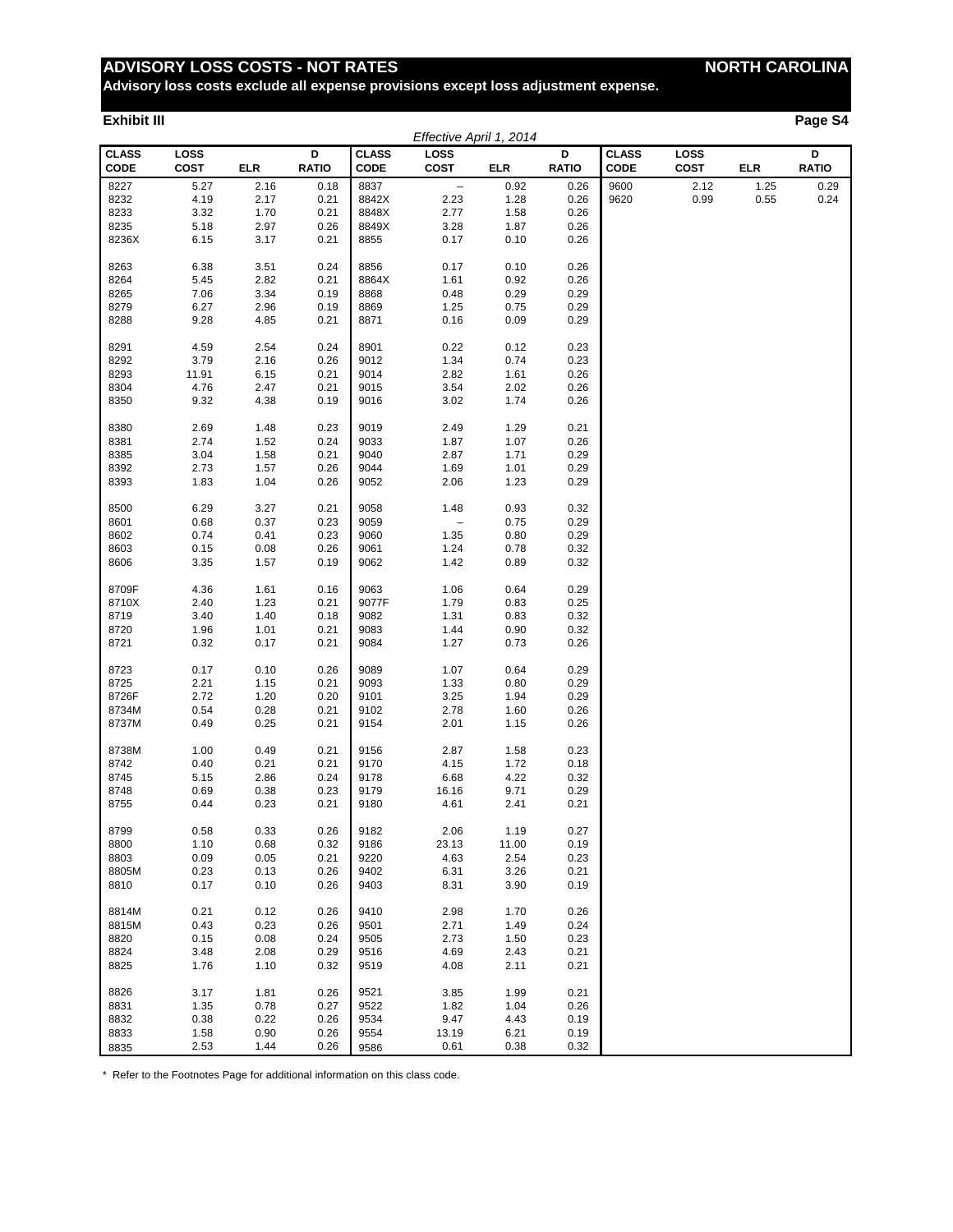*Effective April 1, 2014*

#### **FOOTNOTES**

D Advisory loss cost for classification already includes the specific disease loading shown in the table below. See *Basic Manual* Rule 3-A-7.

|          | Disease |        |          | Disease |        | Disease  |         |        |
|----------|---------|--------|----------|---------|--------|----------|---------|--------|
| Code No. | Loading | Symbol | Code No. | Loading | Symbol | Code No. | Loading | Symbol |
| 0059D    | 0.39    | S      | 1624D    | 0.02    | S      | 3082D    | 0.07    | S      |
| 0065D    | 0.09    | S      | 1741D    | 0.40    | S      | 3085D    | 0.09    |        |
| 0066D    | 0.09    | S      | 1803D    | 0.71    |        | 4024D    | 0.03    |        |
| 0067D    | 0.09    | S      | 1852D    | 0.07    | Asb    | 6251D    | 0.07    | S      |
| 1165XD   | 0.05    | S      | 3081D    | 0.07    | S      | 6252D    | 0.05    |        |

Asb=Asbestos, S=Silica

- F Advisory loss cost provides for coverage under the United States Longshore and Harbor Workers Compensation Act and its extensions. Loss cost contains a provision for USL&HW Assessment.
- M Risks are subject to Admiralty Law or Federal Employers Liability Act (FELA). However, the published loss cost is for risks that voluntarily purchase standard workers compensation and employers liability coverage. A provision for the USL&HW Assessment is included for those classifications under Program II USL Act.
- N This code is part of a ratable / non-ratable group shown below. The statistical non-ratable code and corresponding advisory loss cost are applied in addition to the basic classification when determining premium.

| Class | Non-Ratable  |
|-------|--------------|
| Code  | Element Code |
| 4771  | 0771         |
| 7323F | 0763F        |
| 7405  | 7445         |
| 7431  | 7453         |

- P Classification is computed on a per capita basis.
- X Refer to special classification phraseology in these pages which is applicable in this state.

#### **\* Class Codes with Specific Footnotes**

- 1005 Advisory loss cost includes a non-ratable disease element of \$3.34. (For coverage written separately for federal benefits only, \$2.09. For coverage written separately for state benefits only, \$1.25.)
- 2705 An upset payroll of \$4.00 per cord shall be used for premium computation purposes in all instances.
- 6702 Loss cost and rating values only appropriate for laying or relaying of tracks or maintenance of way no work on elevated railroads. Otherwise, assign appropriate construction or erection code loss cost and elr each x 1.215.
- 6703 Loss cost and rating values only appropriate for laying or relaying of tracks or maintenance of way no work on elevated railroads. Otherwise, assign appropriate construction or erection class loss cost x 2.502 and elr x 2.326.
- 6704 Loss cost and rating values only appropriate for laying or relaying of tracks or maintenance of way no work on elevated railroads. Otherwise, assign appropriate construction or erection class loss cost and elr each x 1.35.

For all class codes, ELRs and D-ratios are determined in accordance with the Revised Experience Rating Plan. See North Carolina Rate Bureau Circular C-11-15 dated 11/8/2011 regarding the approval of Item E-1402.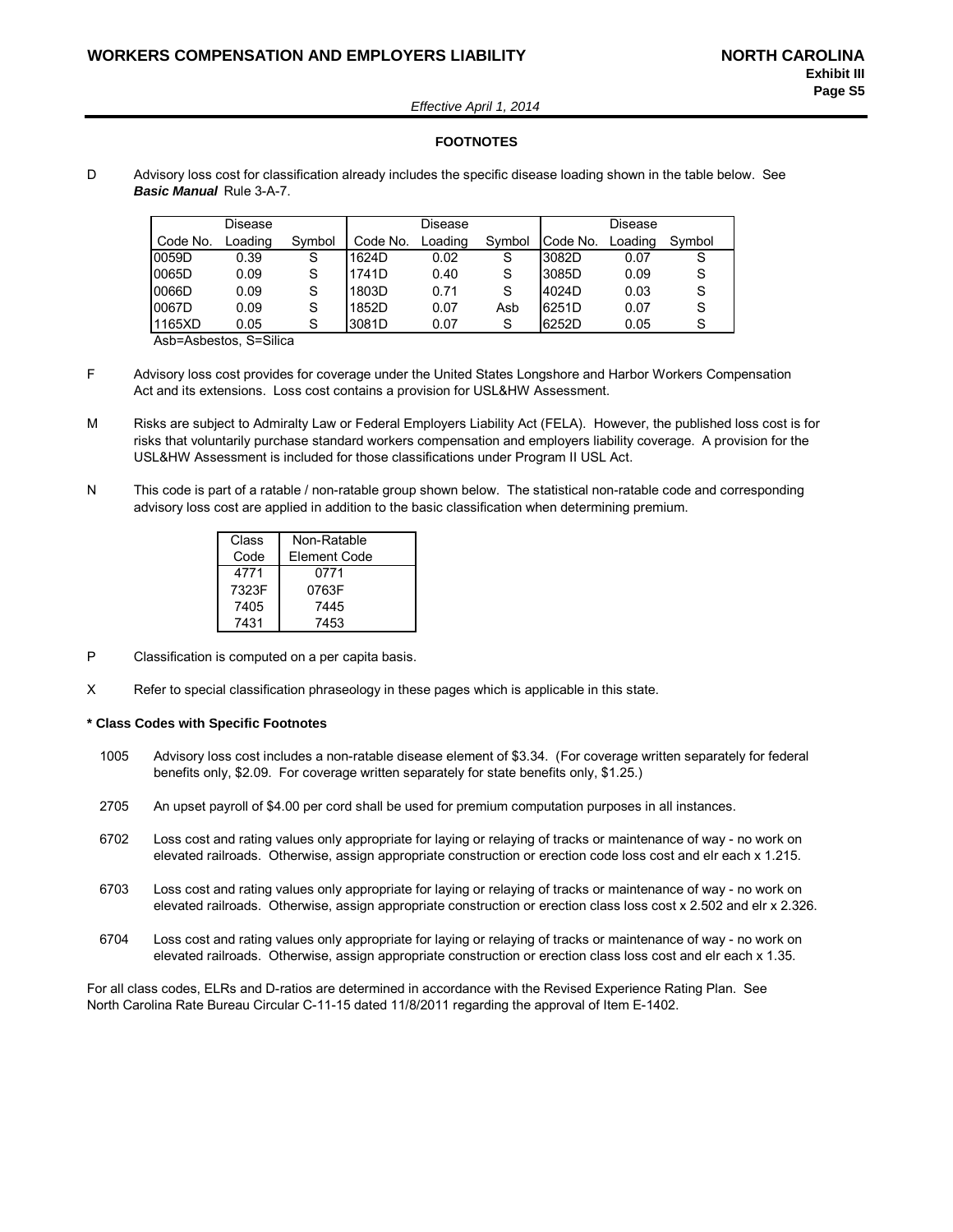#### *Effective April 1, 2014*

#### **ADVISORY MISCELLANEOUS VALUES**

**Advisory Loss Elimination Ratios** - The following percentages represent the portion of total loss eliminated per claim and are applicable by hazard group. They do not include a safety factor.

|                   | <b>Advisory Loss Elimination Ratios</b> |                     |       |      |      |      |      |  |  |  |  |  |  |
|-------------------|-----------------------------------------|---------------------|-------|------|------|------|------|--|--|--|--|--|--|
| <b>Deductible</b> |                                         | <b>HAZARD GROUP</b> |       |      |      |      |      |  |  |  |  |  |  |
| Amount            | А                                       | в                   | С     | D    | Е    | F    | G    |  |  |  |  |  |  |
| \$100             | 1.0%                                    | 0.7%                | 0.6%  | 0.5% | 0.4% | 0.3% | 0.2% |  |  |  |  |  |  |
| \$200             | 2.0%                                    | 1.4%                | 1.2%  | 1.0% | 0.8% | 0.5% | 0.4% |  |  |  |  |  |  |
| \$300             | 2.8%                                    | 2.1%                | 1.7%  | 1.4% | 1.1% | 0.8% | 0.6% |  |  |  |  |  |  |
| \$400             | 3.6%                                    | 2.7%                | 2.2%  | 1.8% | 1.5% | 1.0% | 0.7% |  |  |  |  |  |  |
| \$500             | 4.3%                                    | 3.2%                | 2.7%  | 2.2% | 1.8% | 1.2% | 0.9% |  |  |  |  |  |  |
| \$1,000           | 6.6%                                    | 5.1%                | 4.3%  | 3.5% | 2.9% | 2.0% | 1.5% |  |  |  |  |  |  |
| \$1,500           | 8.1%                                    | 6.4%                | 5.4%  | 4.5% | 3.7% | 2.6% | 2.0% |  |  |  |  |  |  |
| \$2,000           | 9.4%                                    | 7.4%                | 6.3%  | 5.2% | 4.4% | 3.1% | 2.4% |  |  |  |  |  |  |
| \$2,500           | 10.4%                                   | 8.2%                | 7.1%  | 5.9% | 5.0% | 3.5% | 2.7% |  |  |  |  |  |  |
| \$5,000           | 14.6%                                   | 11.7%               | 10.2% | 8.7% | 7.4% | 5.5% | 4.2% |  |  |  |  |  |  |

**Basis of premium** applicable in accordance with *Basic Manual* footnote instructions for Code 7370 - "Taxicab Co.":

|                                                                                                                                                                                                   | \$62,600<br>\$41,800 |
|---------------------------------------------------------------------------------------------------------------------------------------------------------------------------------------------------|----------------------|
|                                                                                                                                                                                                   | \$0.01               |
| Maximum Payroll applicable in accordance with Basic Manual Rule 2-E-1 -- "Executive Officers"<br>and the Basic Manual footnote instructions for Code 9178 - "Athletic Sports or Park: Non-Contact |                      |
|                                                                                                                                                                                                   | \$1,600              |
| Minimum Payroll applicable in accordance with Basic Manual Rule 2-E-1 -- "Executive Officers"                                                                                                     | \$800                |
| Per Passenger Seat Surcharge - In accordance with Basic Manual footnote instructions for Code 7421,<br>the surcharge is:                                                                          |                      |
|                                                                                                                                                                                                   | \$1,000              |
|                                                                                                                                                                                                   | \$100                |
| Premium Determination for Partners and Sole Proprietors in accordance with Basic Manual                                                                                                           |                      |
|                                                                                                                                                                                                   | \$41,800             |
|                                                                                                                                                                                                   | \$0.01               |
| United States Longshore and Harbor Workers' Compensation Coverage Percentage applicable                                                                                                           | 92%                  |
| (Multiply a Non-F classification loss cost by a factor of 1.92 to adjust for differences in benefits and loss-                                                                                    |                      |

based expenses. This factor is the product of the adjustment for differences in benefits (1.79) and the adjustment for differences in loss-based expenses (1.07).)

#### **Experience Rating Eligibility**

A risk is eligible for intrastate experience rating when the payrolls or other exposures developed in the last year or last two years of the experience period produced a premium of at least \$8,000. If more than two years, an average annual premium of at least \$4,000 is required. The *Experience Rating Plan Manual* should be referenced for the latest approved eligibility amounts by state.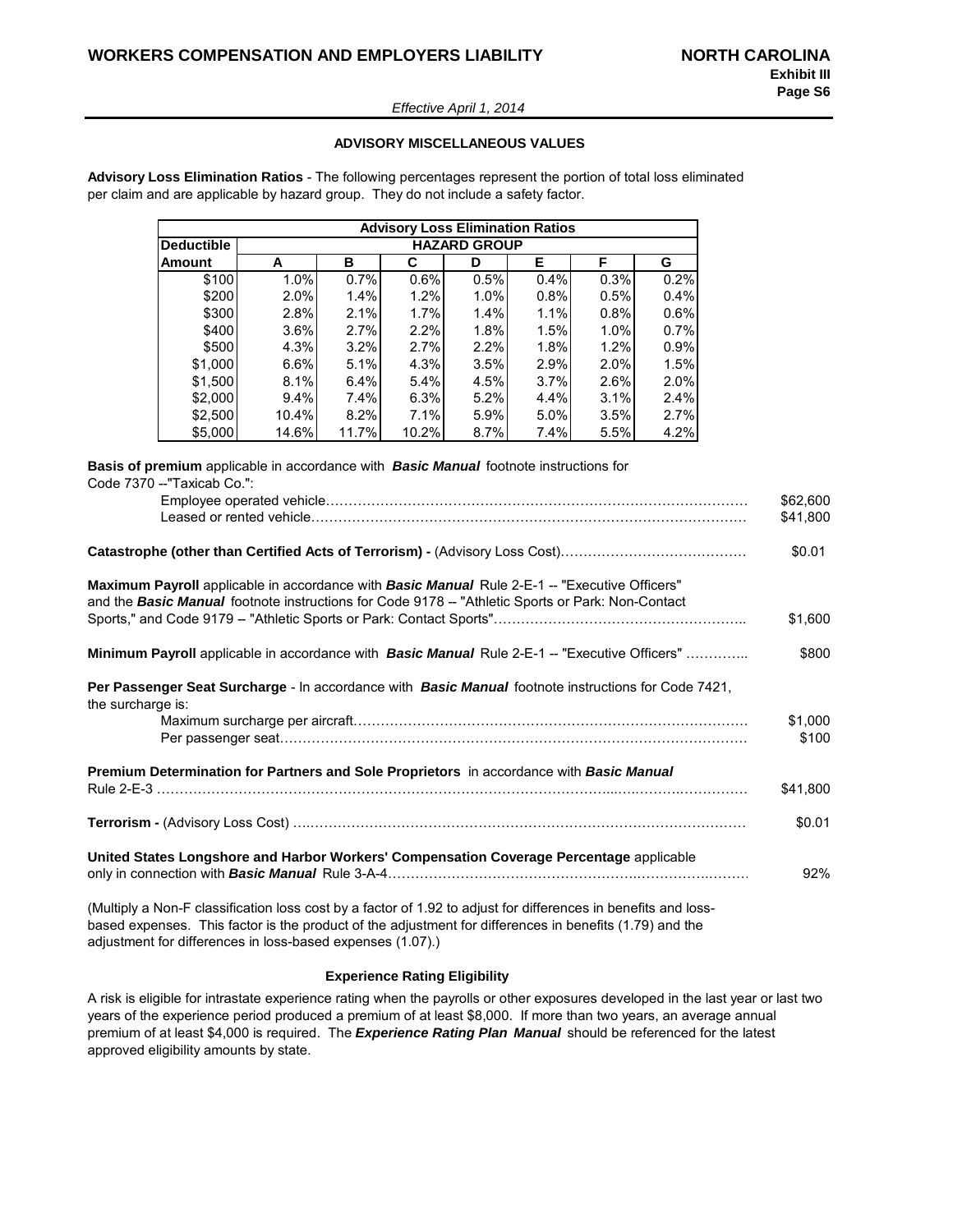#### **EXPERIENCE RATING PLAN MANUAL <b>NORTH CAROLINA**

**Exhibit III**

### *Effective April 1, 2014* **Page S7 TABLE OF WEIGHTING VALUES APPLICABLE TO ALL POLICIES**

|           |                           |           |           | Experience Rating Program - ERA            |                 |               |
|-----------|---------------------------|-----------|-----------|--------------------------------------------|-----------------|---------------|
|           | <b>Expected</b>           |           | Weighting |                                            | <b>Expected</b> | Weighting     |
|           | Losses                    |           | Values    |                                            | Losses          | <b>Values</b> |
|           |                           |           |           |                                            |                 |               |
| 0         | $\overline{\phantom{a}}$  | 2,439     | 0.04      | 1,375,737<br>$\qquad \qquad \blacksquare$  | 1,451,621       | 0.44          |
| 2,440     | $\mathbb{L}^{\mathbb{L}}$ | 9,862     | 0.05      | 1,451,622<br>$\mathbb{L}^{\mathbb{L}}$     | 1,531,900       | 0.45          |
| 9,863     | $\overline{\phantom{a}}$  | 17,443    | 0.06      | 1,531,901<br>$\overline{\phantom{a}}$      | 1,616,966       | 0.46          |
| 17,444    | ۰.                        | 25,189    | 0.07      | 1,616,967<br>--                            | 1,707,262       | 0.47          |
| 25,190    | $\overline{\phantom{a}}$  | 33,103    | 0.08      | 1,707,263<br>$\overline{\phantom{a}}$      | 1,803,285       | 0.48          |
| 33,104    | $\overline{\phantom{a}}$  | 55,368    | 0.09      | 1,803,286<br>$\overline{\phantom{a}}$      | 1,905,600       | 0.49          |
| 55,369    | $\overline{\phantom{a}}$  | 82,418    | 0.10      | 1,905,601<br>--                            | 2,014,847       | 0.50          |
| 82,419    | $\overline{\phantom{a}}$  | 106,479   | 0.11      | 2,014,848<br>--                            | 2,131,756       | 0.51          |
| 106,480   | $\overline{\phantom{a}}$  | 129,906   | 0.12      | 2,131,757<br>$\overline{\phantom{a}}$      | 2,257,163       | 0.52          |
| 129,907   | $\overline{\phantom{a}}$  | 153,336   | 0.13      | 2,257,164<br>$\overline{\phantom{a}}$      | 2,392,030       | 0.53          |
|           |                           |           |           |                                            |                 |               |
| 153,337   | $\qquad \qquad \qquad -$  | 177,055   | 0.14      | 2,392,031<br>--                            | 2,537,470       | 0.54          |
| 177,056   | $\overline{\phantom{a}}$  | 201,223   | 0.15      | 2,537,471<br>--                            | 2,694,779       | 0.55          |
| 201,224   | $\overline{\phantom{a}}$  | 225,949   | 0.16      | 2,694,780<br>$\qquad \qquad \qquad \qquad$ | 2,865,472       | 0.56          |
| 225,950   | $\overline{\phantom{a}}$  | 251,316   | 0.17      | 2,865,473<br>$\overline{\phantom{a}}$      | 3,051,334       | 0.57          |
| 251,317   | $\overline{\phantom{a}}$  | 277,391   | 0.18      | 3,051,335<br>$\overline{\phantom{a}}$      | 3,254,481       | 0.58          |
| 277,392   | $\overline{\phantom{a}}$  | 304,237   | 0.19      | 3,254,482<br>$\frac{1}{2}$                 | 3,477,444       | 0.59          |
| 304,238   | $\overline{\phantom{a}}$  | 331,912   | 0.20      | 3,477,445<br>$\overline{\phantom{a}}$      | 3,723,270       | 0.60          |
| 331,913   | $\overline{\phantom{a}}$  | 360,472   | 0.21      | 3,723,271<br>$\overline{\phantom{a}}$      | 3,995,669       | 0.61          |
|           |                           |           |           | $\overline{\phantom{a}}$                   |                 |               |
| 360,473   | $\overline{\phantom{a}}$  | 389,975   | 0.22      | 3,995,670                                  | 4,299,194       | 0.62          |
| 389,976   | $\overline{\phantom{a}}$  | 420,480   | 0.23      | 4,299,195<br>$\overline{\phantom{a}}$      | 4,639,507       | 0.63          |
| 420,481   | $\overline{\phantom{a}}$  | 452,047   | 0.24      | 4,639,508<br>--                            | 5,023,727       | 0.64          |
| 452,048   | $\overline{\phantom{a}}$  | 484,741   | 0.25      | 5,023,728<br>$\overline{\phantom{a}}$      | 5,460,939       | 0.65          |
| 484,742   | --                        | 518,629   | 0.26      | 5,460,940<br>$\overline{\phantom{a}}$      | 5,962,919       | 0.66          |
| 518,630   | $\overline{\phantom{a}}$  | 553,784   | 0.27      | 5,962,920<br>$\overline{\phantom{a}}$      | 6,545,211       | 0.67          |
| 553,785   | $\overline{\phantom{a}}$  | 590,283   | 0.28      | 6,545,212<br>$\sim$                        | 7,228,768       | 0.68          |
| 590,284   | $\overline{\phantom{a}}$  | 628,208   | 0.29      | 7,228,769<br>$\frac{1}{2}$                 | 8,042,521       | 0.69          |
| 628,209   | $\overline{\phantom{a}}$  | 667,648   | 0.30      | 8,042,522<br>$\overline{\phantom{a}}$      | 9,027,585       | 0.70          |
| 667,649   | $\overline{\phantom{a}}$  | 708,699   | 0.31      | 9,027,586<br>$\overline{\phantom{a}}$      | 10,244,424      | 0.71          |
| 708,700   | $\overline{\phantom{a}}$  | 751,464   | 0.32      | 10,244,425<br>$\overline{\phantom{a}}$     | 11,785,748      | 0.72          |
| 751,465   | $\overline{\phantom{a}}$  | 796,056   | 0.33      | 11,785,749<br>$\overline{\phantom{a}}$     | 13,801,319      | 0.73          |
|           |                           |           |           |                                            |                 |               |
| 796,057   | $\overline{\phantom{a}}$  | 842,596   | 0.34      | 13,801,320<br>$\overline{\phantom{a}}$     | 16,549,818      | 0.74          |
| 842,597   | $\overline{\phantom{a}}$  | 891,216   | 0.35      | 16,549,819<br>$\overline{\phantom{a}}$     | 20,519,864      | 0.75          |
| 891,217   | --                        | 942,062   | 0.36      | 20,519,865<br>--                           | 26,758,497      | 0.76          |
| 942,063   | $\overline{\phantom{a}}$  | 995,292   | 0.37      | 26,758,498<br>$\qquad \qquad \blacksquare$ | 37,988,024      | 0.77          |
| 995,293   | $\overline{\phantom{a}}$  | 1,051,077 | 0.38      | 37,988,025<br>$\overline{\phantom{a}}$     | 64,190,231      | 0.78          |
| 1,051,078 | $\overline{\phantom{a}}$  | 1,109,610 | 0.39      | 64,190,232<br>$\overline{\phantom{a}}$     | 195,201,203     | 0.79          |
| 1,109,611 | $\overline{\phantom{a}}$  | 1,171,098 | 0.40      | 195,201,204                                | AND OVER        | 0.80          |
| 1,171,099 | $\overline{\phantom{a}}$  | 1,235,774 | 0.41      |                                            |                 |               |
| 1,235,775 | $\overline{\phantom{a}}$  | 1,303,892 | 0.42      |                                            |                 |               |
|           |                           |           |           |                                            |                 |               |
| 1,303,893 | $\overline{\phantom{a}}$  | 1,375,736 | 0.43      |                                            |                 |               |

|                                                                                         | 11.65       |
|-----------------------------------------------------------------------------------------|-------------|
|                                                                                         | \$291.500   |
|                                                                                         | \$583,000   |
|                                                                                         | \$636,500   |
|                                                                                         | \$1,273,000 |
|                                                                                         | \$55,000    |
|                                                                                         | \$13,500    |
|                                                                                         | 1.78        |
| (Multiply a Non-F classification ELR by the USL&HW Act - Expected Loss Factor of 1.78.) |             |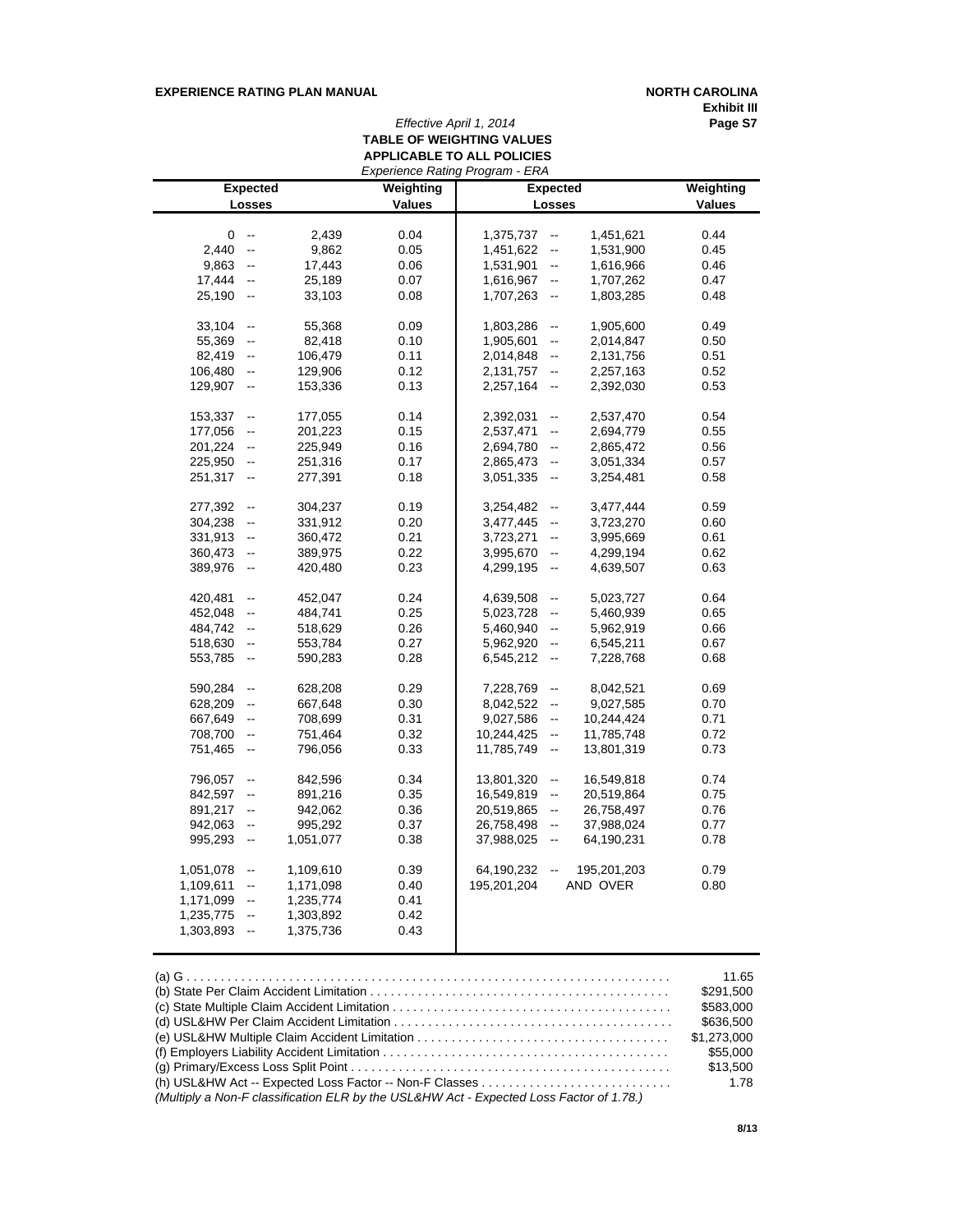#### **EXPERIENCE RATING PLAN MANUAL NORTH CAROLINA**

# **Exhibit III**

#### *Effective April 1, 2014* **TABLE OF BALLAST VALUES APPLICABLE TO ALL POLICIES**

| Experience Rating Plan - ERA<br><b>Ballast</b><br><b>Expected</b><br>Expected |                    |                                |                        |                    |                                |                        |                    |  |  |  |  |
|-------------------------------------------------------------------------------|--------------------|--------------------------------|------------------------|--------------------|--------------------------------|------------------------|--------------------|--|--|--|--|
| <b>Expected</b>                                                               |                    |                                |                        | <b>Ballast</b>     |                                |                        | <b>Ballast</b>     |  |  |  |  |
| Losses                                                                        | <b>Values</b>      | Losses                         |                        | <b>Values</b>      | Losses                         |                        | Values             |  |  |  |  |
| $0 -$                                                                         | 62,663<br>29,125   | $2,010,802 -$                  | 2,069,018              | 233,000            | $4,048,961 -$                  | 4,107,202              | 436,875            |  |  |  |  |
| 62,664 --                                                                     | 107,849<br>34,950  | $2,069,019 -$                  | 2,127,237              | 238,825            | $4,107,203 -$                  | 4,165,444              | 442,700            |  |  |  |  |
| $107,850 -$                                                                   | 159,769<br>40,775  | $2,127,238 -$                  | 2,185,457              | 244,650            | $4,165,445 -$                  | 4,223,686              | 448,525            |  |  |  |  |
| $159,770 -$                                                                   | 214,540<br>46,600  | $2,185,458 -$                  | 2,243,679              | 250,475            | $4,223,687 -$                  | 4,281,928              | 454,350            |  |  |  |  |
| $214,541 -$                                                                   | 270,644<br>52,425  | $2,243,680 -$                  | 2,301,903              | 256,300            | 4,281,929 --                   | 4,340,171              | 460,175            |  |  |  |  |
|                                                                               |                    |                                |                        |                    |                                |                        |                    |  |  |  |  |
| $270,645 -$                                                                   | 58,250<br>327,452  | $2,301,904 -$                  | 2,360,127              | 262,125            | $4,340,172 -$                  | 4,398,414              | 466,000            |  |  |  |  |
| $327,453 -$                                                                   | 384,671<br>64,075  | $2,360,128 -$                  | 2,418,353              | 267,950            | 4,398,415 --                   | 4,456,656              | 471,825            |  |  |  |  |
| 384,672 --                                                                    | 442,149<br>69,900  | $2,418,354 -$                  | 2,476,580              | 273,775            | 4,456,657 --                   | 4,514,900              | 477,650            |  |  |  |  |
| $442,150 -$                                                                   | 499,800<br>75,725  | $2,476,581 -$                  | 2,534,809              | 279,600            | $4,514,901 -$                  | 4,573,143              | 483,475            |  |  |  |  |
| 499,801 --                                                                    | 557,573<br>81,550  | $2,534,810 -$                  | 2,593,038              | 285,425            | $4,573,144 -$                  | 4,631,386              | 489,300            |  |  |  |  |
| $557,574 -$                                                                   | 87,375<br>615,433  | 2,593,039 --                   | 2,651,268              | 291,250            | $4,631,387 -$                  | 4,689,630              | 495,125            |  |  |  |  |
| $615,434 -$                                                                   | 673,360<br>93,200  | $2,651,269 -$                  | 2,709,498              | 297,075            | 4,689,631 --                   | 4,747,874              | 500,950            |  |  |  |  |
| $673,361 -$                                                                   | 731,336<br>99,025  | 2,709,499 --                   | 2,767,730              | 302,900            | 4,747,875 --                   | 4,806,118              | 506,775            |  |  |  |  |
| $731,337 -$                                                                   | 789,353<br>104,850 | $2,767,731 -$                  | 2,825,963              | 308,725            | $4,806,119 -$                  | 4,864,362              | 512,600            |  |  |  |  |
| 789,354 --                                                                    | 110,675<br>847,401 | $2,825,964 -$                  | 2,884,196              | 314,550            | 4,864,363 --                   | 4,922,606              | 518,425            |  |  |  |  |
|                                                                               |                    |                                |                        |                    |                                |                        |                    |  |  |  |  |
| $847,402 -$                                                                   | 905,474<br>116,500 | $2,884,197 -$                  | 2,942,429              | 320,375            | $4,922,607 -$                  | 4,980,851              | 524,250            |  |  |  |  |
| $905,475 -$                                                                   | 963,569<br>122,325 | $2,942,430 -$                  | 3,000,664              | 326,200            | 4,980,852 --                   | 5,039,095              | 530,075            |  |  |  |  |
| $963,570 -$<br>1,021,681                                                      | 128,150            | $3,000,665$ --                 | 3,058,899              | 332,025            | $5,039,096$ --                 | 5,097,340              | 535,900            |  |  |  |  |
| $1,021,682 -$<br>1,079,808                                                    | 133,975            | $3,058,900 -$                  | 3,117,134              | 337,850            | $5,097,341 -$                  | 5,155,584              | 541,725            |  |  |  |  |
| 1,079,809 --<br>1,137,947                                                     | 139,800            | $3,117,135 -$                  | 3,175,371              | 343,675            | $5,155,585$ --                 | 5,213,829              | 547,550            |  |  |  |  |
|                                                                               | 145,625            |                                | 3,233,607              |                    | $5,213,830 -$                  |                        | 553,375            |  |  |  |  |
| $1,137,948 -$<br>1,196,097                                                    |                    | $3,175,372 -$                  |                        | 349,500            |                                | 5,272,074              |                    |  |  |  |  |
| 1,196,098 --<br>1,254,256<br>$1,254,257 -$<br>1,312,423                       | 151,450<br>157,275 | $3,233,608 -$<br>$3,291,845 -$ | 3,291,844<br>3,350,082 | 355,325<br>361,150 | $5,272,075 -$<br>$5,330,320 -$ | 5,330,319<br>5,388,565 | 559,200<br>565,025 |  |  |  |  |
| $1,312,424 -$<br>1,370,597                                                    | 163,100            | $3,350,083 -$                  | 3,408,320              | 366,975            | 5,388,566 --                   | 5,446,810              | 570,850            |  |  |  |  |
| 1,428,777                                                                     |                    |                                |                        |                    | $5,446,811 -$                  |                        | 576,675            |  |  |  |  |
| $1,370,598 -$                                                                 | 168,925            | $3,408,321 -$                  | 3,466,558              | 372,800            |                                | 5,505,055              |                    |  |  |  |  |
| 1,486,963<br>$1,428,778 -$                                                    | 174,750            | $3,466,559 -$                  | 3,524,797              | 378,625            | $5,505,056 -$                  | 5,562,875              | 582,500            |  |  |  |  |
| $1,486,964 -$<br>1,545,154                                                    | 180,575            | $3,524,798 -$                  | 3,583,036              | 384,450            |                                |                        |                    |  |  |  |  |
| 1,603,348<br>$1,545,155 -$                                                    | 186,400            | $3,583,037 -$                  | 3,641,275              | 390,275            |                                |                        |                    |  |  |  |  |
| $1,603,349 -$<br>1,661,547                                                    | 192,225            | $3,641,276 -$                  | 3,699,515              | 396,100            |                                |                        |                    |  |  |  |  |
| $1,661,548 -$<br>1,719,749                                                    | 198,050            | $3,699,516 -$                  | 3,757,755              | 401,925            |                                |                        |                    |  |  |  |  |
| $1,719,750 -$<br>1,777,954                                                    | 203,875            | $3,757,756 -$                  | 3,815,996              | 407,750            |                                |                        |                    |  |  |  |  |
| $1,777,955 -$<br>1,836,162                                                    | 209,700            | $3,815,997 -$                  | 3,874,236              | 413,575            |                                |                        |                    |  |  |  |  |
| 1,894,373<br>$1,836,163 -$                                                    | 215,525            | $3,874,237 -$                  | 3,932,477              | 419,400            |                                |                        |                    |  |  |  |  |
| 1,894,374 -<br>1,952,586                                                      | 221,350            | $3,932,478 -$                  | 3,990,718              | 425,225            |                                |                        |                    |  |  |  |  |
| $1,952,587 -$<br>2,010,801                                                    | 227,175            | $3,990,719 -$                  | 4,048,960              | 431,050            |                                |                        |                    |  |  |  |  |
|                                                                               |                    |                                |                        |                    |                                |                        |                    |  |  |  |  |

For Expected Losses greater than \$5,562,875, the Ballast Value can be calculated using the following formula (rounded to the nearest 1):

Ballast = (0.10)(Expected Losses) + 2500(Expected Losses)(11.65) / (Expected Losses + (700)(11.65))

 $G = 11.65$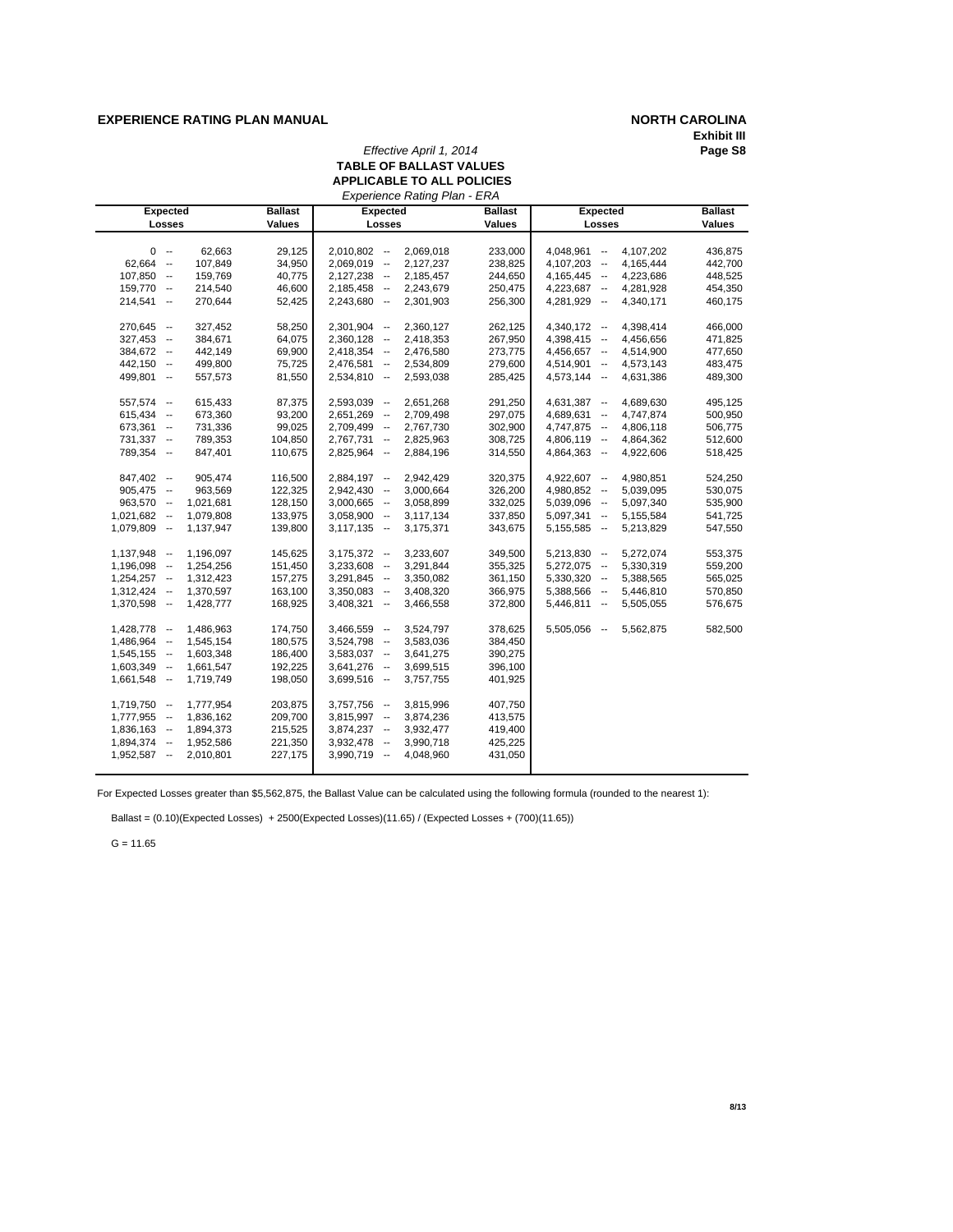- **1. Hazard Group Differentials A B C D E F G**  1.36 1.03 0.92 0.82 0.71 0.57 0.44
- **2. 2013 Table of Expected Loss Ranges**

Effective January 1, 2013

#### **3. Excess Loss Pure Premium Factors**

(Applicable to New and Renewal Policies)

| Per Accident |       | <b>Hazard Groups</b> |       |       |       |       |       |  |
|--------------|-------|----------------------|-------|-------|-------|-------|-------|--|
| Limitation   | Α     | в                    | C     | D     | E     | F     | G     |  |
| \$10,000     | 0.680 | 0.714                | 0.731 | 0.747 | 0.763 | 0.785 | 0.801 |  |
| \$15,000     | 0.639 | 0.678                | 0.698 | 0.716 | 0.736 | 0.762 | 0.783 |  |
| \$20,000     | 0.605 | 0.647                | 0.669 | 0.690 | 0.712 | 0.742 | 0.766 |  |
| \$25,000     | 0.575 | 0.620                | 0.644 | 0.666 | 0.691 | 0.724 | 0.751 |  |
| \$30,000     | 0.549 | 0.596                | 0.621 | 0.645 | 0.672 | 0.707 | 0.737 |  |
| \$35,000     | 0.525 | 0.574                | 0.600 | 0.625 | 0.654 | 0.691 | 0.724 |  |
| \$40,000     | 0.504 | 0.554                | 0.581 | 0.607 | 0.637 | 0.677 | 0.712 |  |
| \$50,000     | 0.467 | 0.519                | 0.547 | 0.575 | 0.607 | 0.650 | 0.689 |  |
| \$75,000     | 0.398 | 0.450                | 0.480 | 0.510 | 0.546 | 0.594 | 0.641 |  |
| \$100,000    | 0.348 | 0.398                | 0.430 | 0.460 | 0.498 | 0.549 | 0.601 |  |
| \$125,000    | 0.309 | 0.358                | 0.390 | 0.420 | 0.459 | 0.512 | 0.568 |  |
| \$150,000    | 0.278 | 0.326                | 0.358 | 0.389 | 0.428 | 0.482 | 0.540 |  |
| \$175,000    | 0.253 | 0.299                | 0.331 | 0.360 | 0.400 | 0.455 | 0.515 |  |
| \$200,000    | 0.231 | 0.275                | 0.307 | 0.336 | 0.376 | 0.431 | 0.493 |  |
| \$225,000    | 0.213 | 0.255                | 0.286 | 0.315 | 0.354 | 0.410 | 0.473 |  |
| \$250,000    | 0.198 | 0.238                | 0.269 | 0.297 | 0.336 | 0.391 | 0.456 |  |
| \$275,000    | 0.184 | 0.223                | 0.253 | 0.280 | 0.318 | 0.374 | 0.439 |  |
| \$300,000    | 0.172 | 0.209                | 0.239 | 0.265 | 0.303 | 0.358 | 0.423 |  |
| \$325.000    | 0.162 | 0.197                | 0.226 | 0.252 | 0.288 | 0.343 | 0.409 |  |
| \$350,000    | 0.152 | 0.186                | 0.215 | 0.240 | 0.276 | 0.329 | 0.395 |  |
| \$375,000    | 0.144 | 0.176                | 0.204 | 0.228 | 0.264 | 0.317 | 0.383 |  |
| \$400,000    | 0.136 | 0.168                | 0.195 | 0.218 | 0.253 | 0.305 | 0.371 |  |
| \$425,000    | 0.129 | 0.160                | 0.186 | 0.209 | 0.243 | 0.294 | 0.361 |  |
| \$450,000    | 0.123 | 0.152                | 0.179 | 0.201 | 0.234 | 0.284 | 0.350 |  |
| \$475,000    | 0.117 | 0.145                | 0.171 | 0.193 | 0.225 | 0.275 | 0.341 |  |
| \$500,000    | 0.112 | 0.139                | 0.165 | 0.185 | 0.217 | 0.266 | 0.332 |  |
| \$600,000    | 0.095 | 0.119                | 0.142 | 0.161 | 0.190 | 0.236 | 0.301 |  |
| \$700,000    | 0.082 | 0.103                | 0.125 | 0.142 | 0.169 | 0.212 | 0.275 |  |
| \$800,000    | 0.073 | 0.092                | 0.113 | 0.128 | 0.153 | 0.193 | 0.255 |  |
| \$900,000    | 0.066 | 0.083                | 0.102 | 0.116 | 0.139 | 0.177 | 0.237 |  |
| \$1,000,000  | 0.059 | 0.075                | 0.093 | 0.106 | 0.128 | 0.164 | 0.221 |  |
| \$2,000,000  | 0.029 | 0.038                | 0.049 | 0.057 | 0.069 | 0.092 | 0.135 |  |
| \$3,000,000  | 0.019 | 0.025                | 0.033 | 0.038 | 0.048 | 0.064 | 0.099 |  |
| \$4,000,000  | 0.014 | 0.019                | 0.025 | 0.029 | 0.036 | 0.049 | 0.078 |  |
| \$5,000,000  | 0.012 | 0.015                | 0.021 | 0.024 | 0.029 | 0.040 | 0.064 |  |
| \$6,000,000  | 0.009 | 0.012                | 0.017 | 0.019 | 0.024 | 0.032 | 0.054 |  |
| \$7,000,000  | 0.008 | 0.011                | 0.014 | 0.016 | 0.020 | 0.028 | 0.046 |  |
| \$8,000,000  | 0.007 | 0.009                | 0.013 | 0.015 | 0.018 | 0.025 | 0.041 |  |
| \$9,000,000  | 0.007 | 0.008                | 0.011 | 0.013 | 0.016 | 0.022 | 0.037 |  |
| \$10,000,000 | 0.006 | 0.008                | 0.010 | 0.012 | 0.015 | 0.020 | 0.033 |  |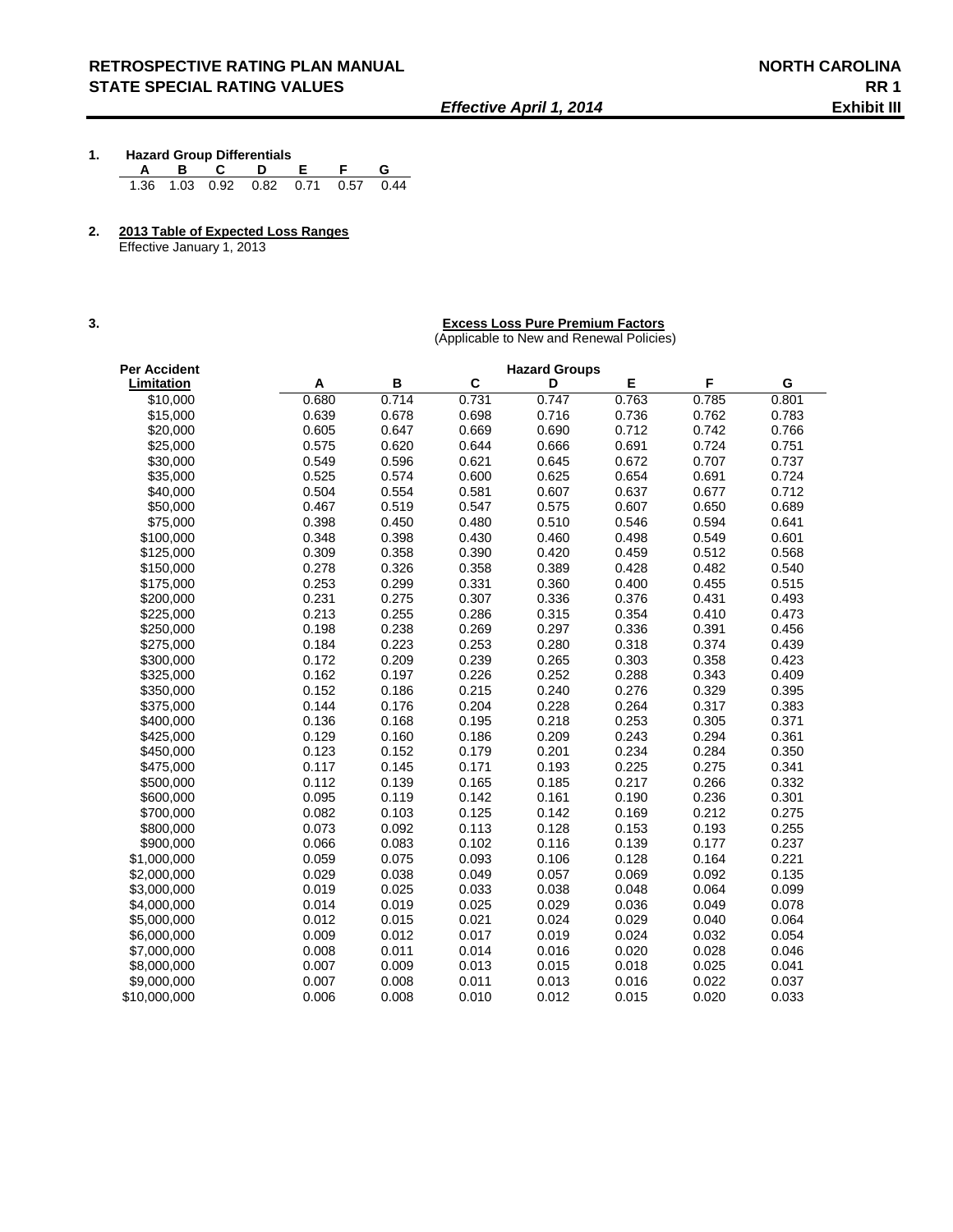#### RETROSPECTIVE RATING PLAN MANUAL **NORTH CAROLINA STATE SPECIAL RATING VALUES RR 2**

#### *Effective April 1, 2014* **Exhibit III**

#### **Excess Loss and Allocated Expense Pure Premium Factors**

(Applicable to New and Renewal Policies)

| <b>Per Accident</b> |       |       |       | <b>Hazard Groups</b> |       |       |       |
|---------------------|-------|-------|-------|----------------------|-------|-------|-------|
| Limitation          | Α     | B     | C     | D                    | E     | F     | G     |
| \$10,000            | 0.756 | 0.791 | 0.808 | 0.825                | 0.841 | 0.864 | 0.880 |
| \$15,000            | 0.714 | 0.754 | 0.775 | 0.794                | 0.814 | 0.841 | 0.861 |
| \$20,000            | 0.679 | 0.723 | 0.746 | 0.767                | 0.790 | 0.820 | 0.845 |
| \$25,000            | 0.648 | 0.695 | 0.720 | 0.743                | 0.768 | 0.802 | 0.830 |
| \$30,000            | 0.620 | 0.670 | 0.696 | 0.721                | 0.748 | 0.785 | 0.815 |
| \$35,000            | 0.596 | 0.647 | 0.674 | 0.701                | 0.730 | 0.769 | 0.802 |
| \$40,000            | 0.573 | 0.626 | 0.655 | 0.682                | 0.713 | 0.754 | 0.790 |
| \$50,000            | 0.534 | 0.589 | 0.619 | 0.648                | 0.682 | 0.726 | 0.766 |
| \$75,000            | 0.459 | 0.515 | 0.548 | 0.579                | 0.617 | 0.668 | 0.716 |
| \$100,000           | 0.405 | 0.460 | 0.494 | 0.526                | 0.567 | 0.621 | 0.675 |
| \$125,000           | 0.362 | 0.416 | 0.451 | 0.484                | 0.525 | 0.582 | 0.640 |
| \$150,000           | 0.328 | 0.381 | 0.416 | 0.449                | 0.491 | 0.549 | 0.611 |
| \$175,000           | 0.299 | 0.351 | 0.386 | 0.418                | 0.461 | 0.520 | 0.584 |
| \$200,000           | 0.275 | 0.324 | 0.359 | 0.391                | 0.435 | 0.495 | 0.560 |
| \$225,000           | 0.254 | 0.301 | 0.336 | 0.368                | 0.411 | 0.472 | 0.539 |
| \$250,000           | 0.237 | 0.282 | 0.316 | 0.348                | 0.391 | 0.451 | 0.520 |
| \$275,000           | 0.221 | 0.265 | 0.298 | 0.329                | 0.371 | 0.432 | 0.502 |
| \$300,000           | 0.207 | 0.249 | 0.282 | 0.312                | 0.354 | 0.414 | 0.485 |
| \$325,000           | 0.194 | 0.235 | 0.268 | 0.297                | 0.338 | 0.398 | 0.469 |
| \$350,000           | 0.183 | 0.223 | 0.255 | 0.283                | 0.323 | 0.383 | 0.454 |
| \$375,000           | 0.173 | 0.211 | 0.243 | 0.270                | 0.310 | 0.369 | 0.441 |
| \$400,000           | 0.164 | 0.201 | 0.232 | 0.259                | 0.298 | 0.356 | 0.428 |
| \$425,000           | 0.156 | 0.192 | 0.222 | 0.248                | 0.286 | 0.344 | 0.416 |
| \$450,000           | 0.149 | 0.183 | 0.213 | 0.238                | 0.276 | 0.332 | 0.405 |
| \$475,000           | 0.142 | 0.175 | 0.204 | 0.229                | 0.266 | 0.322 | 0.394 |
| \$500,000           | 0.136 | 0.168 | 0.197 | 0.221                | 0.257 | 0.312 | 0.384 |
| \$600,000           | 0.115 | 0.144 | 0.171 | 0.192                | 0.226 | 0.278 | 0.349 |
| \$700,000           | 0.100 | 0.125 | 0.151 | 0.170                | 0.201 | 0.250 | 0.320 |
| \$800,000           | 0.089 | 0.112 | 0.136 | 0.154                | 0.182 | 0.229 | 0.297 |
| \$900,000           | 0.080 | 0.101 | 0.123 | 0.139                | 0.166 | 0.210 | 0.277 |
| \$1,000,000         | 0.072 | 0.091 | 0.112 | 0.128                | 0.153 | 0.194 | 0.259 |
| \$2,000,000         | 0.036 | 0.046 | 0.060 | 0.069                | 0.084 | 0.110 | 0.160 |
| \$3,000,000         | 0.023 | 0.030 | 0.041 | 0.047                | 0.058 | 0.077 | 0.117 |
| \$4,000,000         | 0.018 | 0.023 | 0.031 | 0.035                | 0.044 | 0.059 | 0.093 |
| \$5,000,000         | 0.014 | 0.018 | 0.025 | 0.028                | 0.035 | 0.048 | 0.077 |
| \$6,000,000         | 0.011 | 0.015 | 0.020 | 0.023                | 0.029 | 0.039 | 0.064 |
| \$7,000,000         | 0.010 | 0.013 | 0.017 | 0.020                | 0.025 | 0.034 | 0.056 |
| \$8,000,000         | 0.009 | 0.011 | 0.015 | 0.018                | 0.022 | 0.030 | 0.049 |
| \$9,000,000         | 0.008 | 0.010 | 0.014 | 0.016                | 0.019 | 0.026 | 0.044 |
| \$10,000,000        | 0.007 | 0.009 | 0.013 | 0.014                | 0.018 | 0.024 | 0.040 |

#### **Retrospective Pure Premium Development Factors**

|      | <b>With Loss Limit</b> |             |      |             | <b>Without Loss Limit</b> |           |      |
|------|------------------------|-------------|------|-------------|---------------------------|-----------|------|
| 1st  | 2 <sub>nd</sub>        | 3rd         | 4th  | 1st         | 2nd                       | 3rd       | 4th  |
| Adj. | Adj.                   | <u>Adj.</u> | Adj. | <u>Adj.</u> | Adj.                      | Adı.      | Adj. |
| 0.09 | 0.06                   | 0.04        | ე.03 | 0.36        | 0.24                      | 0.17<br>. | 0.12 |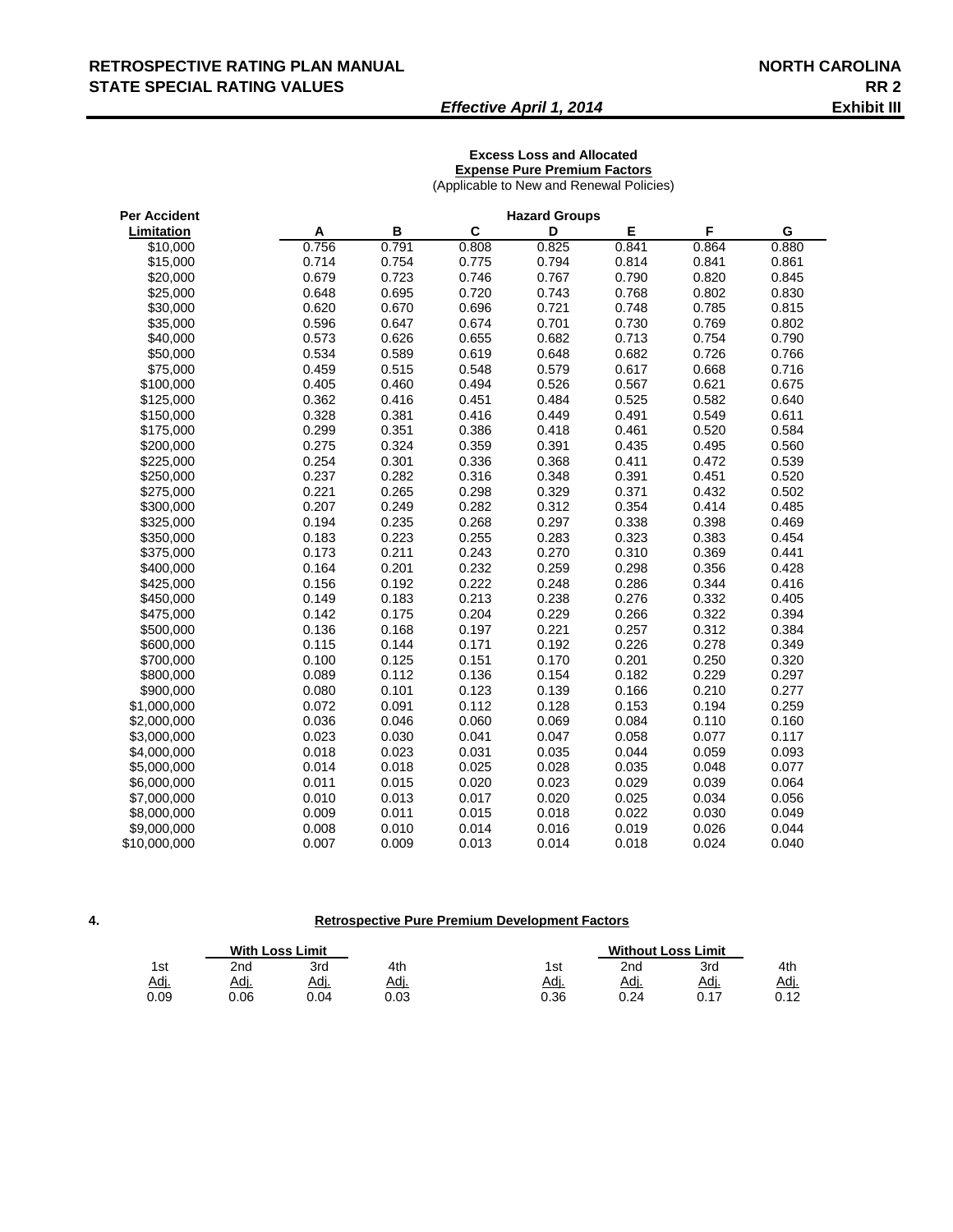## **Appendix E**

| <b>Class</b><br>Code | <b>Current</b><br>04/01/13 | <b>Proposed</b><br>04/01/14 | <b>Percent</b><br>Change |
|----------------------|----------------------------|-----------------------------|--------------------------|
| 0005                 | 3.05                       | 2.64                        | $-13.4%$                 |
| 0008                 | 2.01                       | 2.29                        | 13.9%                    |
| 0016                 | 8.86                       | 9.00                        | 1.6%                     |
| 0034                 | 3.80                       | 3.96                        | 4.2%                     |
| 0035                 | 2.69                       | 2.66                        | $-1.1%$                  |
| 0036                 | 4.02                       | 3.71                        | $-7.7%$                  |
| 0037                 | 3.51                       | 3.91                        | 11.4%                    |
| 0042                 | 4.38                       | 4.44                        | 1.4%                     |
| 0050                 | 7.92                       | 7.07                        | $-10.7%$                 |
| 0059                 | 0.39                       | 0.39                        | 0.0%                     |
| 0065                 | 0.09                       | 0.09                        | 0.0%                     |
| 0066                 | 0.09                       | 0.09                        | 0.0%                     |
| 0067                 | 0.09                       | 0.09                        | 0.0%                     |
| 0079                 | 3.37                       | 3.64                        | 8.0%                     |
| 0083                 | 3.50                       | 3.46                        | $-1.1%$                  |
| 0106                 | 23.05                      | 23.08                       | 0.1%                     |
| 0113                 | 5.56                       | 5.12                        | $-7.9%$                  |
| 0170                 | 3.35                       | 3.61                        | 7.8%                     |
| 0251                 | 4.34                       | 4.62                        | 6.5%                     |
| 0400                 | 6.90                       | 7.22                        | 4.6%                     |
| 0401                 | 7.71                       | 8.74                        | 13.4%                    |
| 0763                 | 1.91                       | 1.87                        | $-2.1%$                  |
| 0771                 | 0.40                       | 0.40                        | 0.0%                     |
| 0908                 | 153.00                     | 148.00                      | $-3.3%$                  |
| 0913                 | 405.00                     | 432.00                      | 6.7%                     |
| 0917                 | 4.20                       | 4.70                        | 11.9%                    |
| 1005                 | 11.32                      | 10.26                       | $-9.4%$                  |
| 1164                 | 8.55                       | 7.65                        | $-10.5%$                 |
| 1165                 | 5.08                       | 5.03                        | $-1.0%$                  |
| 1320                 | 2.98                       | 2.85                        | $-4.4%$                  |
| 1322                 | 10.60                      | 10.36                       | $-2.3%$                  |
| 1430                 | 5.86                       | 6.83                        | 16.6%                    |
| 1438                 | 3.33                       | 4.12                        | 23.7%                    |
| 1452                 | 2.46                       | 2.56                        | 4.1%                     |
| 1463                 | 11.32                      | 9.02                        | $-20.3%$                 |
| 1470                 | 3.85                       | 3.86                        | 0.3%                     |
| 1473                 | 1.97                       | 1.96                        | $-0.5%$                  |
| 1474                 | 2.43                       | 2.36                        | $-2.9%$                  |
| 1624                 | 3.80                       | 3.31                        | $-12.9%$                 |
| 1642                 | 3.50                       | 3.07                        | $-12.3%$                 |
| 1654                 | 14.09                      | 17.89                       | 27.0%                    |
| 1655                 | 5.04                       | 4.39                        | $-12.9%$                 |
| 1699                 | 4.19                       | 4.46                        | 6.4%                     |
| 1701                 | 5.22                       | 5.56                        | 6.5%                     |
| 1710                 | 5.67                       | 5.46                        | $-3.7%$                  |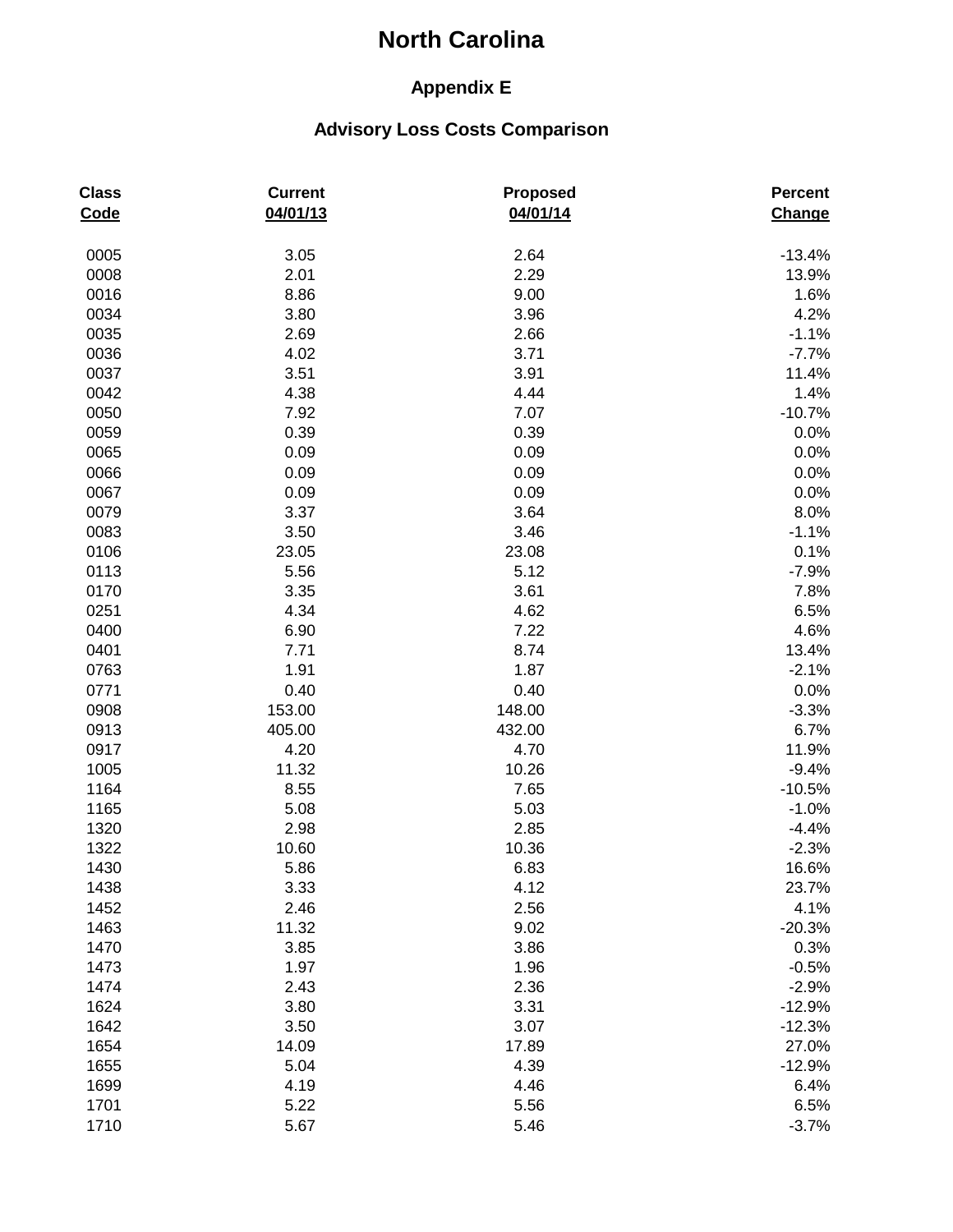## **Appendix E**

| <b>Class</b><br>Code | <b>Current</b><br>04/01/13 | <b>Proposed</b><br>04/01/14 | Percent<br>Change |
|----------------------|----------------------------|-----------------------------|-------------------|
| 1741                 | 2.95                       | 2.91                        | $-1.4%$           |
| 1747                 | 2.02                       | 1.90                        | $-5.9%$           |
| 1748                 | 3.13                       | 3.17                        | 1.3%              |
| 1803                 | 7.93                       | 8.45                        | 6.6%              |
| 1852                 | 2.52                       | 2.36                        | $-6.3%$           |
| 1853                 | 1.36                       | 1.27                        | $-6.6%$           |
| 1860                 | 1.79                       | 1.80                        | 0.6%              |
| 1924                 | 2.75                       | 2.71                        | $-1.5%$           |
| 1925                 | 3.30                       | 3.04                        | $-7.9%$           |
| 2002                 | 2.87                       | 2.50                        | $-12.9%$          |
| 2003                 | 2.81                       | 2.92                        | 3.9%              |
| 2014                 | 5.04                       | 4.78                        | $-5.2%$           |
| 2016                 | 1.81                       | 1.76                        | $-2.8%$           |
| 2021                 | 2.56                       | 2.25                        | $-12.1%$          |
| 2039                 | 2.90                       | 2.37                        | $-18.3%$          |
| 2041                 | 3.55                       | 3.16                        | $-11.0%$          |
| 2065                 | 3.44                       | 3.74                        | 8.7%              |
| 2070                 | 5.33                       | 5.55                        | 4.1%              |
| 2081                 | 3.22                       | 2.78                        | $-13.7%$          |
| 2089                 | 3.06                       | 2.90                        | $-5.2%$           |
| 2095                 | 4.16                       | 4.25                        | 2.2%              |
| 2105                 | 2.46                       | 2.67                        | 8.5%              |
| 2110                 | 2.03                       | 1.83                        | $-9.9%$           |
| 2111                 | 4.47                       | 4.56                        | 2.0%              |
| 2112                 | 2.70                       | 2.55                        | $-5.6%$           |
| 2114                 | 1.50                       | 1.36                        | $-9.3%$           |
| 2121                 | 2.12                       | 1.62                        | $-23.6%$          |
| 2130                 | 2.38                       | 2.13                        | $-10.5%$          |
| 2131                 | 2.49                       | 2.38                        | $-4.4%$           |
| 2143                 | 2.57                       | 2.55                        | $-0.8%$           |
| 2157                 | 4.88                       | 4.86                        | $-0.4%$           |
| 2172                 | 1.94                       | 1.98                        | 2.1%              |
| 2174                 | 3.33                       | 3.41                        | 2.4%              |
| 2211                 | 7.12                       | 7.97                        | 11.9%             |
| 2220                 | 2.83                       | 2.61                        | $-7.8%$           |
| 2286                 | 1.56                       | 1.57                        | 0.6%              |
| 2288                 | 2.89                       | 3.50                        | 21.1%             |
| 2300                 | 2.46                       | 2.54                        | 3.3%              |
| 2302                 | 1.65                       | 1.78                        | 7.9%              |
| 2305                 | 2.82                       | 2.71                        | $-3.9%$           |
| 2361                 | 1.95                       | 2.14                        | 9.7%              |
| 2362                 | 1.66                       | 1.51                        | $-9.0%$           |
| 2380                 | 2.04                       | 2.18                        | 6.9%              |
| 2386                 | 1.42                       | 1.29                        | $-9.2%$           |
| 2388                 | 2.36                       | 2.14                        | $-9.3%$           |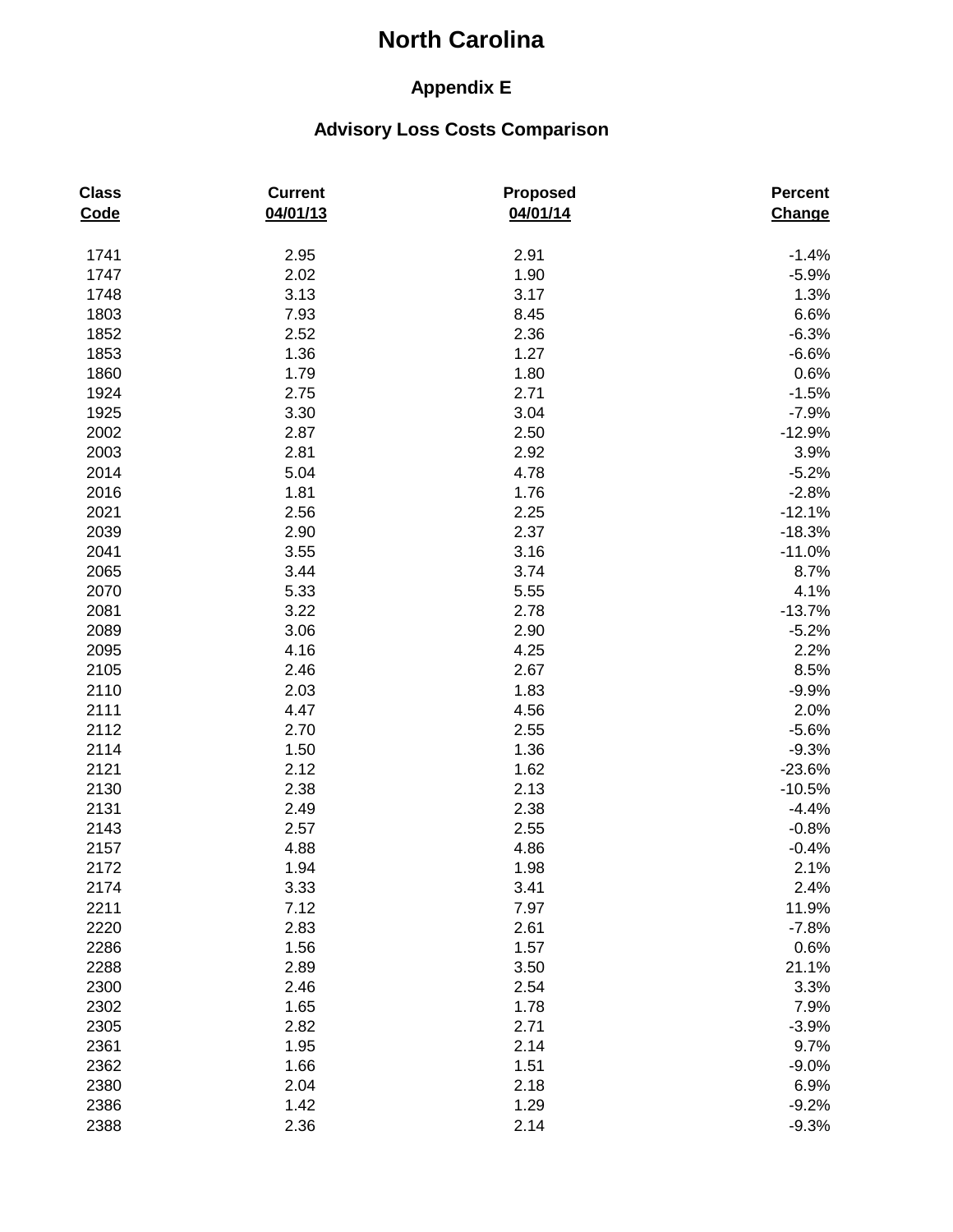## **Appendix E**

| <b>Class</b><br>Code | <b>Current</b><br>04/01/13 | <b>Proposed</b><br>04/01/14 | <b>Percent</b><br>Change |
|----------------------|----------------------------|-----------------------------|--------------------------|
| 2402                 | 2.22                       | 1.96                        | $-11.7%$                 |
| 2413                 | 2.17                       | 2.33                        | 7.4%                     |
| 2416                 | 1.60                       | 2.00                        | 25.0%                    |
| 2417                 | 1.97                       | 1.81                        | $-8.1%$                  |
| 2501                 | 2.16                       | 2.16                        | 0.0%                     |
| 2503                 | 1.34                       | 1.48                        | 10.4%                    |
| 2534                 | 2.24                       | 1.98                        | $-11.6%$                 |
| 2570                 | 3.68                       | 4.60                        | 25.0%                    |
| 2585                 | 3.69                       | 4.02                        | 8.9%                     |
| 2586                 | 2.58                       | 2.85                        | 10.5%                    |
| 2587                 | 4.31                       | 3.95                        | $-8.4%$                  |
| 2589                 | 1.67                       | 1.82                        | 9.0%                     |
| 2600                 | 1.75                       | 2.18                        | 24.6%                    |
| 2623                 | 4.23                       | 5.01                        | 18.4%                    |
| 2651                 | 2.50                       | 2.30                        | $-8.0%$                  |
| 2660                 | 2.17                       | 2.43                        | 12.0%                    |
| 2670                 | 1.49                       | 1.39                        | $-6.7%$                  |
| 2683                 | 1.47                       | 1.37                        | $-6.8%$                  |
| 2688                 | 3.34                       | 3.18                        | $-4.8%$                  |
| 2702                 | 16.52                      | 19.43                       | 17.6%                    |
| 2705                 | 41.61                      | 49.79                       | 19.7%                    |
| 2709                 | 10.97                      | 10.74                       | $-2.1%$                  |
| 2710                 | 9.33                       | 8.71                        | $-6.6%$                  |
| 2714                 | 4.92                       | 4.55                        | $-7.5%$                  |
| 2727                 | 7.29                       | 7.74                        | 6.2%                     |
| 2731                 | 3.71                       | 3.56                        | $-4.0%$                  |
| 2735                 | 4.27                       | 4.23                        | $-0.9%$                  |
| 2759                 | 5.07                       | 4.79                        | $-5.5%$                  |
| 2790                 | 1.80                       | 1.75                        | $-2.8%$                  |
| 2791                 | 1.69                       | 1.60                        | $-5.3%$                  |
| 2797                 | 5.85                       | 6.20                        | 6.0%                     |
| 2799                 | 2.65                       | 2.69                        | 1.5%                     |
| 2802                 | 3.79                       | 4.06                        | 7.1%                     |
| 2835                 | 2.50                       | 2.58                        | 3.2%                     |
| 2836                 | 2.33                       | 2.17                        | $-6.9%$                  |
| 2841                 | 3.71                       | 3.85                        | 3.8%                     |
| 2881                 | 2.95                       | 2.67                        | $-9.5%$                  |
| 2883                 | 3.29                       | 3.45                        | 4.9%                     |
| 2913                 | 2.88                       | 2.65                        | $-8.0%$                  |
| 2915                 | 2.79                       | 2.38                        | $-14.7%$                 |
| 2916                 | 3.14                       | 2.85                        | $-9.2%$                  |
| 2923                 | 1.92                       | 1.90                        | $-1.0%$                  |
| 2942                 | 2.08                       | 1.92                        | $-7.7%$                  |
| 2960                 | 3.50                       | 3.61                        | 3.1%                     |
| 3004                 | 1.35                       | 1.48                        | 9.6%                     |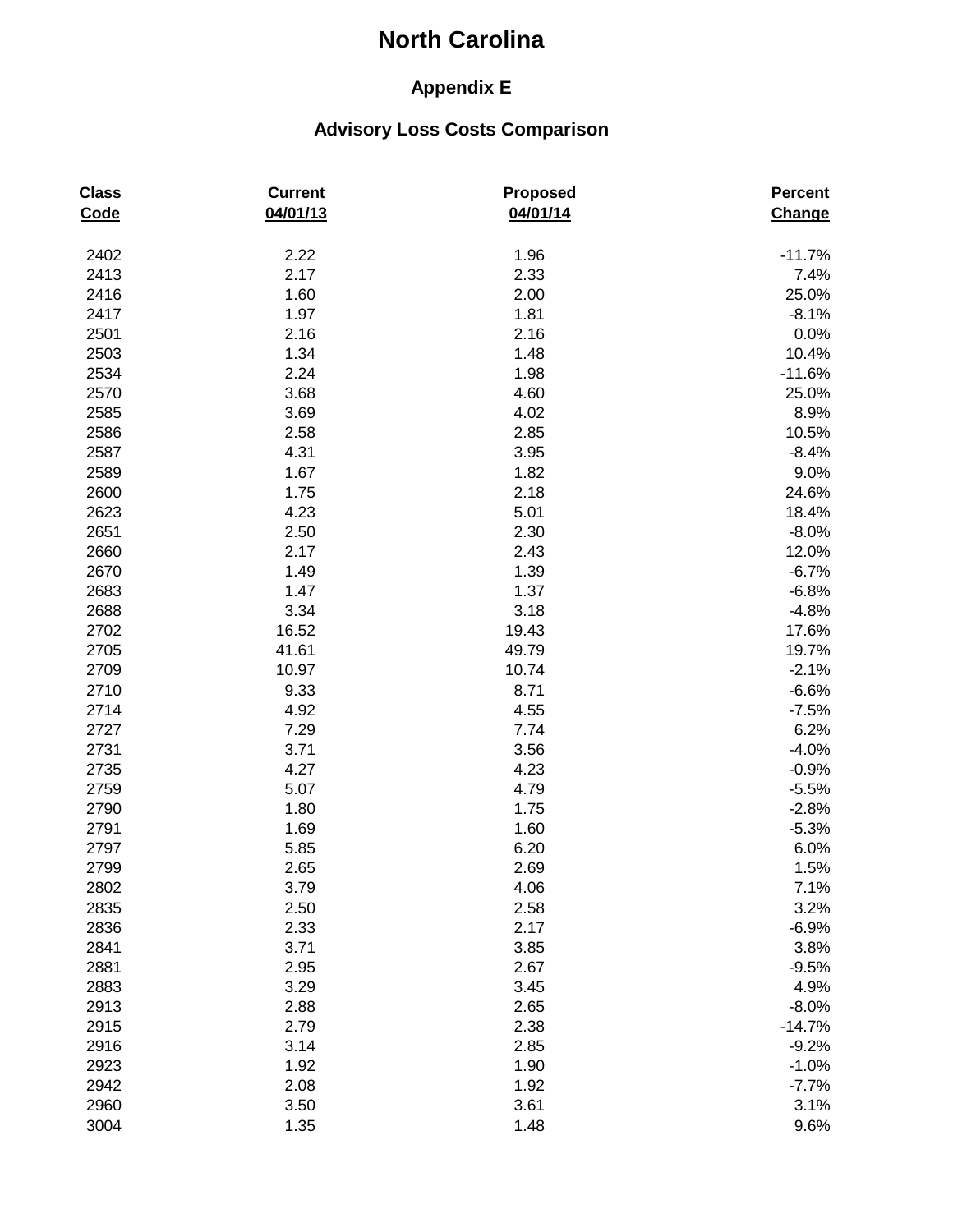## **Appendix E**

| <b>Class</b><br>Code | <b>Current</b><br>04/01/13 | <b>Proposed</b><br>04/01/14 | Percent<br>Change |
|----------------------|----------------------------|-----------------------------|-------------------|
| 3018                 | 2.37                       | 2.73                        | 15.2%             |
| 3022                 | 5.34                       | 6.23                        | 16.7%             |
| 3027                 | 2.15                       | 2.19                        | 1.9%              |
| 3028                 | 4.00                       | 3.49                        | $-12.8%$          |
| 3030                 | 5.73                       | 5.44                        | $-5.1%$           |
| 3040                 | 5.75                       | 6.02                        | 4.7%              |
| 3041                 | 4.92                       | 4.79                        | $-2.6%$           |
| 3042                 | 4.11                       | 4.06                        | $-1.2%$           |
| 3064                 | 4.77                       | 4.88                        | 2.3%              |
| 3069                 | 4.71                       | 3.54                        | $-24.8%$          |
| 3076                 | 3.16                       | 3.29                        | 4.1%              |
| 3081                 | 3.40                       | 3.86                        | 13.5%             |
| 3082                 | 4.79                       | 4.42                        | $-7.7%$           |
| 3085                 | 4.68                       | 4.70                        | 0.4%              |
| 3110                 | 4.70                       | 4.90                        | 4.3%              |
| 3111                 | 2.72                       | 2.86                        | 5.1%              |
| 3113                 | 2.03                       | 2.05                        | 1.0%              |
| 3114                 | 3.15                       | 3.11                        | $-1.3%$           |
| 3118                 | 2.35                       | 2.07                        | $-11.9%$          |
| 3119                 | 0.87                       | 0.80                        | $-8.0%$           |
| 3122                 | 2.26                       | 2.01                        | $-11.1%$          |
| 3126                 | 2.44                       | 2.77                        | 13.5%             |
| 3131                 | 1.19                       | 1.23                        | 3.4%              |
| 3132                 | 2.85                       | 2.67                        | $-6.3%$           |
| 3145                 | 2.23                       | 2.16                        | $-3.1%$           |
| 3146                 | 2.26                       | 2.18                        | $-3.5%$           |
| 3169                 | 3.55                       | 3.55                        | 0.0%              |
| 3175                 | 3.07                       | 3.83                        | 24.8%             |
| 3179                 | 1.53                       | 1.42                        | $-7.2%$           |
| 3180                 | 1.87                       | 1.74                        | $-7.0%$           |
| 3188                 | 1.63                       | 1.51                        | $-7.4%$           |
| 3220                 | 2.57                       | 2.37                        | $-7.8%$           |
| 3223                 | 2.54                       | 2.27                        | $-10.6%$          |
| 3224                 | 2.84                       | 2.70                        | $-4.9%$           |
| 3227                 | 3.10                       | 2.89                        | $-6.8%$           |
| 3240                 | 1.98                       | 2.36                        | 19.2%             |
| 3241                 | 3.25                       | 2.90                        | $-10.8%$          |
| 3255                 | 1.70                       | 2.12                        | 24.7%             |
| 3257                 | 2.73                       | 2.72                        | $-0.4%$           |
| 3270                 | 2.44                       | 2.75                        | 12.7%             |
| 3300                 | 4.14                       | 3.68                        | $-11.1%$          |
| 3303                 | 2.14                       | 2.38                        | 11.2%             |
| 3307                 | 3.35                       | 3.26                        | $-2.7%$           |
| 3315                 | 4.34                       | 4.15                        | $-4.4%$           |
| 3334                 | 3.95                       | 4.49                        | 13.7%             |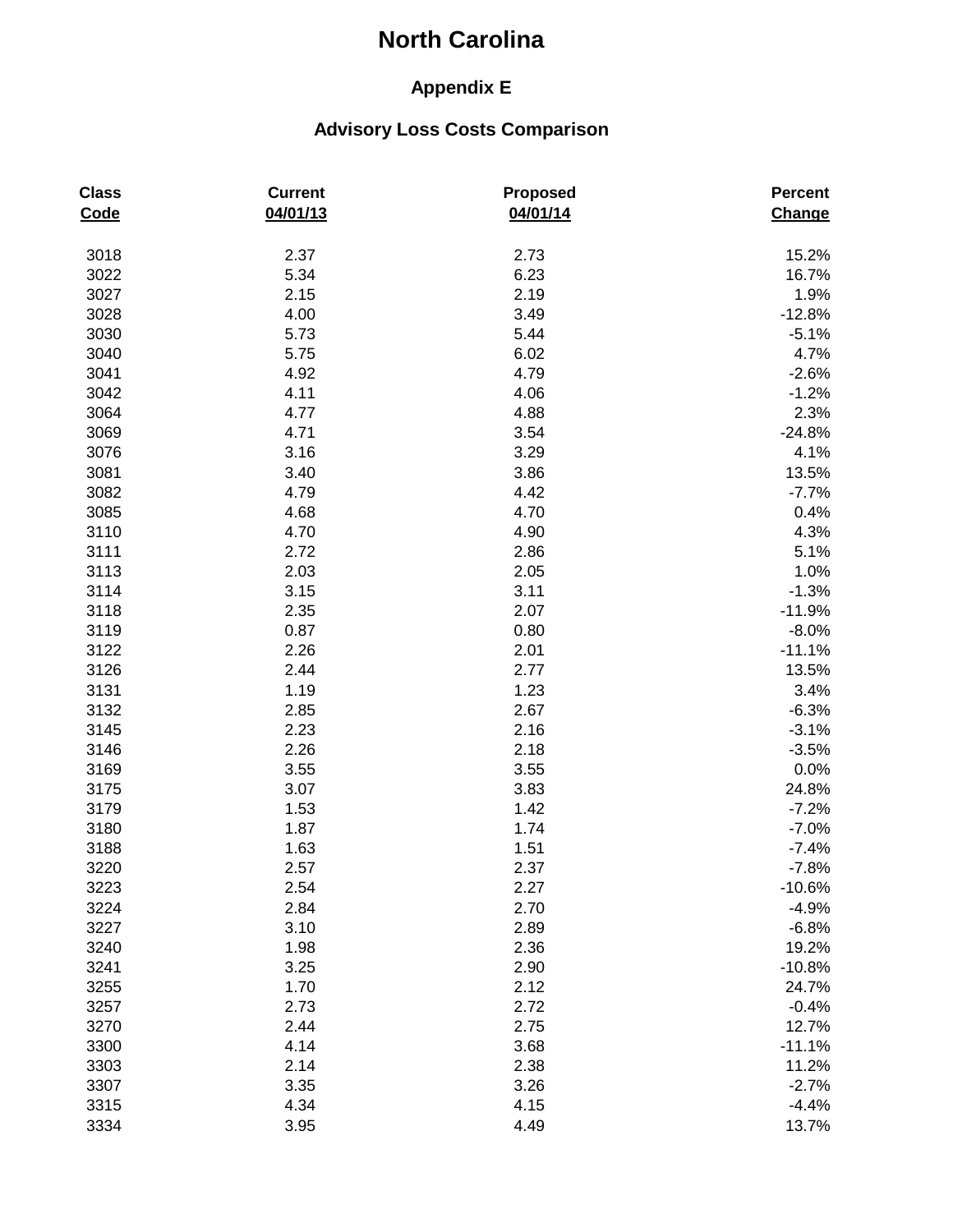## **Appendix E**

| <b>Class</b><br>Code | <b>Current</b><br>04/01/13 | <b>Proposed</b><br>04/01/14 | Percent<br>Change |
|----------------------|----------------------------|-----------------------------|-------------------|
| 3336                 | 2.88                       | 2.84                        | $-1.4%$           |
| 3365                 | 8.62                       | 7.80                        | $-9.5%$           |
| 3372                 | 3.85                       | 3.88                        | 0.8%              |
| 3373                 | 4.78                       | 4.73                        | $-1.0%$           |
| 3383                 | 1.10                       | 1.04                        | $-5.5%$           |
| 3385                 | 0.88                       | 0.89                        | 1.1%              |
| 3400                 | 2.70                       | 2.86                        | 5.9%              |
| 3507                 | 2.29                       | 2.37                        | 3.5%              |
| 3515                 | 1.89                       | 1.76                        | $-6.9%$           |
| 3516                 | 1.30                       | 1.14                        | $-12.3%$          |
| 3548                 | 1.55                       | 1.64                        | 5.8%              |
| 3559                 | 2.27                       | 1.97                        | $-13.2%$          |
| 3574                 | 0.79                       | 0.75                        | $-5.1%$           |
| 3581                 | 2.04                       | 1.71                        | $-16.2%$          |
| 3612                 | 1.95                       | 2.06                        | 5.6%              |
| 3620                 | 5.50                       | 5.72                        | 4.0%              |
| 3629                 | 1.50                       | 1.52                        | 1.3%              |
| 3632                 | 2.57                       | 2.79                        | 8.6%              |
| 3634                 | 1.58                       | 1.57                        | $-0.6%$           |
| 3635                 | 2.11                       | 2.04                        | $-3.3%$           |
| 3638                 | 1.43                       | 1.35                        | $-5.6%$           |
| 3642                 | 0.96                       | 1.11                        | 15.6%             |
| 3643                 | 1.94                       | 1.87                        | $-3.6%$           |
| 3647                 | 2.14                       | 2.12                        | $-0.9%$           |
| 3648                 | 1.38                       | 1.29                        | $-6.5%$           |
| 3681                 | 1.19                       | 0.99                        | $-16.8%$          |
| 3685                 | 1.08                       | 1.06                        | $-1.9%$           |
| 3719                 | 1.49                       | 1.45                        | $-2.7%$           |
| 3724                 | 4.44                       | 4.20                        | $-5.4%$           |
| 3726                 | 8.42                       | 7.16                        | $-15.0%$          |
| 3803                 | 2.17                       | 2.26                        | 4.1%              |
| 3807                 | 2.04                       | 1.80                        | $-11.8%$          |
| 3808                 | 2.19                       | 2.63                        | 20.1%             |
| 3821                 | 5.46                       | 5.64                        | 3.3%              |
| 3822                 | 4.89                       | 4.86                        | $-0.6%$           |
| 3824                 | 3.92                       | 3.85                        | $-1.8%$           |
| 3826                 | 0.98                       | 0.94                        | $-4.1%$           |
| 3827                 | 1.45                       | 1.68                        | 15.9%             |
| 3830                 | 1.50                       | 1.23                        | $-18.0%$          |
| 3851                 | 3.92                       | 4.46                        | 13.8%             |
| 3865                 | 1.78                       | 1.80                        | 1.1%              |
| 3881                 | 3.67                       | 3.77                        | 2.7%              |
| 4000                 | 5.25                       | 4.98                        | $-5.1%$           |
| 4021                 | 4.86                       | 4.45                        | $-8.4%$           |
| 4024                 | 4.04                       | 3.47                        | $-14.1%$          |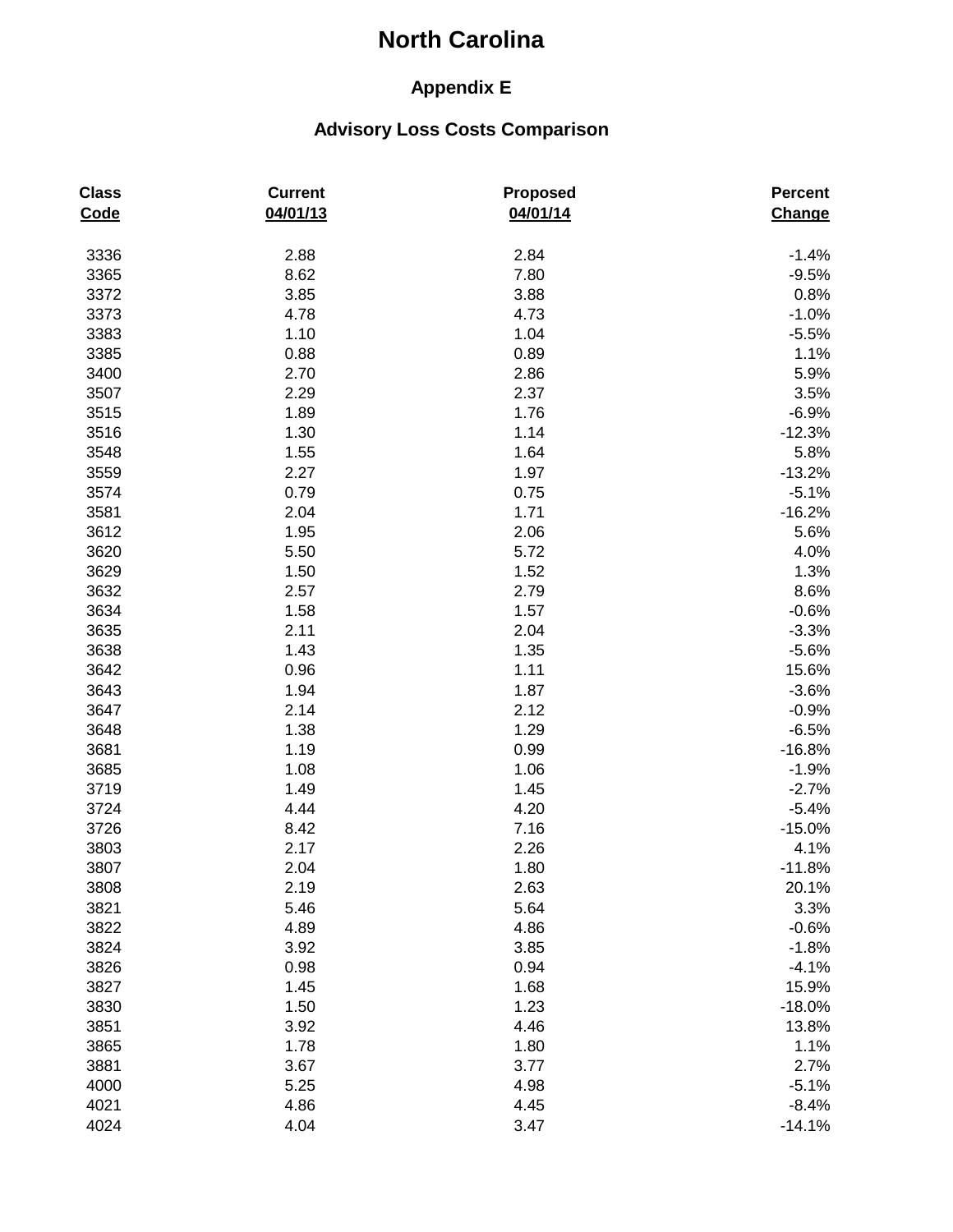## **Appendix E**

| <b>Class</b><br>Code | <b>Current</b><br>04/01/13 | <b>Proposed</b><br>04/01/14 | Percent<br>Change |
|----------------------|----------------------------|-----------------------------|-------------------|
| 4034                 | 5.71                       | 5.32                        | $-6.8%$           |
| 4036                 | 2.37                       | 2.32                        | $-2.1%$           |
| 4038                 | 3.09                       | 2.63                        | $-14.9%$          |
| 4053                 | 2.79                       | 2.63                        | $-5.7%$           |
| 4061                 | 4.34                       | 3.53                        | $-18.7%$          |
| 4062                 | 1.61                       | 1.84                        | 14.3%             |
| 4101                 | 2.37                       | 2.63                        | 11.0%             |
| 4109                 | 0.64                       | 0.60                        | $-6.3%$           |
| 4110                 | 1.65                       | 1.34                        | $-18.8%$          |
| 4111                 | 1.63                       | 1.65                        | 1.2%              |
| 4113                 | 1.82                       | 1.80                        | $-1.1%$           |
| 4114                 | 6.09                       | 5.80                        | $-4.8%$           |
| 4130                 | 4.26                       | 3.70                        | $-13.1%$          |
| 4131                 | 4.26                       | 4.27                        | 0.2%              |
| 4133                 | 2.89                       | 2.71                        | $-6.2%$           |
| 4149                 | 0.56                       | 0.55                        | $-1.8%$           |
| 4206                 | 2.92                       | 2.78                        | $-4.8%$           |
| 4207                 | 1.12                       | 1.18                        | 5.4%              |
| 4239                 | 2.98                       | 2.78                        | $-6.7%$           |
| 4240                 | 2.29                       | 2.50                        | 9.2%              |
| 4243                 | 1.87                       | 1.74                        | $-7.0%$           |
| 4244                 | 2.12                       | 1.92                        | $-9.4%$           |
| 4250                 | 1.35                       | 1.47                        | 8.9%              |
| 4251                 | 1.86                       | 1.91                        | 2.7%              |
| 4263                 | 2.91                       | 3.59                        | 23.4%             |
| 4273                 | 2.35                       | 2.39                        | 1.7%              |
| 4279                 | 2.16                       | 2.15                        | $-0.5%$           |
| 4282                 | 2.34                       | 2.72                        | 16.2%             |
| 4283                 | 3.56                       | 3.01                        | $-15.4%$          |
| 4299                 | 2.01                       | 1.99                        | $-1.0%$           |
| 4301                 | 1.15                       | 1.15                        | 0.0%              |
| 4304                 | 3.65                       | 3.97                        | 8.8%              |
| 4307                 | 1.30                       | 1.50                        | 15.4%             |
| 4351                 | 0.99                       | 1.16                        | 17.2%             |
| 4352                 | 1.21                       | 1.22                        | 0.8%              |
| 4360                 | 1.67                       | 1.60                        | $-4.2%$           |
| 4361                 | 1.24                       | 1.24                        | 0.0%              |
| 4410                 | 3.67                       | 3.34                        | $-9.0%$           |
| 4417                 | 2.36                       | 2.35                        | $-0.4%$           |
| 4420                 | 7.75                       | 7.76                        | 0.1%              |
| 4431                 | 1.46                       | 1.32                        | $-9.6%$           |
| 4432                 | 1.43                       | 1.23                        | $-14.0%$          |
| 4439                 | 1.91                       | 1.90                        | $-0.5%$           |
| 4452                 | 3.46                       | 3.24                        | $-6.4%$           |
| 4459                 | 2.35                       | 2.50                        | 6.4%              |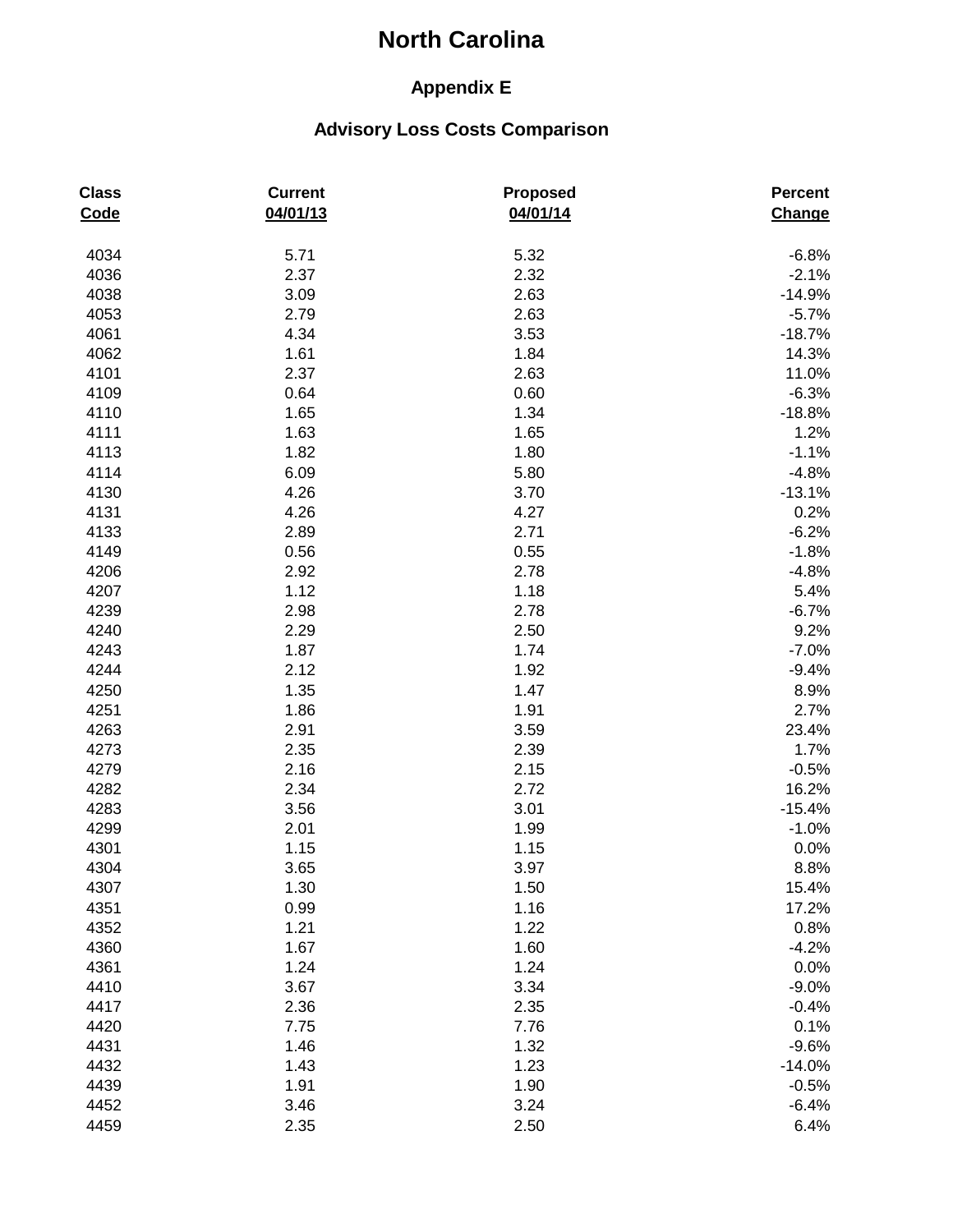## **Appendix E**

| <b>Class</b><br>Code | <b>Current</b><br>04/01/13 | Proposed<br>04/01/14 | Percent<br>Change |
|----------------------|----------------------------|----------------------|-------------------|
| 4470                 | 2.26                       | 2.07                 | $-8.4%$           |
| 4484                 | 2.69                       | 2.54                 | $-5.6%$           |
| 4493                 | 3.20                       | 2.82                 | $-11.9%$          |
| 4511                 | 0.43                       | 0.45                 | 4.7%              |
| 4557                 | 2.08                       | 2.36                 | 13.5%             |
| 4558                 | 1.68                       | 1.46                 | $-13.1%$          |
| 4568                 | 2.57                       | 2.52                 | $-1.9%$           |
| 4581                 | 1.20                       | 1.03                 | $-14.2%$          |
| 4583                 | 6.32                       | 6.44                 | 1.9%              |
| 4611                 | 0.64                       | 0.61                 | $-4.7%$           |
| 4635                 | 2.67                       | 2.77                 | 3.7%              |
| 4653                 | 2.22                       | 2.10                 | $-5.4%$           |
| 4665                 | 7.63                       | 8.13                 | 6.6%              |
| 4670                 | 3.72                       | 4.65                 | 25.0%             |
| 4683                 | 2.48                       | 2.64                 | 6.5%              |
| 4686                 | 1.84                       | 2.02                 | 9.8%              |
| 4692                 | 0.56                       | 0.53                 | $-5.4%$           |
| 4693                 | 0.86                       | 0.79                 | $-8.1%$           |
| 4703                 | 1.66                       | 1.94                 | 16.9%             |
| 4717                 | 2.02                       | 1.99                 | $-1.5%$           |
| 4720                 | 1.58                       | 1.64                 | 3.8%              |
| 4740                 | 2.53                       | 1.90                 | $-24.9%$          |
| 4741                 | 1.54                       | 1.62                 | 5.2%              |
| 4751                 | 3.48                       | 3.22                 | $-7.5%$           |
| 4771                 | 2.27                       | 2.27                 | 0.0%              |
| 4777                 | 7.16                       | 7.55                 | 5.4%              |
| 4825                 | 1.10                       | 0.99                 | $-10.0%$          |
| 4828                 | 1.80                       | 1.80                 | 0.0%              |
| 4829                 | 1.95                       | 1.97                 | 1.0%              |
| 4902                 | 2.73                       | 3.18                 | 16.5%             |
| 4923                 | 1.04                       | 1.12                 | 7.7%              |
| 5020                 | 7.94                       | 7.64                 | $-3.8%$           |
| 5022                 | 5.97                       | 6.32                 | 5.9%              |
| 5037                 | 35.83                      | 28.29                | $-21.0%$          |
| 5040                 | 20.61                      | 15.05                | $-27.0%$          |
| 5057                 | 10.31                      | 9.83                 | $-4.7%$           |
| 5059                 | 32.28                      | 26.88                | $-16.7%$          |
| 5069                 | 34.35                      | 29.10                | $-15.3%$          |
| 5102                 | 6.60                       | 6.66                 | 0.9%              |
| 5146                 | 6.53                       | 6.59                 | 0.9%              |
| 5160                 | 4.07                       | 3.76                 | $-7.6%$           |
| 5183                 | 4.91                       | 4.67                 | $-4.9%$           |
| 5188                 | 4.85                       | 5.18                 | 6.8%              |
| 5190                 | 4.83                       | 4.52                 | $-6.4%$           |
| 5191                 | 0.82                       | 0.77                 | $-6.1%$           |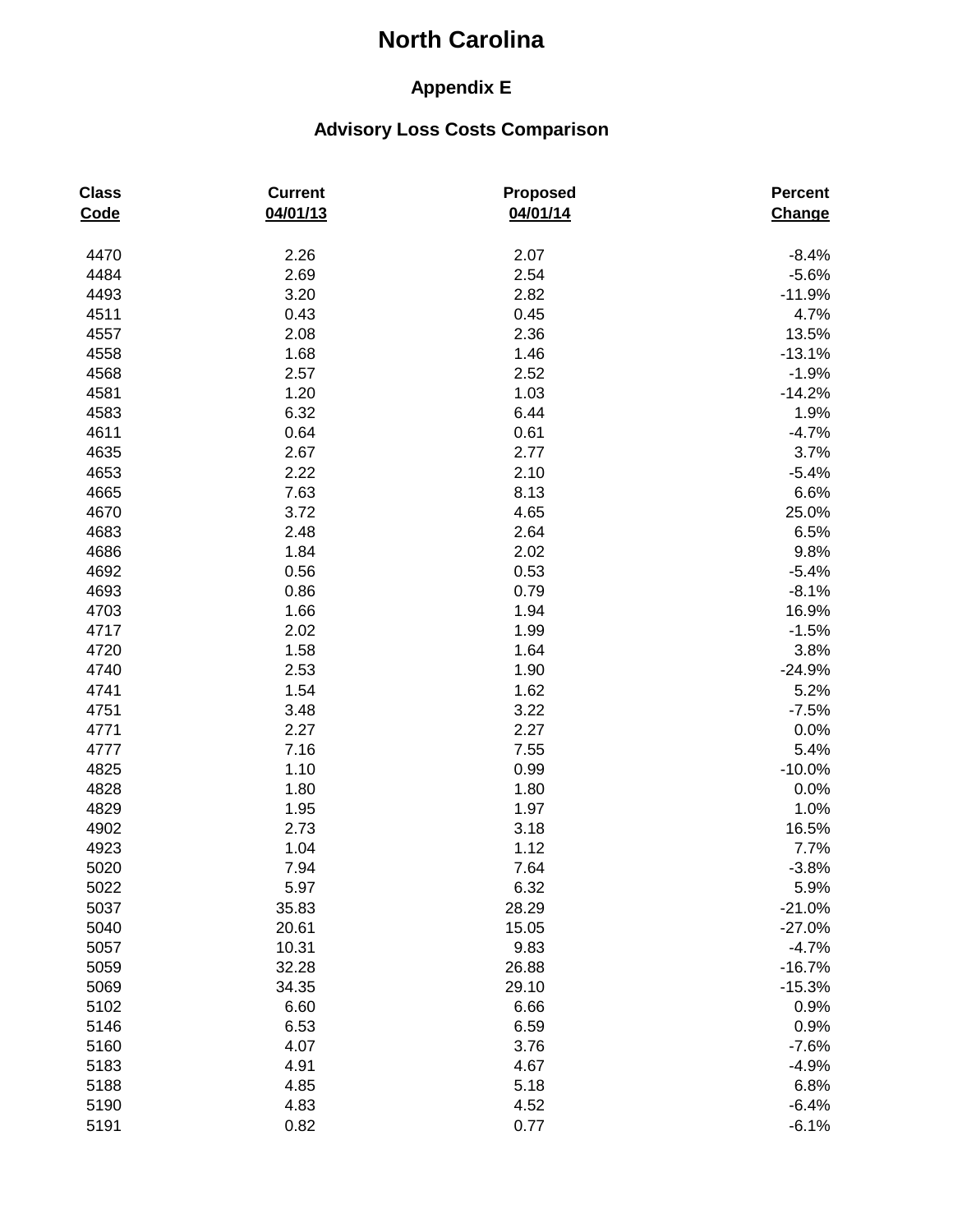## **Appendix E**

| <b>Class</b><br><b>Code</b> | <b>Current</b><br>04/01/13 | <b>Proposed</b><br>04/01/14 | Percent<br>Change |
|-----------------------------|----------------------------|-----------------------------|-------------------|
| 5192                        | 4.18                       | 4.05                        | $-3.1%$           |
| 5213                        | 7.37                       | 7.02                        | $-4.7%$           |
| 5215                        | 3.84                       | 3.87                        | 0.8%              |
| 5221                        | 4.26                       | 4.11                        | $-3.5%$           |
| 5222                        | 10.23                      | 10.55                       | 3.1%              |
| 5223                        | 4.87                       | 4.71                        | $-3.3%$           |
| 5348                        | 4.40                       | 4.61                        | 4.8%              |
| 5402                        | 3.48                       | 4.16                        | 19.5%             |
| 5403                        | 7.21                       | 6.54                        | $-9.3%$           |
| 5437                        | 6.17                       | 5.96                        | $-3.4%$           |
| 5443                        | 3.71                       | 3.84                        | 3.5%              |
| 5445                        | 7.97                       | 8.18                        | 2.6%              |
| 5462                        | 6.58                       | 6.58                        | 0.0%              |
| 5472                        | 6.16                       | 4.84                        | $-21.4%$          |
| 5473                        | 8.78                       | 9.82                        | 11.8%             |
| 5474                        | 6.44                       | 6.50                        | 0.9%              |
| 5478                        | 4.26                       | 3.92                        | $-8.0%$           |
| 5479                        | 5.96                       | 6.75                        | 13.3%             |
| 5480                        | 6.46                       | 5.63                        | $-12.8%$          |
| 5491                        | 4.23                       | 3.29                        | $-22.2%$          |
| 5506                        | 6.22                       | 6.80                        | 9.3%              |
| 5507                        | 4.34                       | 4.55                        | 4.8%              |
| 5508                        | 15.21                      | 12.74                       | $-16.2%$          |
| 5535                        | 7.44                       | 7.16                        | $-3.8%$           |
| 5537                        | 5.43                       | 5.54                        | 2.0%              |
| 5551                        | 16.19                      | 17.05                       | 5.3%              |
| 5606                        | 1.71                       | 1.87                        | 9.4%              |
| 5610                        | 7.25                       | 6.76                        | $-6.8%$           |
| 5645                        | 13.78                      | 14.10                       | 2.3%              |
| 5703                        | 19.26                      | 18.21                       | $-5.5%$           |
| 5705                        | 11.59                      | 14.25                       | 23.0%             |
| 5951                        | 0.36                       | 0.34                        | $-5.6%$           |
| 6003                        | 7.60                       | 7.06                        | $-7.1%$           |
| 6005                        | 6.39                       | 6.23                        | $-2.5%$           |
| 6017                        | 6.46                       | 6.08                        | $-5.9%$           |
| 6018                        | 3.59                       | 3.76                        | 4.7%              |
| 6045                        | 3.14                       | 3.39                        | 8.0%              |
| 6204                        | 11.88                      | 11.31                       | $-4.8%$           |
| 6206                        | 4.36                       | 4.36                        | 0.0%              |
| 6213                        | 2.76                       | 2.78                        | 0.7%              |
| 6214                        | 3.35                       | 3.17                        | $-5.4%$           |
| 6216                        | 7.79                       | 7.63                        | $-2.1%$           |
| 6217                        | 7.05                       | 6.96                        | $-1.3%$           |
| 6229                        | 4.11                       | 4.37                        | 6.3%              |
| 6233                        | 4.00                       | 4.21                        | 5.3%              |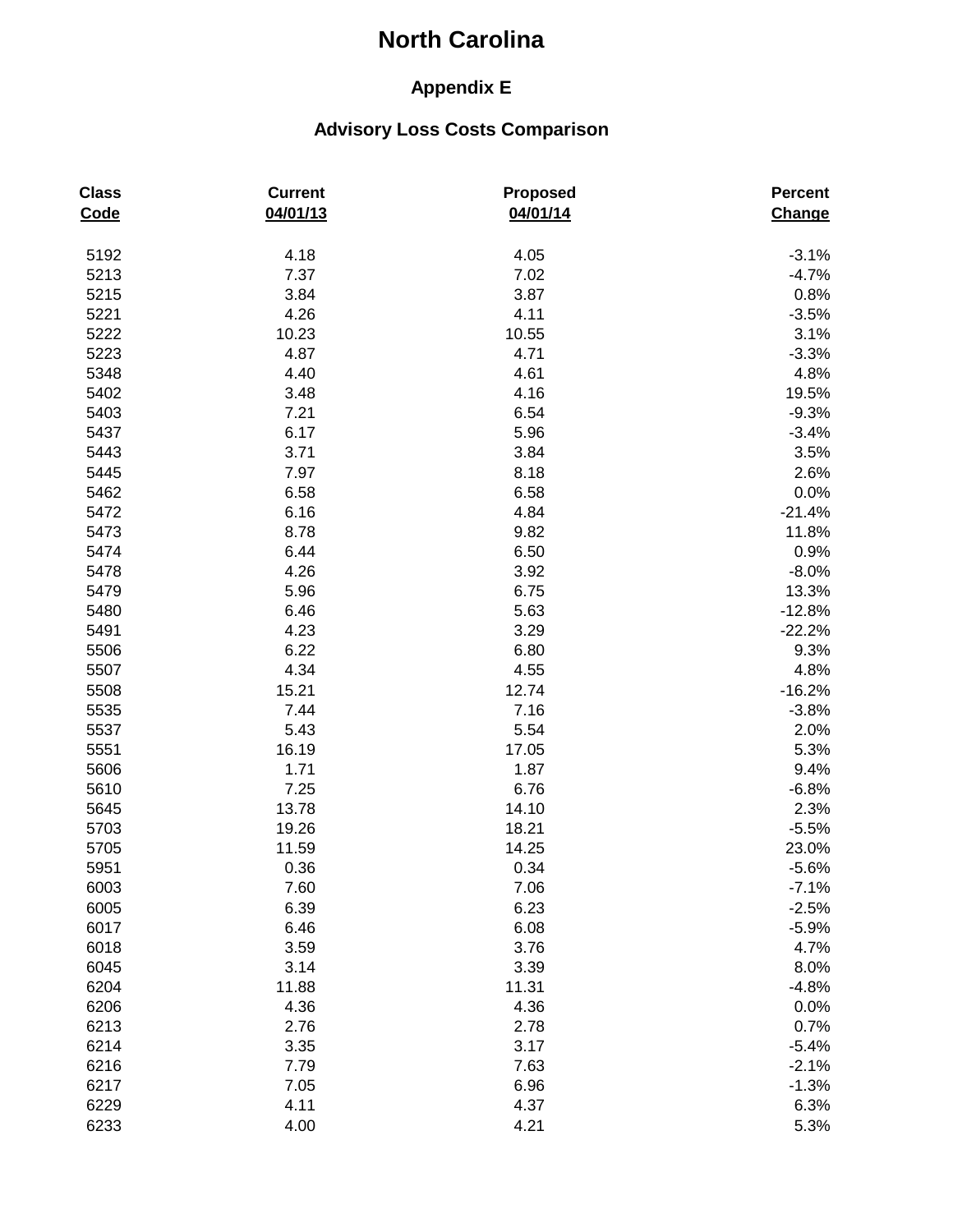## **Appendix E**

| <b>Class</b><br>Code | <b>Current</b><br>04/01/13 | <b>Proposed</b><br>04/01/14 | Percent<br>Change |
|----------------------|----------------------------|-----------------------------|-------------------|
| 6235                 | 8.80                       | 8.16                        | $-7.3%$           |
| 6236                 | 12.41                      | 11.61                       | $-6.4%$           |
| 6237                 | 2.00                       | 1.95                        | $-2.5%$           |
| 6251                 | 16.44                      | 12.00                       | $-27.0%$          |
| 6252                 | 7.94                       | 6.15                        | $-22.5%$          |
| 6260                 | 5.73                       | 5.51                        | $-3.8%$           |
| 6306                 | 6.54                       | 6.18                        | $-5.5%$           |
| 6319                 | 6.02                       | 6.28                        | 4.3%              |
| 6325                 | 5.83                       | 5.76                        | $-1.2%$           |
| 6400                 | 6.13                       | 5.76                        | $-6.0%$           |
| 6503                 | 2.40                       | 2.50                        | 4.2%              |
| 6504                 | 2.40                       | 2.50                        | 4.2%              |
| 6702                 | 7.05                       | 6.28                        | $-10.9%$          |
| 6703                 | 14.26                      | 12.93                       | $-9.3%$           |
| 6704                 | 7.83                       | 6.98                        | $-10.9%$          |
| 6801                 | 3.27                       | 3.02                        | $-7.6%$           |
| 6811                 | 5.10                       | 6.47                        | 26.9%             |
| 6824                 | 8.75                       | 8.33                        | $-4.8%$           |
| 6826                 | 4.68                       | 3.98                        | $-15.0%$          |
| 6834                 | 2.98                       | 2.75                        | $-7.7%$           |
| 6836                 | 5.40                       | 5.48                        | 1.5%              |
| 6843                 | 11.15                      | 11.99                       | 7.5%              |
| 6845                 | 12.00                      | 10.20                       | $-15.0%$          |
| 6854                 | 6.15                       | 5.39                        | $-12.4%$          |
| 6872                 | 14.39                      | 12.24                       | $-14.9%$          |
| 6874                 | 20.82                      | 18.93                       | $-9.1%$           |
| 6882                 | 4.22                       | 4.74                        | 12.3%             |
| 6884                 | 8.30                       | 7.56                        | $-8.9%$           |
| 7016                 | 3.86                       | 3.60                        | $-6.7%$           |
| 7024                 | 4.29                       | 4.00                        | $-6.8%$           |
| 7038                 | 5.52                       | 5.37                        | $-2.7%$           |
| 7046                 | 6.70                       | 6.73                        | 0.4%              |
| 7047                 | 7.81                       | 7.41                        | $-5.1%$           |
| 7050                 | 11.16                      | 11.06                       | $-0.9%$           |
| 7090                 | 6.13                       | 5.97                        | $-2.6%$           |
| 7098                 | 7.44                       | 7.48                        | 0.5%              |
| 7099                 | 13.55                      | 13.86                       | 2.3%              |
| 7133                 | 6.25                       | 5.85                        | $-6.4%$           |
| 7151                 | 7.59                       | 7.11                        | $-6.3%$           |
| 7152                 | 15.36                      | 14.63                       | $-4.8%$           |
| 7153                 | 8.44                       | 7.90                        | $-6.4%$           |
| 7222                 | 8.75                       | 8.17                        | $-6.6%$           |
| 7228                 | 8.16                       | 8.16                        | 0.0%              |
| 7229                 | 10.90                      | 11.34                       | 4.0%              |
| 7230                 | 6.54                       | 8.03                        | 22.8%             |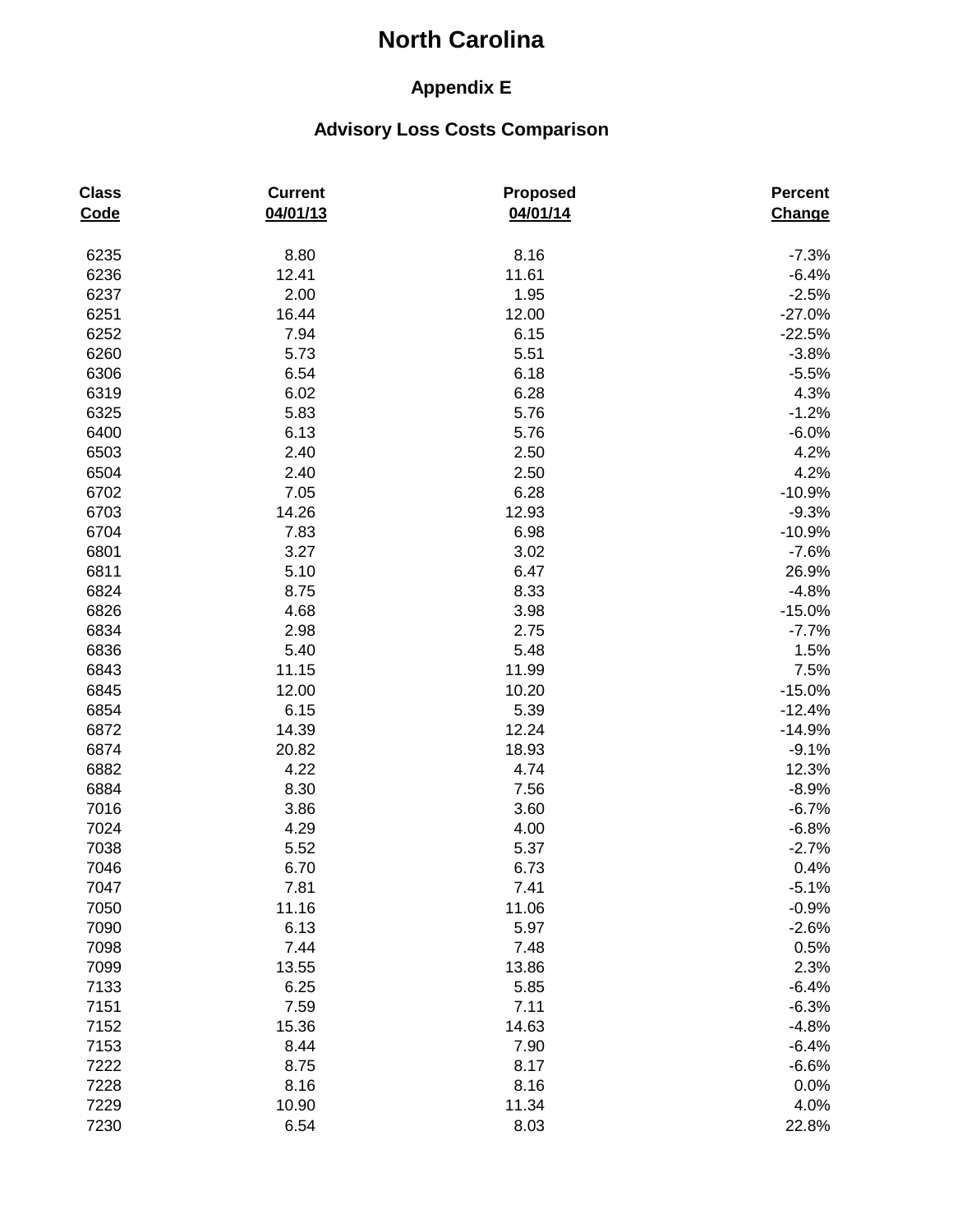## **Appendix E**

| <b>Class</b><br>Code | <b>Current</b><br>04/01/13 | <b>Proposed</b><br>04/01/14 | Percent<br>Change |
|----------------------|----------------------------|-----------------------------|-------------------|
| 7231                 | 8.95                       | 8.54                        | $-4.6%$           |
| 7232                 | 10.06                      | 10.56                       | 5.0%              |
| 7309                 | 13.33                      | 14.52                       | 8.9%              |
| 7313                 | 3.60                       | 3.40                        | $-5.6%$           |
| 7317                 | 8.15                       | 8.21                        | 0.7%              |
| 7323                 | 4.46                       | 4.37                        | $-2.0%$           |
| 7327                 | 12.01                      | 13.81                       | 15.0%             |
| 7333                 | 5.89                       | 5.30                        | $-10.0%$          |
| 7335                 | 6.54                       | 5.89                        | $-9.9%$           |
| 7337                 | 11.91                      | 10.91                       | $-8.4%$           |
| 7350                 | 10.37                      | 10.16                       | $-2.0%$           |
| 7360                 | 4.26                       | 4.00                        | $-6.1%$           |
| 7370                 | 6.25                       | 6.39                        | 2.2%              |
| 7380                 | 4.70                       | 4.98                        | 6.0%              |
| 7382                 | 5.63                       | 5.36                        | $-4.8%$           |
| 7390                 | 4.48                       | 5.04                        | 12.5%             |
| 7394                 | 7.79                       | 6.26                        | $-19.6%$          |
| 7395                 | 8.66                       | 6.96                        | $-19.6%$          |
| 7398                 | 15.77                      | 12.90                       | $-18.2%$          |
| 7402                 | 0.18                       | 0.17                        | $-5.6%$           |
| 7403                 | 4.59                       | 4.38                        | $-4.6%$           |
| 7405                 | 1.83                       | 1.95                        | 6.6%              |
| 7420                 | 19.01                      | 17.97                       | $-5.5%$           |
| 7421                 | 1.71                       | 1.66                        | $-2.9%$           |
| 7422                 | 2.37                       | 2.26                        | $-4.6%$           |
| 7425                 | 5.36                       | 4.13                        | $-22.9%$          |
| 7431                 | 2.42                       | 2.27                        | $-6.2%$           |
| 7445                 | 0.61                       | 0.65                        | 6.6%              |
| 7453                 | 0.81                       | 0.76                        | $-6.2%$           |
| 7502                 | 4.02                       | 3.25                        | $-19.2%$          |
| 7515                 | 1.97                       | 1.67                        | $-15.2%$          |
| 7520                 | 3.74                       | 3.65                        | $-2.4%$           |
| 7529                 | 10.66                      | 12.56                       | 17.8%             |
| 7538                 | 14.65                      | 12.39                       | $-15.4%$          |
| 7539                 | 3.26                       | 2.85                        | $-12.6%$          |
| 7540                 | 6.58                       | 6.06                        | $-7.9%$           |
| 7580                 | 3.33                       | 3.29                        | $-1.2%$           |
| 7590                 | 5.50                       | 5.43                        | $-1.3%$           |
| 7600                 | 5.34                       | 5.77                        | 8.1%              |
| 7605                 | 2.87                       | 2.74                        | $-4.5%$           |
| 7610                 | 0.52                       | 0.55                        | 5.8%              |
| 7705                 | 6.78                       | 8.27                        | 22.0%             |
| 7710                 | 4.67                       | 5.03                        | 7.7%              |
| 7711                 | 4.67                       | 5.03                        | 7.7%              |
| 7720                 | 2.48                       | 2.52                        | 1.6%              |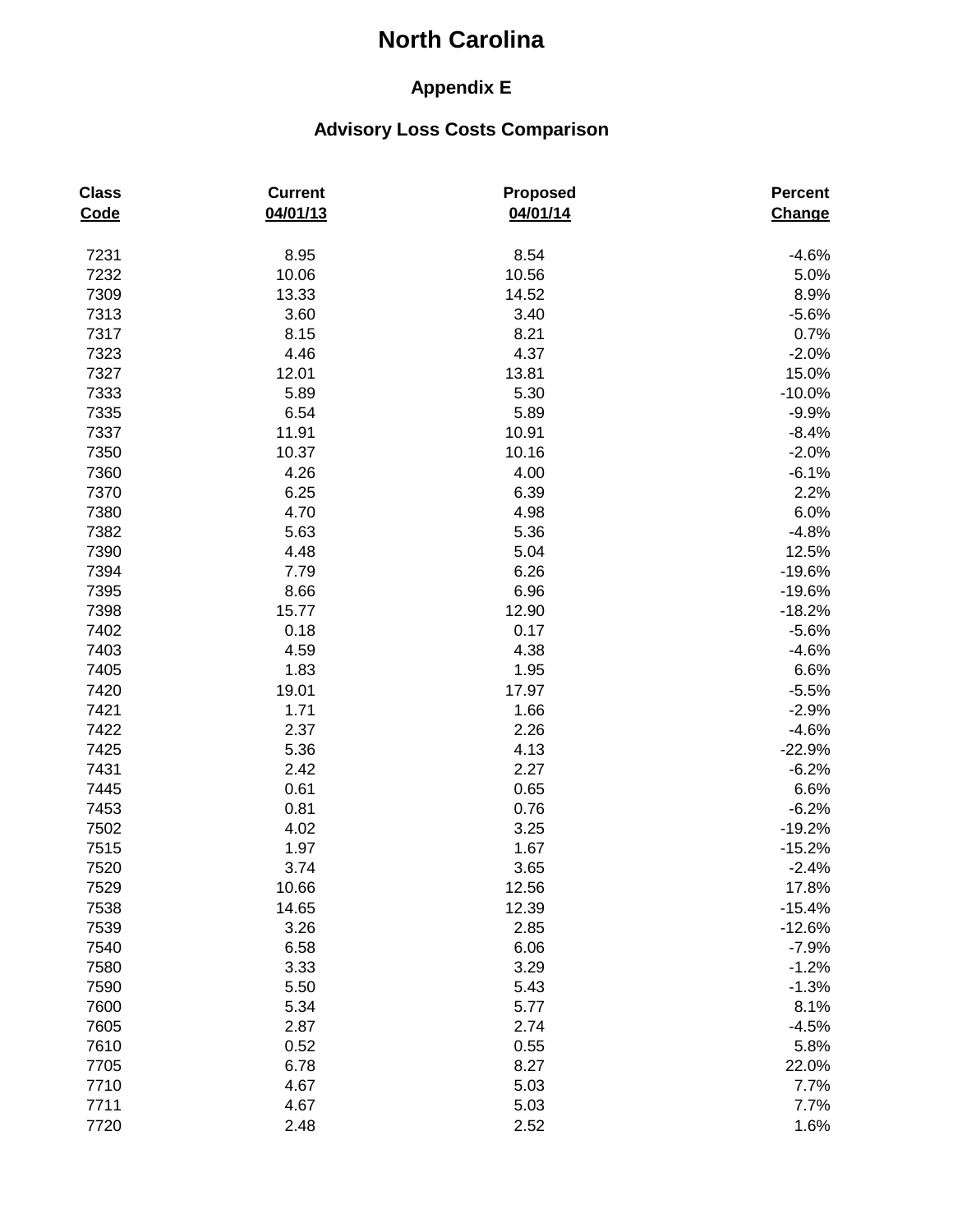## **Appendix E**

| <b>Class</b><br>Code | <b>Current</b><br>04/01/13 | <b>Proposed</b><br>04/01/14 | Percent<br>Change |
|----------------------|----------------------------|-----------------------------|-------------------|
| 7723                 | 3.48                       | 3.25                        | $-6.6%$           |
| 7855                 | 5.80                       | 5.17                        | $-10.9%$          |
| 8001                 | 2.55                       | 2.92                        | 14.5%             |
| 8002                 | 2.00                       | 2.09                        | 4.5%              |
| 8006                 | 2.99                       | 3.06                        | 2.3%              |
| 8008                 | 1.55                       | 1.54                        | $-0.6%$           |
| 8010                 | 1.51                       | 1.43                        | $-5.3%$           |
| 8013                 | 0.45                       | 0.49                        | 8.9%              |
| 8015                 | 0.84                       | 0.83                        | $-1.2%$           |
| 8017                 | 1.82                       | 1.74                        | $-4.4%$           |
| 8018                 | 2.58                       | 2.47                        | $-4.3%$           |
| 8021                 | 1.90                       | 2.22                        | 16.8%             |
| 8031                 | 2.89                       | 3.59                        | 24.2%             |
| 8032                 | 2.88                       | 2.23                        | $-22.6%$          |
| 8033                 | 2.00                       | 2.16                        | 8.0%              |
| 8037                 | 1.82                       | 1.74                        | $-4.4%$           |
| 8039                 | 2.50                       | 2.54                        | 1.6%              |
| 8044                 | 3.60                       | 3.81                        | 5.8%              |
| 8045                 | 0.69                       | 0.58                        | $-15.9%$          |
| 8046                 | 2.89                       | 3.00                        | 3.8%              |
| 8047                 | 0.88                       | 0.95                        | 8.0%              |
| 8058                 | 2.91                       | 3.35                        | 15.1%             |
| 8072                 | 0.75                       | 0.72                        | $-4.0%$           |
| 8102                 | 1.72                       | 1.51                        | $-12.2%$          |
| 8103                 | 3.01                       | 3.00                        | $-0.3%$           |
| 8105                 | 2.91                       | 2.53                        | $-13.1%$          |
| 8106                 | 4.39                       | 4.71                        | 7.3%              |
| 8107                 | 4.18                       | 4.06                        | $-2.9%$           |
| 8111                 | 2.52                       | 2.09                        | $-17.1%$          |
| 8116                 | 3.38                       | 3.24                        | $-4.1%$           |
| 8203                 | 5.38                       | 5.98                        | 11.2%             |
| 8204                 | 3.13                       | 3.16                        | 1.0%              |
| 8209                 | 3.21                       | 3.28                        | 2.2%              |
| 8215                 | 3.57                       | 3.63                        | 1.7%              |
| 8227                 | 5.27                       | 5.27                        | 0.0%              |
| 8232                 | 4.34                       | 4.19                        | $-3.5%$           |
| 8233                 | 4.25                       | 3.32                        | $-21.9%$          |
| 8235                 | 5.38                       | 5.18                        | $-3.7%$           |
| 8236                 | 6.53                       | 6.15                        | $-5.8%$           |
| 8263                 | 6.96                       | 6.38                        | $-8.3%$           |
| 8264                 | 5.27                       | 5.45                        | 3.4%              |
| 8265                 | 7.49                       | 7.06                        | $-5.7%$           |
| 8279                 | 6.30                       | 6.27                        | $-0.5%$           |
| 8288                 | 7.37                       | 9.28                        | 25.9%             |
| 8291                 | 5.47                       | 4.59                        | $-16.1%$          |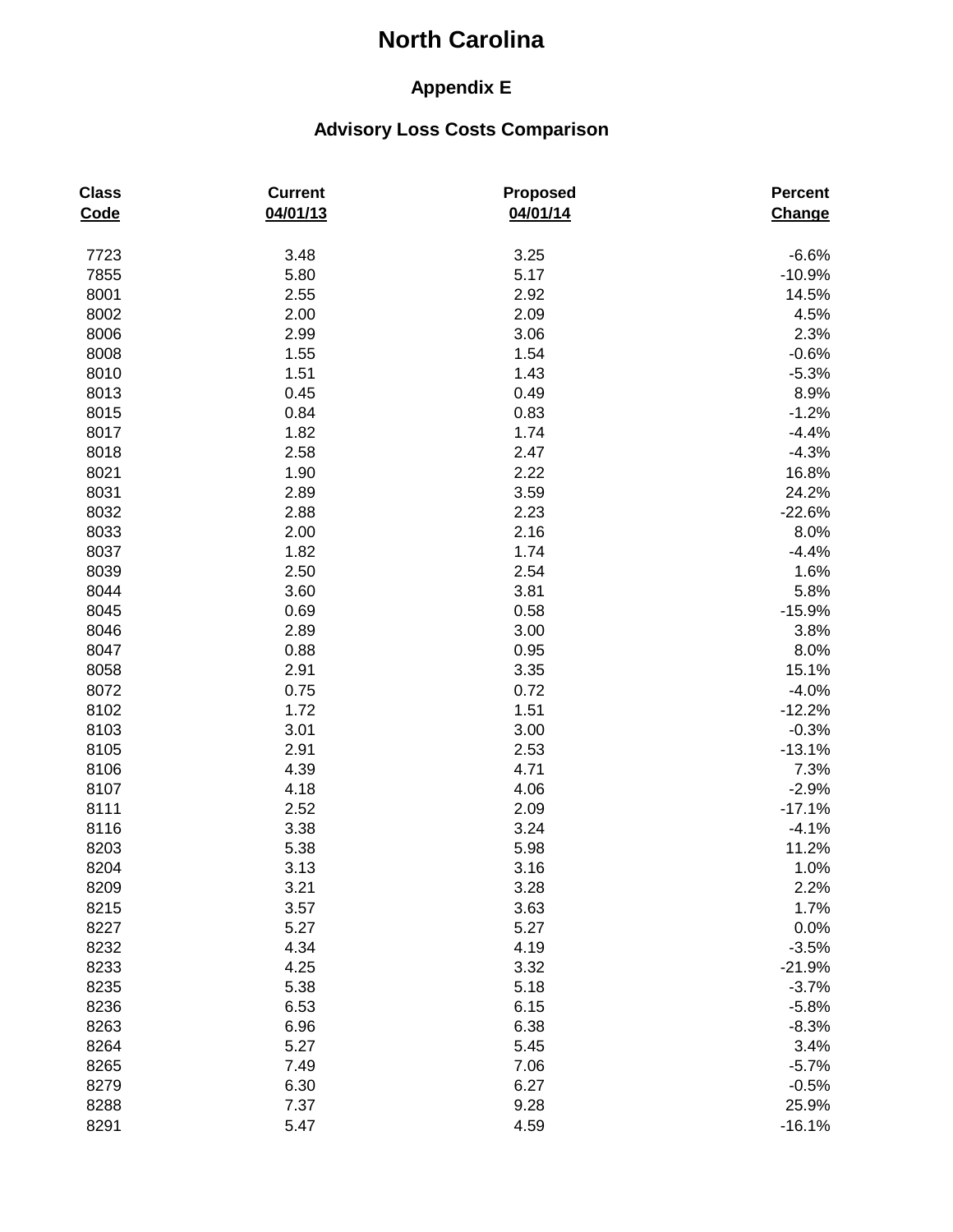## **Appendix E**

| <b>Class</b><br>Code | <b>Current</b><br>04/01/13 | <b>Proposed</b><br>04/01/14 | Percent<br>Change |
|----------------------|----------------------------|-----------------------------|-------------------|
| 8292                 | 3.53                       | 3.79                        | 7.4%              |
| 8293                 | 10.47                      | 11.91                       | 13.8%             |
| 8304                 | 5.00                       | 4.76                        | $-4.8%$           |
| 8350                 | 9.30                       | 9.32                        | 0.2%              |
| 8380                 | 2.65                       | 2.69                        | 1.5%              |
| 8381                 | 2.66                       | 2.74                        | 3.0%              |
| 8385                 | 3.39                       | 3.04                        | $-10.3%$          |
| 8392                 | 2.72                       | 2.73                        | 0.4%              |
| 8393                 | 1.83                       | 1.83                        | 0.0%              |
| 8500                 | 6.52                       | 6.29                        | $-3.5%$           |
| 8601                 | 0.78                       | 0.68                        | $-12.8%$          |
| 8602                 | 0.78                       | 0.74                        | $-5.1%$           |
| 8603                 | 0.18                       | 0.15                        | $-16.7%$          |
| 8606                 | 3.56                       | 3.35                        | $-5.9%$           |
| 8709                 | 4.55                       | 4.36                        | $-4.2%$           |
| 8710                 | 2.43                       | 2.40                        | $-1.2%$           |
| 8719                 | 2.97                       | 3.40                        | 14.5%             |
| 8720                 | 1.78                       | 1.96                        | 10.1%             |
| 8721                 | 0.35                       | 0.32                        | $-8.6%$           |
| 8723                 | 0.18                       | 0.17                        | $-5.6%$           |
| 8725                 | 1.78                       | 2.21                        | 24.2%             |
| 8726                 | 3.08                       | 2.72                        | $-11.7%$          |
| 8734                 | 0.53                       | 0.54                        | 1.9%              |
| 8737                 | 0.47                       | 0.49                        | 4.3%              |
| 8738                 | 0.96                       | 1.00                        | 4.2%              |
| 8742                 | 0.39                       | 0.40                        | 2.6%              |
| 8745                 | 4.09                       | 5.15                        | 25.9%             |
| 8748                 | 0.71                       | 0.69                        | $-2.8%$           |
| 8755                 | 0.39                       | 0.44                        | 12.8%             |
| 8799                 | 0.71                       | 0.58                        | $-18.3%$          |
| 8800                 | 0.97                       | 1.10                        | 13.4%             |
| 8803                 | 0.08                       | 0.09                        | 12.5%             |
| 8805                 | 0.24                       | 0.23                        | $-4.2%$           |
| 8810                 | 0.18                       | 0.17                        | $-5.6%$           |
| 8814                 | 0.22                       | 0.21                        | $-4.5%$           |
| 8815                 | 0.44                       | 0.43                        | $-2.3%$           |
| 8820                 | 0.16                       | 0.15                        | $-6.3%$           |
| 8824                 | 3.67                       | 3.48                        | $-5.2%$           |
| 8825                 | 1.89                       | 1.76                        | $-6.9%$           |
| 8826                 | 3.04                       | 3.17                        | 4.3%              |
| 8831                 | 1.38                       | 1.35                        | $-2.2%$           |
| 8832                 | 0.36                       | 0.38                        | 5.6%              |
| 8833                 | 1.61                       | 1.58                        | $-1.9%$           |
| 8835                 | 2.57                       | 2.53                        | $-1.6%$           |
| 8842                 | 2.03                       | 2.23                        | 9.9%              |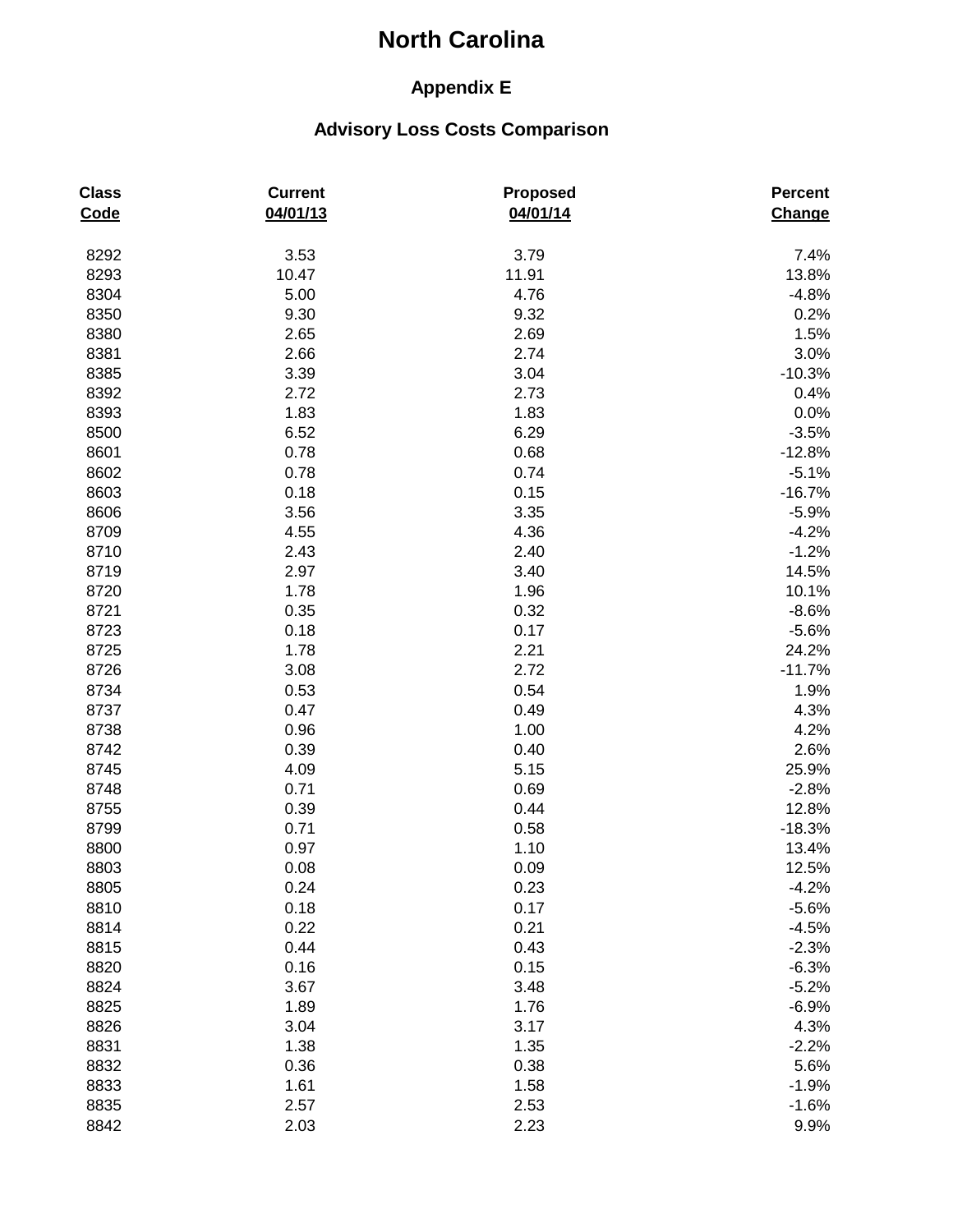## **Appendix E**

| <b>Class</b><br>Code | <b>Current</b><br>04/01/13 | Proposed<br>04/01/14 | <b>Percent</b><br>Change |
|----------------------|----------------------------|----------------------|--------------------------|
| 8848                 | 2.66                       | 2.77                 | 4.1%                     |
| 8849                 | 3.12                       | 3.28                 | 5.1%                     |
| 8855                 | 0.18                       | 0.17                 | $-5.6%$                  |
| 8856                 | 0.18                       | 0.17                 | $-5.6%$                  |
| 8864                 | 1.64                       | 1.61                 | $-1.8%$                  |
| 8868                 | 0.45                       | 0.48                 | 6.7%                     |
| 8869                 | 1.15                       | 1.25                 | 8.7%                     |
| 8871                 | 0.21                       | 0.16                 | $-23.8%$                 |
| 8901                 | 0.21                       | 0.22                 | 4.8%                     |
| 9012                 | 1.36                       | 1.34                 | $-1.5%$                  |
| 9014                 | 2.79                       | 2.82                 | 1.1%                     |
| 9015                 | 3.06                       | 3.54                 | 15.7%                    |
| 9016                 | 3.31                       | 3.02                 | $-8.8%$                  |
| 9019                 | 2.33                       | 2.49                 | 6.9%                     |
| 9033                 | 2.00                       | 1.87                 | $-6.5%$                  |
| 9040                 | 2.96                       | 2.87                 | $-3.0%$                  |
| 9044                 | 1.71                       | 1.69                 | $-1.2%$                  |
| 9052                 | 1.95                       | 2.06                 | 5.6%                     |
| 9058                 | 1.56                       | 1.48                 | $-5.1%$                  |
| 9060                 | 1.42                       | 1.35                 | $-4.9%$                  |
| 9061                 | 1.39                       | 1.24                 | $-10.8%$                 |
| 9062                 | 1.46                       | 1.42                 | $-2.7%$                  |
| 9063                 | 1.01                       | 1.06                 | 5.0%                     |
| 9077                 | 1.56                       | 1.79                 | 14.7%                    |
| 9082                 | 1.37                       | 1.31                 | $-4.4%$                  |
| 9083                 | 1.37                       | 1.44                 | 5.1%                     |
| 9084                 | 1.25                       | 1.27                 | 1.6%                     |
| 9089                 | 0.85                       | 1.07                 | 25.9%                    |
| 9093                 | 1.34                       | 1.33                 | $-0.7%$                  |
| 9101                 | 2.97                       | 3.25                 | 9.4%                     |
| 9102                 | 2.77                       | 2.78                 | 0.4%                     |
| 9154                 | 2.01                       | 2.01                 | 0.0%                     |
| 9156                 | 2.79                       | 2.87                 | 2.9%                     |
| 9170                 | 3.30                       | 4.15                 | 25.8%                    |
| 9178                 | 6.51                       | 6.68                 | 2.6%                     |
| 9179                 | 19.90                      | 16.16                | $-18.8%$                 |
| 9180                 | 4.69                       | 4.61                 | $-1.7%$                  |
| 9182                 | 2.04                       | 2.06                 | 1.0%                     |
| 9186                 | 30.03                      | 23.13                | $-23.0%$                 |
| 9220                 | 4.65                       | 4.63                 | $-0.4%$                  |
| 9402                 | 6.71                       | 6.31                 | $-6.0%$                  |
| 9403                 | 7.93                       | 8.31                 | 4.8%                     |
| 9410                 | 2.65                       | 2.98                 | 12.5%                    |
| 9501                 | 2.51                       | 2.71                 | 8.0%                     |
| 9505                 | 2.89                       | 2.73                 | $-5.5%$                  |